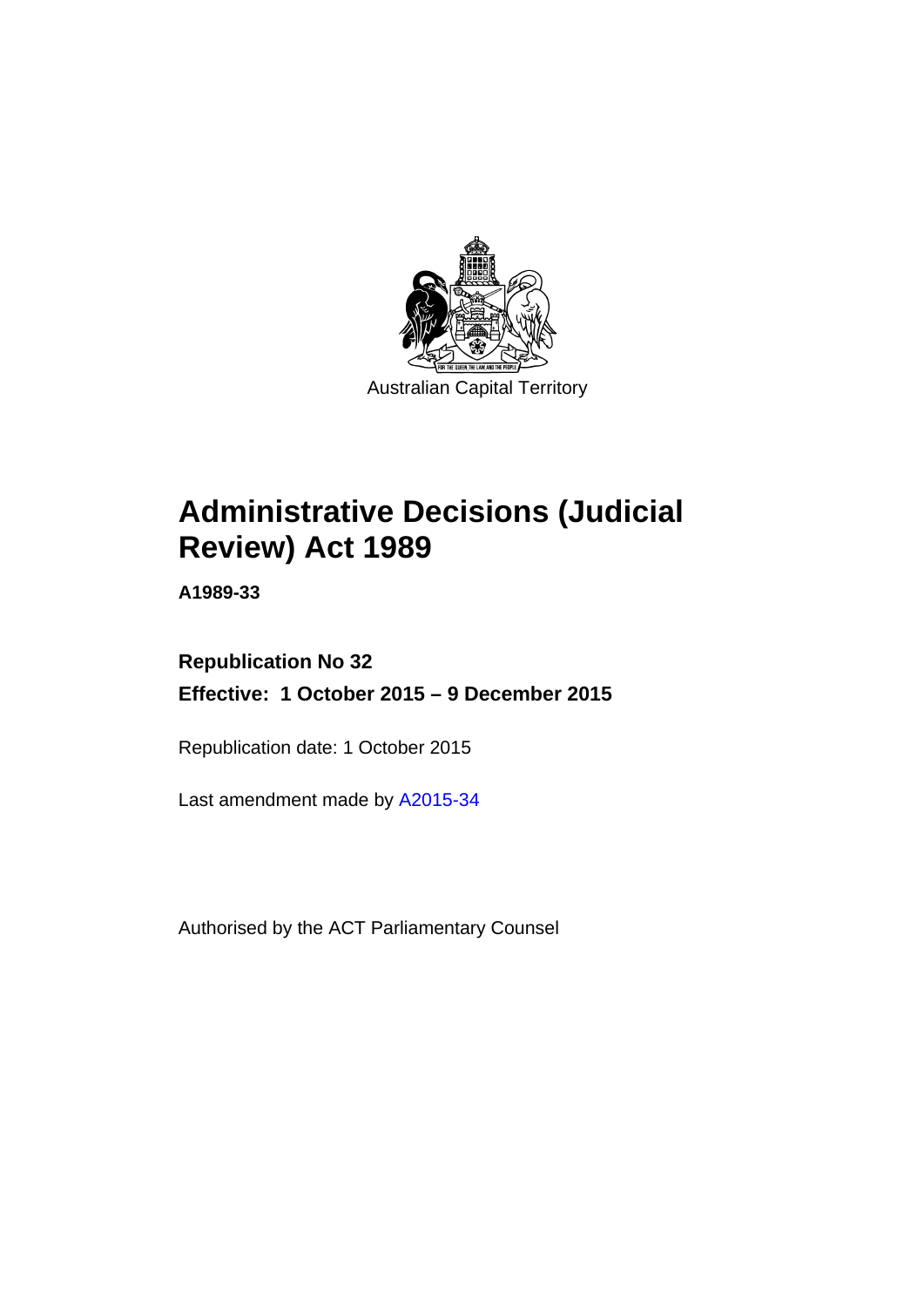#### **About this republication**

#### **The republished law**

This is a republication of the *Administrative Decisions (Judicial Review) Act 1989* (including any amendment made under the *[Legislation Act 2001](http://www.legislation.act.gov.au/a/2001-14)*, part 11.3 (Editorial changes)) as in force on 1 October 2015*.* It also includes any commencement, amendment, repeal or expiry affecting this republished law to 1 October 2015.

The legislation history and amendment history of the republished law are set out in endnotes 3 and 4.

#### **Kinds of republications**

The Parliamentary Counsel's Office prepares 2 kinds of republications of ACT laws (see the ACT legislation register at [www.legislation.act.gov.au](http://www.legislation.act.gov.au/)):

- authorised republications to which the *[Legislation Act 2001](http://www.legislation.act.gov.au/a/2001-14)* applies
- unauthorised republications.

The status of this republication appears on the bottom of each page.

#### **Editorial changes**

The *[Legislation Act 2001](http://www.legislation.act.gov.au/a/2001-14)*, part 11.3 authorises the Parliamentary Counsel to make editorial amendments and other changes of a formal nature when preparing a law for republication. Editorial changes do not change the effect of the law, but have effect as if they had been made by an Act commencing on the republication date (see *[Legislation Act 2001](http://www.legislation.act.gov.au/a/2001-14)*, s 115 and s 117). The changes are made if the Parliamentary Counsel considers they are desirable to bring the law into line, or more closely into line, with current legislative drafting practice.

This republication does not include amendments made under part 11.3 (see endnote 1).

#### **Uncommenced provisions and amendments**

If a provision of the republished law has not commenced, the symbol  $\mathbf{U}$  appears immediately before the provision heading. Any uncommenced amendments that affect this republished law are accessible on the ACT legislation register [\(www.legislation.act.gov.au\)](http://www.legislation.act.gov.au/). For more information, see the home page for this law on the register.

#### **Modifications**

If a provision of the republished law is affected by a current modification, the symbol  $\mathbf{M}$ appears immediately before the provision heading. The text of the modifying provision appears in the endnotes. For the legal status of modifications, see the *[Legislation Act 2001](http://www.legislation.act.gov.au/a/2001-14)*, section 95.

#### **Penalties**

At the republication date, the value of a penalty unit for an offence against this law is \$150 for an individual and \$750 for a corporation (see *[Legislation Act 2001](http://www.legislation.act.gov.au/a/2001-14)*, s 133).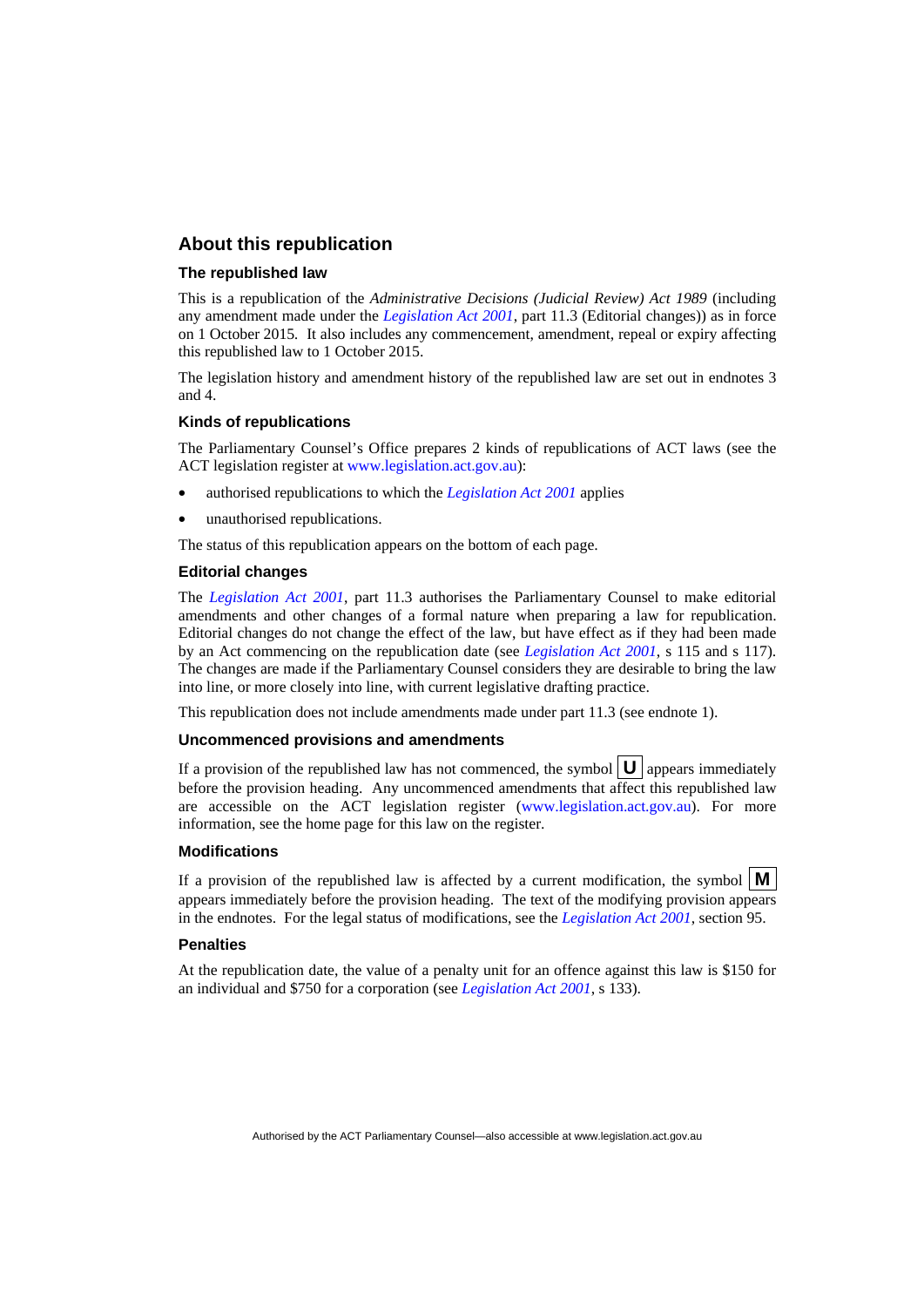

# **Administrative Decisions (Judicial Review) Act 1989**

## **Contents**

|          |                                                                       | Page       |
|----------|-----------------------------------------------------------------------|------------|
| 1        | Name of Act                                                           | 2          |
| 2        | Dictionary                                                            | 2          |
| 3        | <b>Notes</b>                                                          | 2          |
| 3A       | Meaning of <i>making</i> and <i>failure to make</i> a decision        | 2          |
| ЗC       | Meaning of conduct engaged in for purpose of making decision          | 3          |
| 4        | Act to operate despite anything in existing laws                      | 3          |
| 4A       | Who may make an application under this Act                            | 3          |
| 5        | Applications for review of decisions                                  | 5          |
| 6        | Applications for review of conduct related to making of decisions     |            |
| 7        | Applications for failures to make decisions                           | 9          |
| 8        | Effect of Act on other rights                                         | 10         |
| 9        | Applications for order of review must set out grounds                 | 11         |
| 10       | Period in which application for order of review must be made          | 11         |
| 11       | Application for order of review not limited to grounds in application | 14         |
| R32      | Administrative Decisions (Judicial Review) Act 1989                   | contents 1 |
| 01/10/15 | Effective: 01/10/15-09/12/15                                          |            |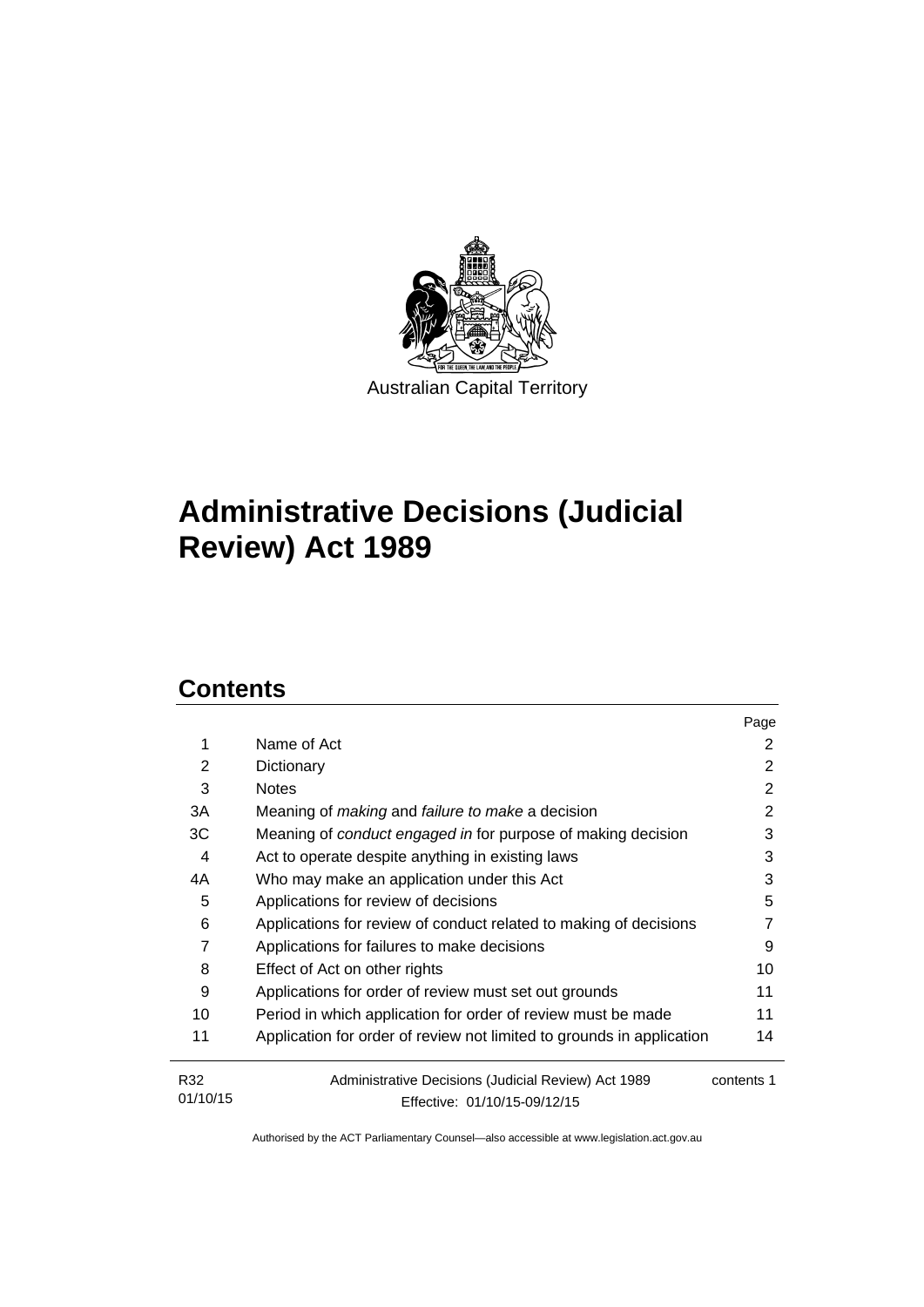#### **Contents**

|                   |                                                                         | Page |  |
|-------------------|-------------------------------------------------------------------------|------|--|
| 12                | Application to be made a party to a proceeding                          | 14   |  |
| 13                | Reasons for decision may be obtained                                    | 14   |  |
| 14                | Certain information not required to be disclosed                        | 17   |  |
| 15                | Ministerial certificate about disclosure of information                 | 18   |  |
| 16                | Stay of proceedings                                                     | 19   |  |
| 17                | Powers of Supreme Court in relation to applications for order of review | 20   |  |
| 18                | Change in person holding, or performing the duties of, an office        | 21   |  |
| 19                | 21<br>Intervention by Minister                                          |      |  |
| 19A               | Intervention by other people                                            |      |  |
| 20                | Act not to apply to certain decisions                                   | 22   |  |
| 21                | Regulation-making power                                                 | 23   |  |
| <b>Schedule 1</b> | Decisions to which this Act does not apply                              | 24   |  |
| <b>Schedule 2</b> | Decisions to which s 13 does not apply                                  | 29   |  |
| 2.1               | Administration of criminal justice                                      | 29   |  |

| $\sim$ | <b>AUTHING QUOT OF CHILIBIOI ROUGE</b>                           | ້  |
|--------|------------------------------------------------------------------|----|
| 2.2    | Civil proceedings                                                | 29 |
| 2.3    | Decisions relating to territory finance                          | 30 |
| 2.4    | Decisions relating to administration of the public service       | 30 |
| 2.5    | Certain other appointment decisions                              | 31 |
| 2.6    | Certain decisions under the Crimes (Sentence Administration) Act | 31 |
| 2.7    | Decisions of the ACAT                                            | 32 |
|        |                                                                  |    |

## **[Dictionary](#page-36-0)** [33](#page-36-0)

## **[Endnotes](#page-38-0)** 1 [About the endnotes 35](#page-38-1) 2 [Abbreviation key 35](#page-38-2) 3 [Legislation history 36](#page-39-0) 4 Amendment history **43** 5 [Earlier republications 46](#page-49-0)

| contents 2 | Administrative Decisions (Judicial Review) Act 1989 | R32      |
|------------|-----------------------------------------------------|----------|
|            | Effective: 01/10/15-09/12/15                        | 01/10/15 |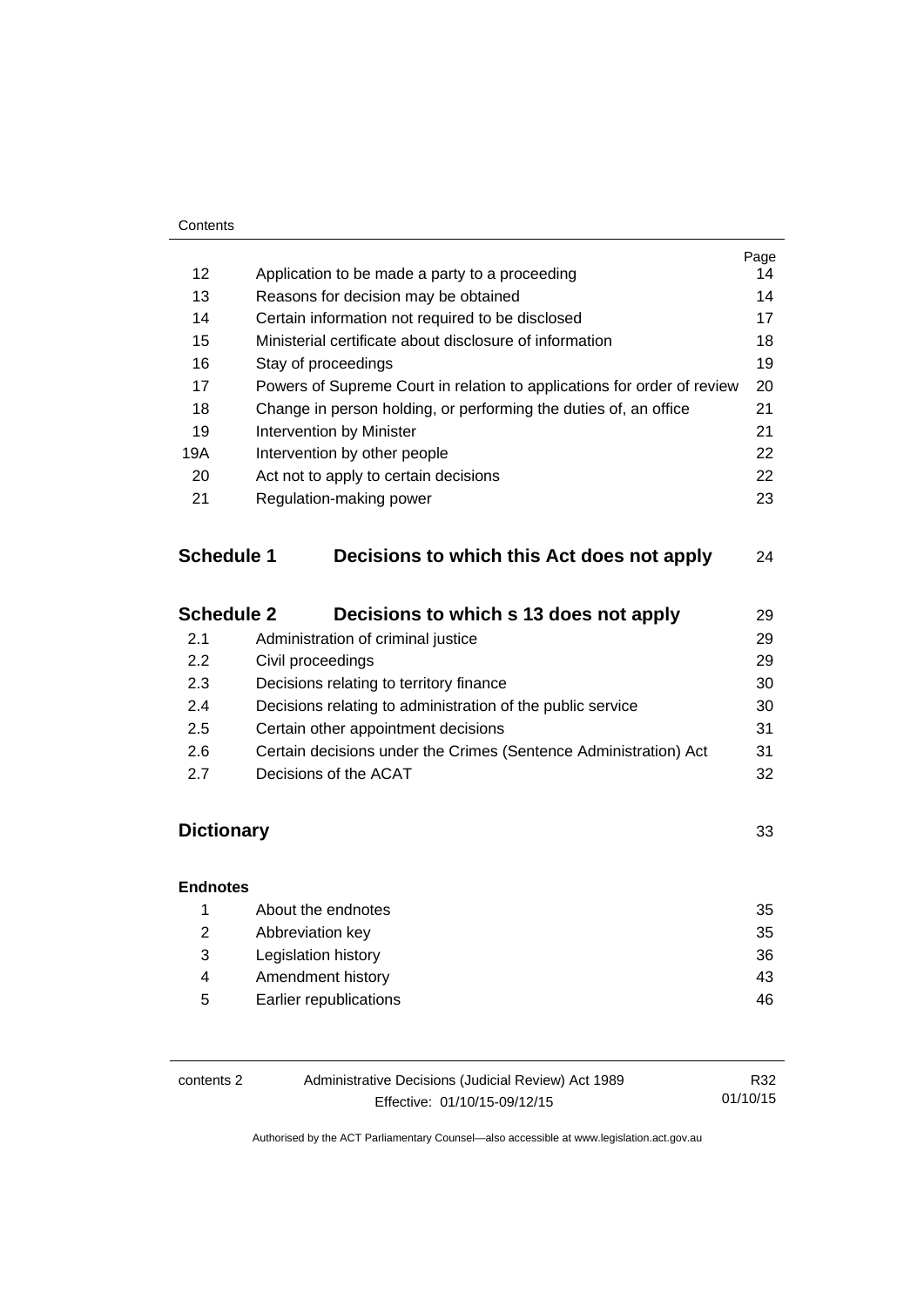

# **Administrative Decisions (Judicial Review) Act 1989**

An Act relating to the review on questions of law of certain administrative decisions

R32 01/10/15

l

Administrative Decisions (Judicial Review) Act 1989 Effective: 01/10/15-09/12/15

page 1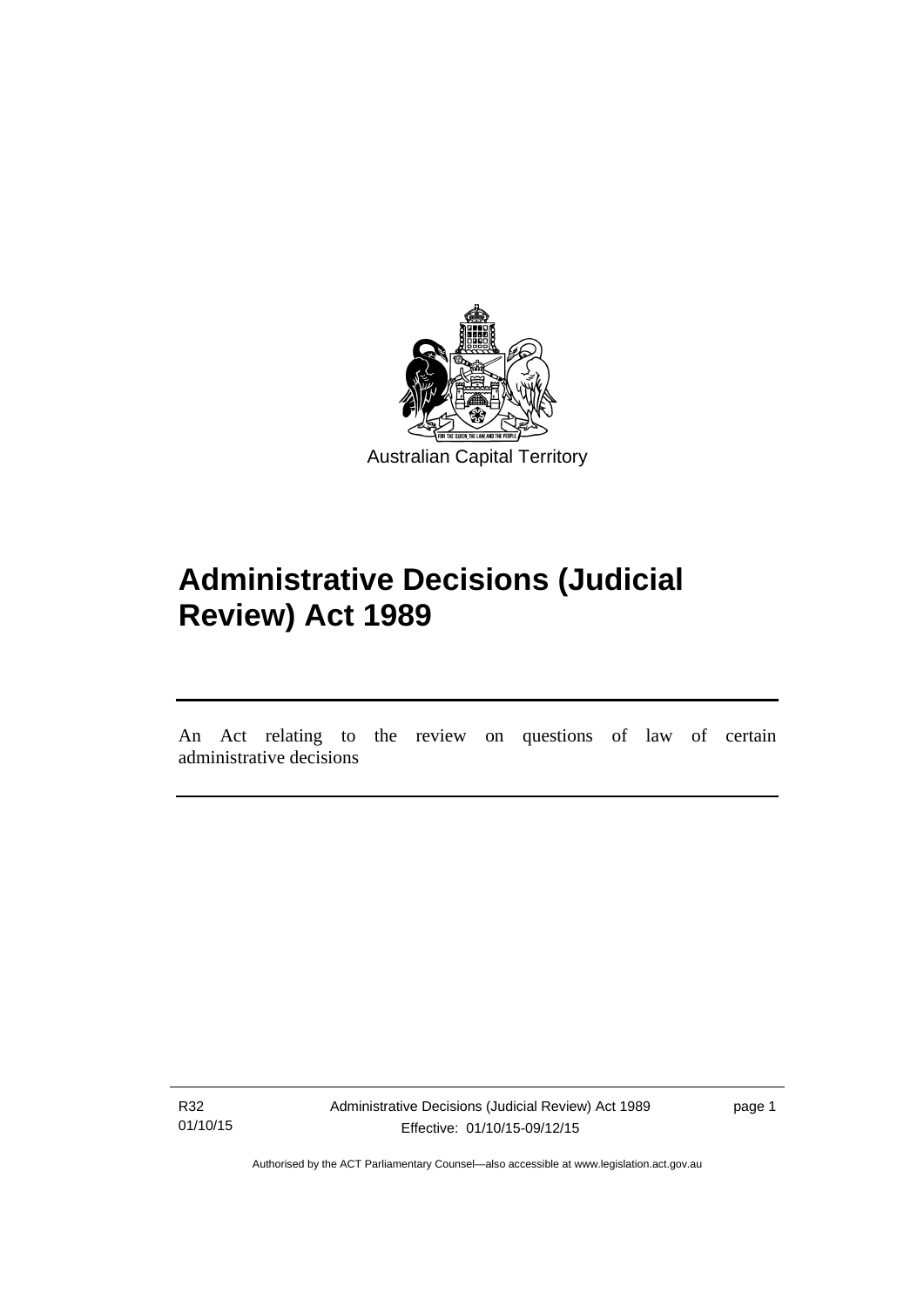#### <span id="page-5-0"></span>**1 Name of Act**

This Act is the *Administrative Decisions (Judicial Review) Act 1989*.

#### <span id="page-5-1"></span>**2 Dictionary**

The dictionary at the end of this Act is part of this Act.

*Note 1* The dictionary at the end of this Act defines certain terms used in this Act, and includes references (*signpost definitions*) to other terms defined elsewhere.

> For example, the signpost definition '*conduct engaged in* for the purpose of making a decision—see section 3C.' means that the term 'conduct engaged in' is defined in that section.

*Note 2* A definition in the dictionary (including a signpost definition) applies to the entire Act unless the definition, or another provision of the Act, provides otherwise or the contrary intention otherwise appears (see [Legislation Act,](http://www.legislation.act.gov.au/a/2001-14) s  $155$  and s  $156$  (1)).

#### <span id="page-5-2"></span>**3 Notes**

A note included in this Act is explanatory and is not part of this Act.

*Note* See the [Legislation Act,](http://www.legislation.act.gov.au/a/2001-14) s 127 (1), (4) and (5) for the legal status of notes.

#### <span id="page-5-3"></span>**3A Meaning of** *making* **and** *failure to make* **a decision**

- (1) For this Act, a reference to the *making* of a decision includes a reference to—
	- (a) making, suspending, revoking or refusing to make an order, award or determination; or
	- (b) giving, suspending, revoking or refusing to give a certificate, direction, approval, consent or permission; or
	- (c) issuing, suspending, revoking or refusing to issue a licence, authority or other instrument; or
	- (d) imposing a condition or restriction; or

| page 2 | Administrative Decisions (Judicial Review) Act 1989 | R32      |
|--------|-----------------------------------------------------|----------|
|        | Effective: 01/10/15-09/12/15                        | 01/10/15 |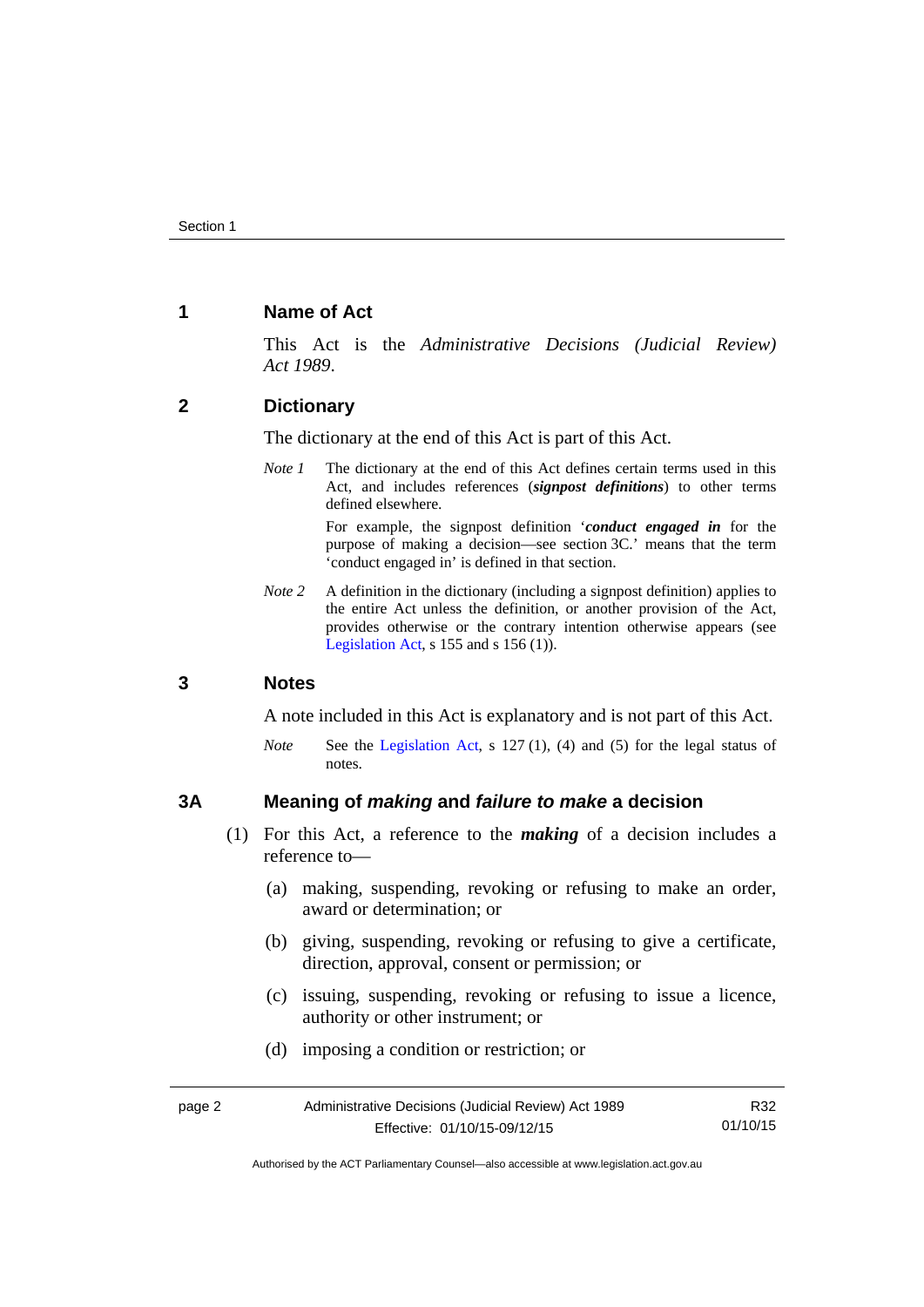- (e) making a declaration, demand or requirement; or
- (f) keeping, or refusing to give up, an article; or
- (g) doing or refusing to do anything else;
- (2) If provision is made by an enactment for the making of a report or recommendation before a decision is made, the making of the report or recommendation is itself taken, for this Act, to be the *making* of a decision.
- (3) A reference to a *failure to make* a decision includes a reference to a failure to make—
	- (a) a decision mentioned in subsection  $(1)$  (a) to  $(g)$ ; or
	- (b) a report or recommendation mentioned in subsection (2).
	- *Note Fail* is defined in the [Legislation Act](http://www.legislation.act.gov.au/a/2001-14), dict, pt 1, to include refuse.

#### <span id="page-6-0"></span>**3C Meaning of** *conduct engaged in* **for purpose of making decision**

For this Act, a reference to *conduct engaged in* for the purpose of making a decision includes a reference to the doing of anything preparatory to the making of the decision, including—

- (a) the taking of evidence; or
- (b) the holding of an inquiry or investigation.

#### <span id="page-6-1"></span>**4 Act to operate despite anything in existing laws**

This Act has effect despite anything contained in any enactment in force at the commencement of this Act.

#### <span id="page-6-2"></span>**4A Who may make an application under this Act**

(1) An eligible person may make an application under this Act, subject to subsections (2) and (3).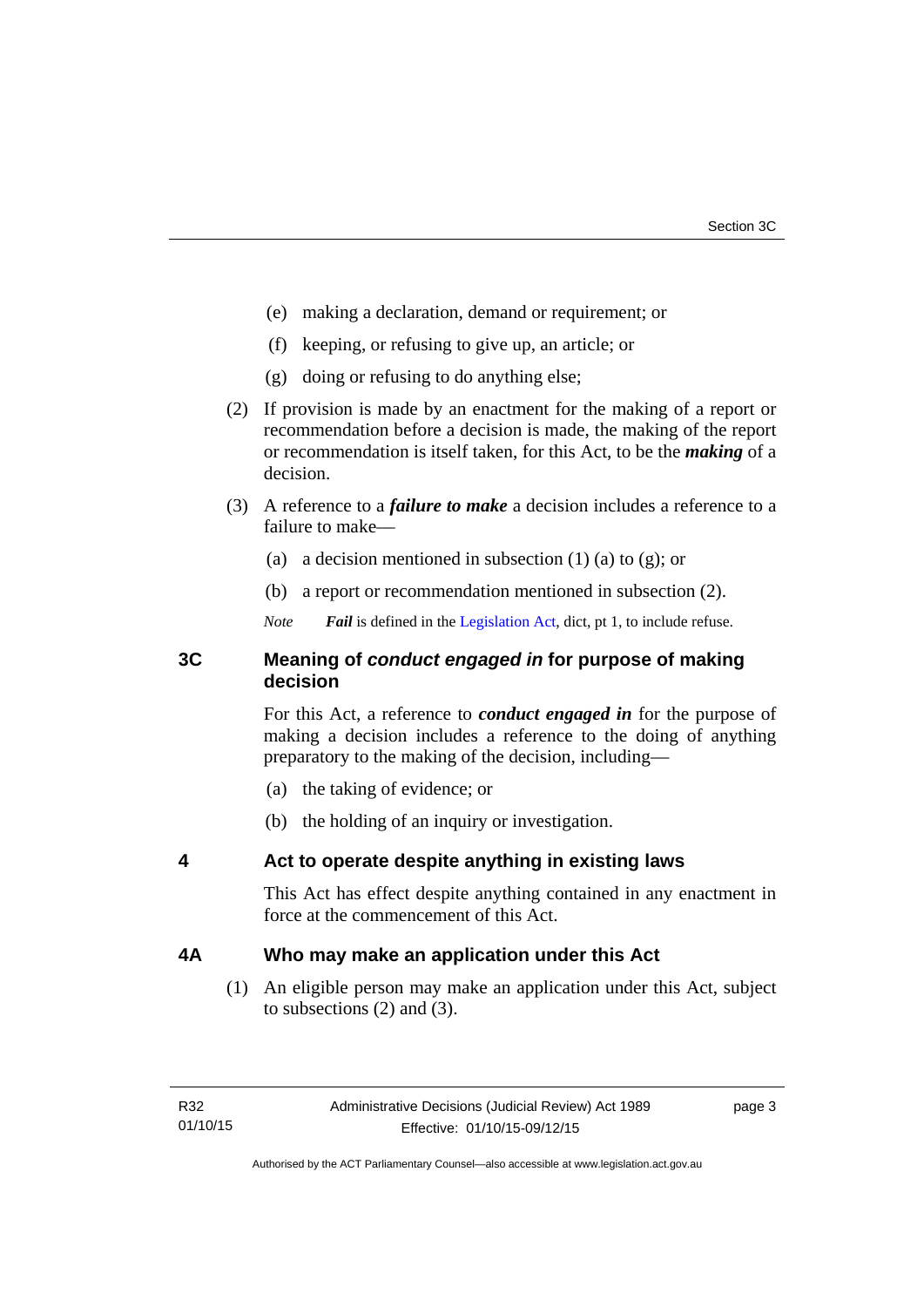- (2) If the application relates to a category A decision, or conduct engaged in for the purpose of making the decision, the person may make the application only if—
	- (a) the person's interests are, or would be, adversely affected by the decision, failure to make the decision, or conduct engaged in for the purpose of making the decision; or
	- (b) if the decision is of a kind that is proposed in a report or recommendation—the person's interests are, or would be, adversely affected if the decision were, or were not, made in accordance with the report or recommendation.
- (3) If the application relates to a category B decision, or conduct engaged in for the purpose of making the decision, the person may make the application unless—
	- (a) an enactment does not allow the person to make the application; or
	- (b) each of the following apply:
		- (i) the interests of the eligible person are not adversely affected by the decision or conduct;
		- (ii) the application fails to raise a significant issue of public importance.
- (4) The Supreme Court may at any time, on application by a party, refuse to hear the application or dismiss the application if satisfied that the applicant is not an eligible person.
- (5) In this section:

*category A decision* means a decision of an administrative character made, proposed to be made, or required to be made (whether in the exercise of a discretion or not) under—

(a) the *[Heritage Act 2004](http://www.legislation.act.gov.au/a/2004-57/default.asp)*; or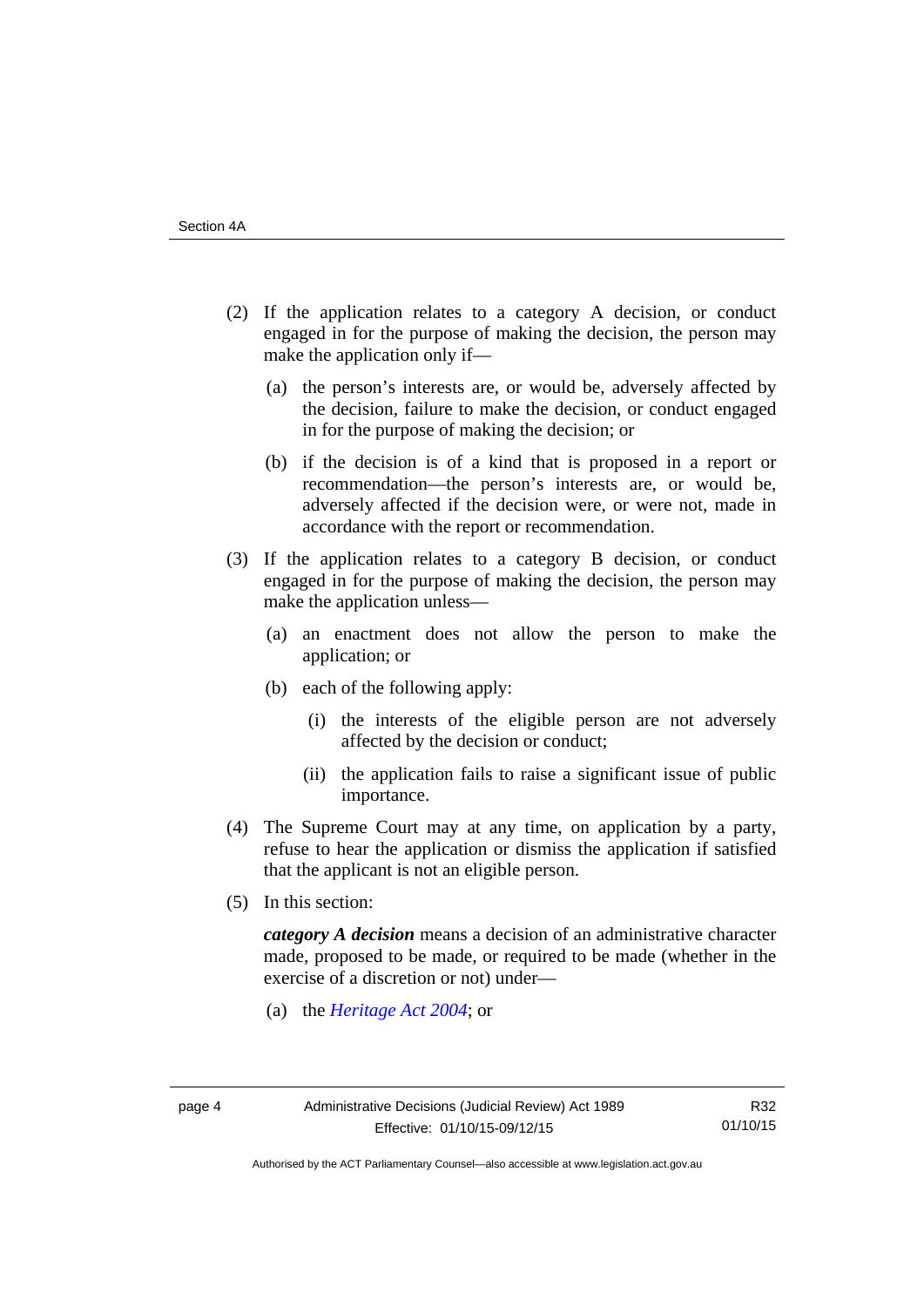(b) the *[Planning and Development Act 2007](http://www.legislation.act.gov.au/a/2007-24/default.asp)*, other than a decision under that Act mentioned in schedule 1.

*category B decision* means a decision to which this Act applies, other than a category A decision.

#### <span id="page-8-0"></span>**5 Applications for review of decisions**

- (1) An eligible person may apply to the Supreme Court for an order of review in relation to a decision to which this Act applies on 1 or more of the following grounds:
	- (a) that a breach of the rules of natural justice happened in relation to the making of the decision;
	- (b) that procedures that were required by law to be observed in relation to the making of the decision were not observed;
	- (c) that the person who purported to make the decision did not have jurisdiction to make the decision;
	- (d) that the decision was not authorised by the enactment under which it was purported to be made;
	- (e) that the making of the decision was an improper exercise of the power given by the enactment under which it was purported to be made;
	- (f) that the decision involved an error of law, whether or not the error appears on the record of the decision;
	- (g) that the decision was induced or affected by fraud;
	- (h) that there was no evidence or other material to justify the making of the decision;
	- (i) that the decision was otherwise contrary to law.
	- *Note* The *[Human Rights Act 2004](http://www.legislation.act.gov.au/a/2004-5)*, s 40B (1) (b) makes it unlawful for a public authority to fail to give proper consideration to a relevant human right when making a decision.

R32 01/10/15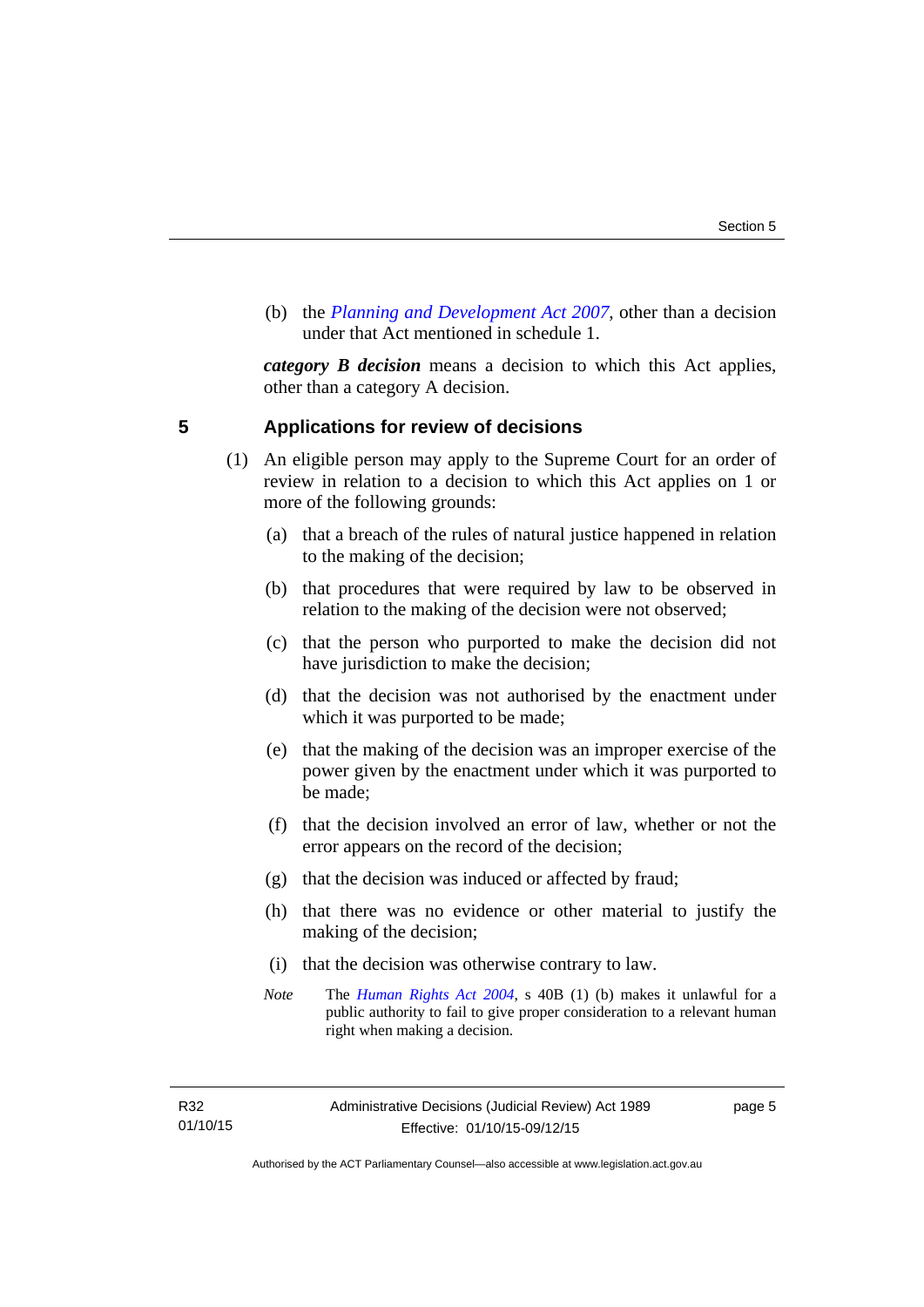- (2) The reference in subsection (1) (e) to an *improper exercise* of a power includes a reference to—
	- (a) taking an irrelevant consideration into account in the exercise of a power; and
	- (b) failing to take a relevant consideration into account in the exercise of a power; and
	- (c) an exercise of a power for a purpose other than a purpose for which the power is given; and
	- (d) an exercise of a discretionary power in bad faith; and
	- (e) an exercise of a personal discretionary power at the direction or behest of another person; and
	- (f) an exercise of a discretionary power in accordance with a rule or policy without regard to the merits of the particular case; and
	- (g) an exercise of a power that is so unreasonable that no reasonable person could have so exercised the power; and
	- (h) an exercise of a power in such a way that the result of the exercise of the power is uncertain; and
	- (i) any other exercise of a power in a way that is abuse of the power.
- (3) The ground mentioned in subsection (1) (h) is not taken to be made out unless—
	- (a) the person who made the decision was required by law to reach that decision only if a particular matter was established, and there was no evidence or other material (including facts of which the person was entitled to take notice) from which the person could reasonably be satisfied that the matter was established; or

R32 01/10/15

Authorised by the ACT Parliamentary Counsel—also accessible at www.legislation.act.gov.au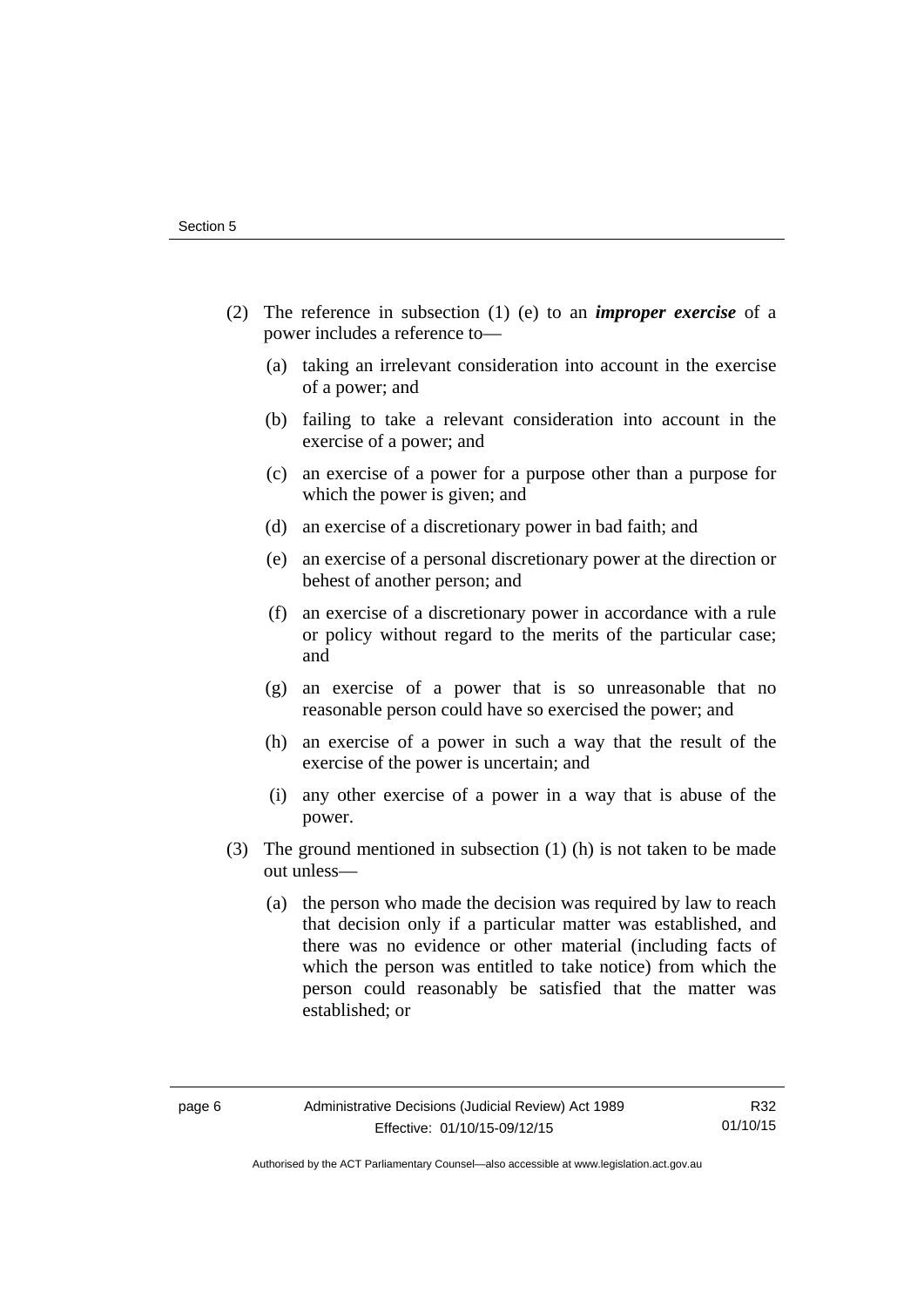(b) the person who made the decision based the decision on the existence of a particular fact, and that fact did not exist.

#### <span id="page-10-0"></span>**6 Applications for review of conduct related to making of decisions**

- (1) If a person has engaged, is engaging, or proposes to engage, in conduct for the purpose of making a decision to which this Act applies, an eligible person may apply to the Supreme Court for an order of review in relation to the conduct on any 1 or more of the following grounds:
	- (a) that a breach of the rules of natural justice has happened, is happening, or is likely to happen, in relation to the conduct;
	- (b) that procedures that are required by law to be observed in relation to the conduct have not been, are not being, or are likely not to be, observed;
	- (c) that the person who has engaged, is engaging, or proposes to engage, in the conduct does not have jurisdiction to make the proposed decision;
	- (d) that the enactment under which the decision is proposed to be made does not authorise the making of the proposed decision;
	- (e) that the making of the proposed decision would be an improper exercise of the power given by the enactment under which the decision is proposed to be made;
	- (f) that an error of law—
		- (i) has been, is being, or is likely to be, committed in the course of the conduct in the making of the proposed decision; or
		- (ii) is likely to be committed in the making of the proposed decision.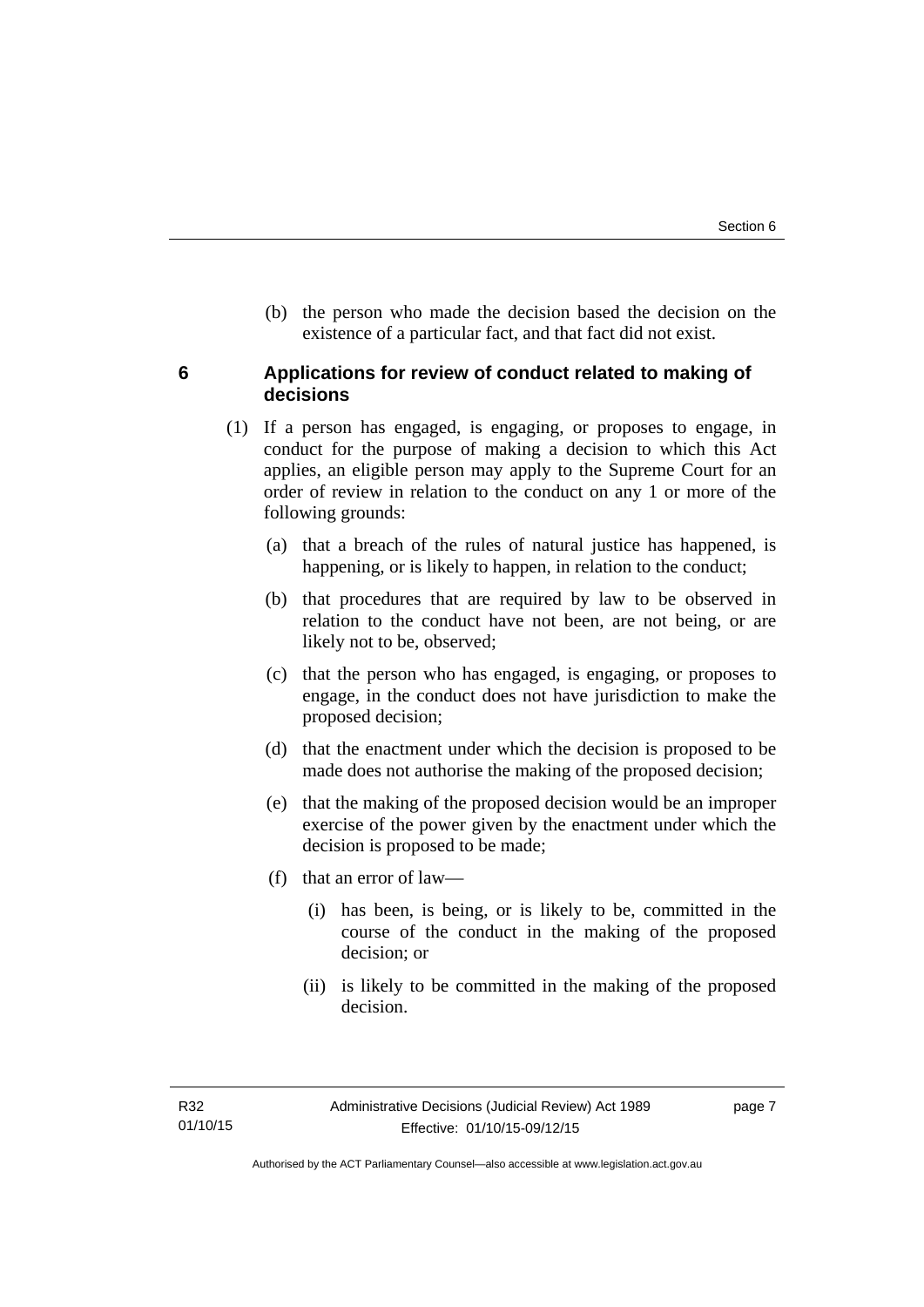- (g) that fraud has taken place, is taking place, or is likely to take place, in the course of the conduct;
- (h) that there is no evidence or other material to justify the making of the proposed decision;
- (i) that the making of the proposed decision would be otherwise contrary to law.
- (2) The reference in subsection (1) (e) to an *improper exercise* of a power includes a reference to—
	- (a) taking an irrelevant consideration into account in the exercise of a power; and
	- (b) failing to take a relevant consideration into account in the exercise of a power; and
	- (c) an exercise of a power for a purpose other than a purpose for which the power is given; and
	- (d) an exercise of a discretionary power in bad faith; and
	- (e) an exercise of a personal discretionary power at the direction or behest of another person; and
	- (f) an exercise of a discretionary power in accordance with a rule or policy without regard to the merits of the particular case; and
	- (g) an exercise of a power that is so unreasonable that no reasonable person could have so exercised the power; and
	- (h) an exercise of a power in such a way that the result of the exercise of the power is uncertain; and
	- (i) any other exercise of a power in a way that is abuse of the power.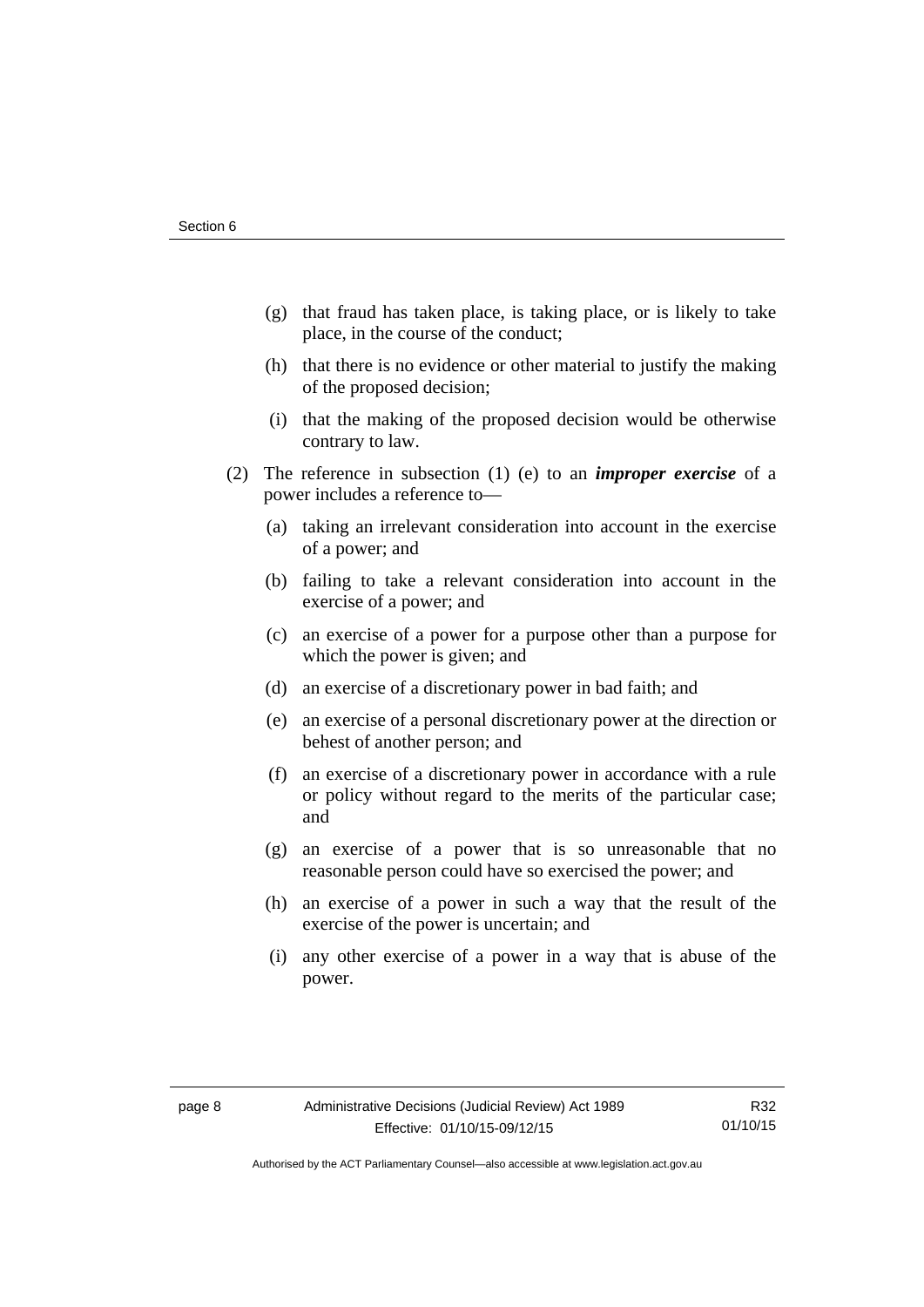- (3) The ground mentioned in subsection (1) (h) is not taken to be made out unless—
	- (a) the person who proposes to make the decision is required by law to reach that decision only if a particular matter is established, and there is no evidence or other material (including facts of which the person was entitled to take notice) from which the person can reasonably be satisfied that the matter is established; or
	- (b) the person proposed to make the decision on the basis of the existence of a particular fact, and that fact does not exist.

#### <span id="page-12-0"></span>**7 Applications for failures to make decisions**

- $(1)$  If—
	- (a) a person has a duty to make a decision to which this Act applies; and
	- (b) there is no law that prescribes a period within which the person is required to make that decision; and
	- (c) the person has failed to make that decision;

an eligible person may apply to the Supreme Court for an order of review in relation to the failure to make the decision on the ground that there has been unreasonable delay in making the decision.

- $(2)$  If—
	- (a) a person has a duty to make a decision to which this Act applies; and
	- (b) a law prescribes a period within which the person is required to make that decision; and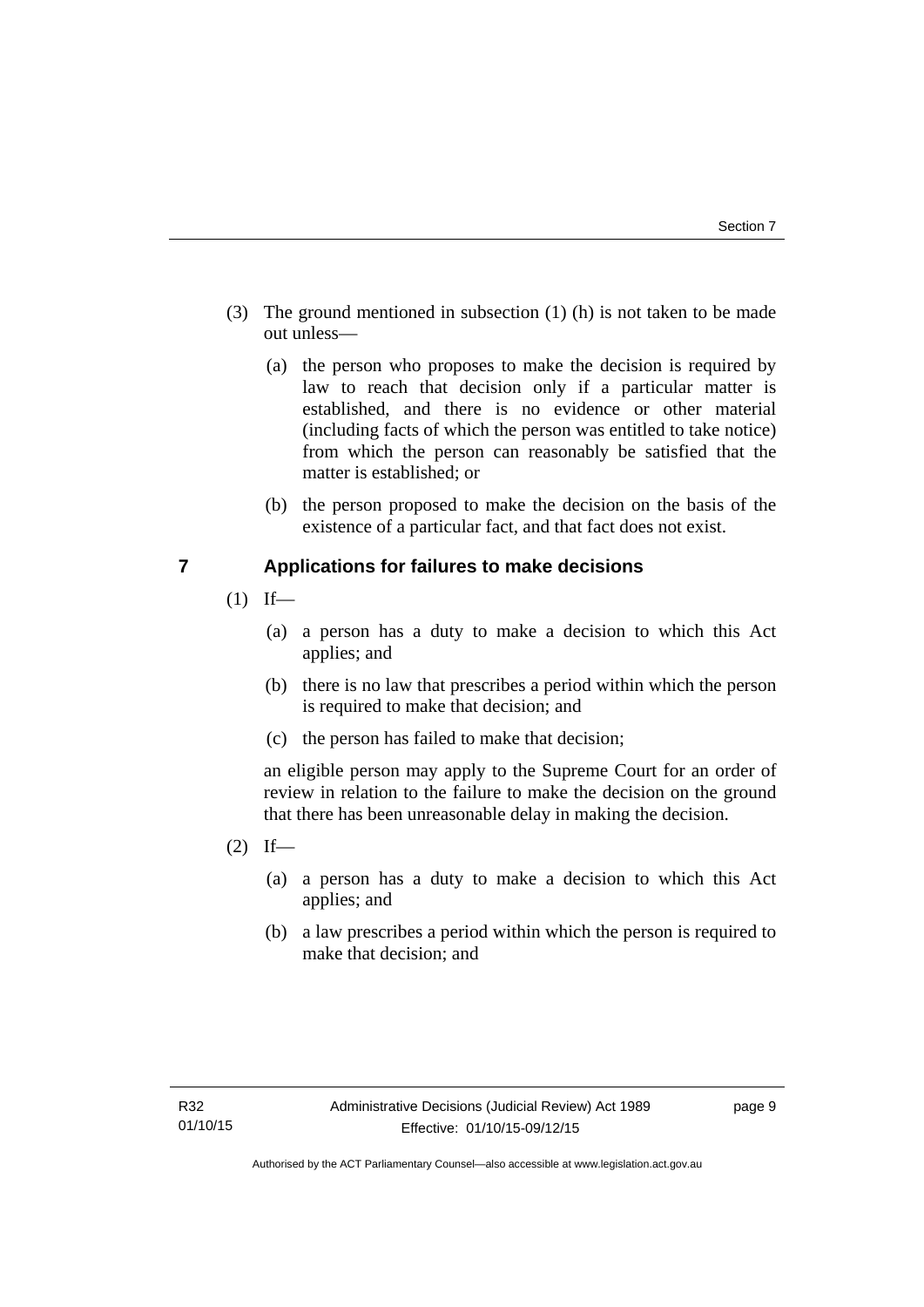(c) the person has failed to make that decision before the end of that period;

an eligible person may apply to the Supreme Court for an order of review in relation to the failure to make the decision within that period on the ground that the person has a duty to make the decision even though the period has ended.

#### <span id="page-13-0"></span>**8 Effect of Act on other rights**

- (1) The rights given by section 5, section 6 and section 7 to a person to seek an order for review—
	- (a) are additional to the rights of the person to seek a review in another way; and
	- (b) must be disregarded for the *[Ombudsman Act 1989](http://www.legislation.act.gov.au/a/alt_a1989-45co)*, section 6 (6).
- (2) However—
	- (a) the Supreme Court or any other court may, in a proceeding brought otherwise than under this Act, refuse to grant an application for review in relation to a matter if an application for review of that matter has been made to the Supreme Court under section 5, section 6 or section 7; and
	- (b) the Supreme Court may, in its discretion, refuse to grant an application for review of a matter under section 5, section 6 or section 7 if—
		- (i) the applicant has sought a review by a court including the Supreme Court of the matter otherwise than under this Act; or
		- (ii) adequate provision is made by a law other than this Act under which the applicant is entitled to seek a review of that matter; or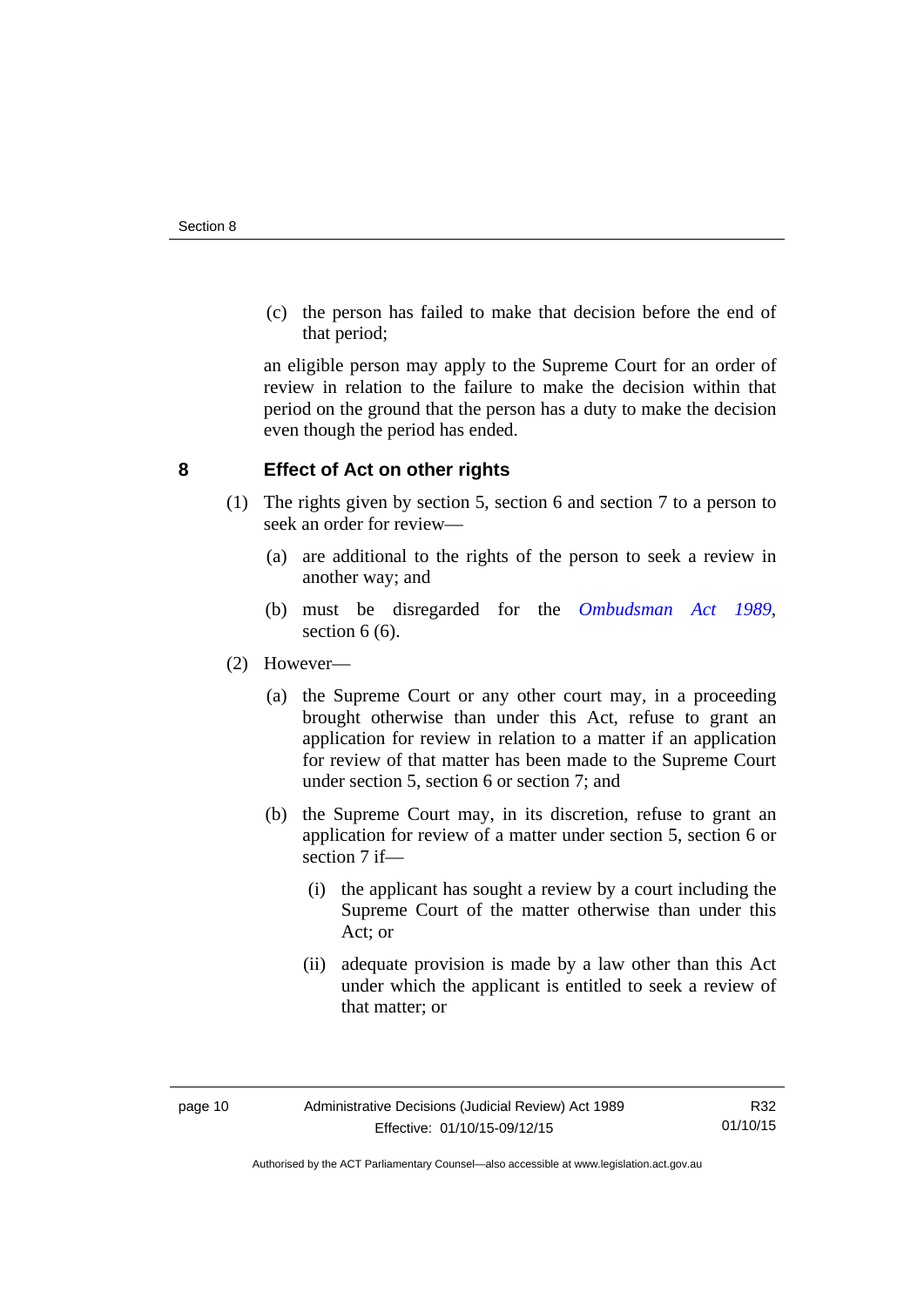(iii) the matter to which the application relates arises under the *[Planning and Development Act 2007](http://www.legislation.act.gov.au/a/2007-24)* or the *[Heritage](http://www.legislation.act.gov.au/a/2004-57)  [Act 2004](http://www.legislation.act.gov.au/a/2004-57)* and is a matter being reviewed, or for which application has been made for review, under a law other than this Act, whether on the application of the person who has made application to the Supreme Court for review of the matter under this Act or anyone else.

#### (3) In this section:

*review* includes—

- (a) a review by way of reconsideration, rehearing or appeal; and
- (b) the grant of an injunction; and
- (c) the making of a prerogative order, declaration or other order.

#### <span id="page-14-0"></span>**9 Applications for order of review must set out grounds**

An application to the Supreme Court for an order of review must set out the grounds of the application.

#### <span id="page-14-1"></span>**10 Period in which application for order of review must be made**

- (1) An application to the Supreme Court for an order of review in relation to a decision that has been made (including a decision made after the end of the period within which it was required to be made) must be made within the period required by subsection (2) (or any further time allowed by the court) if the terms of the decision were—
	- (a) recorded in writing; and
	- (b) set out in a document that was given to the applicant.
	- *Note* The court may allow further time after the end of the period required by s (2) (see [Legislation Act](http://www.legislation.act.gov.au/a/2001-14), s 151C).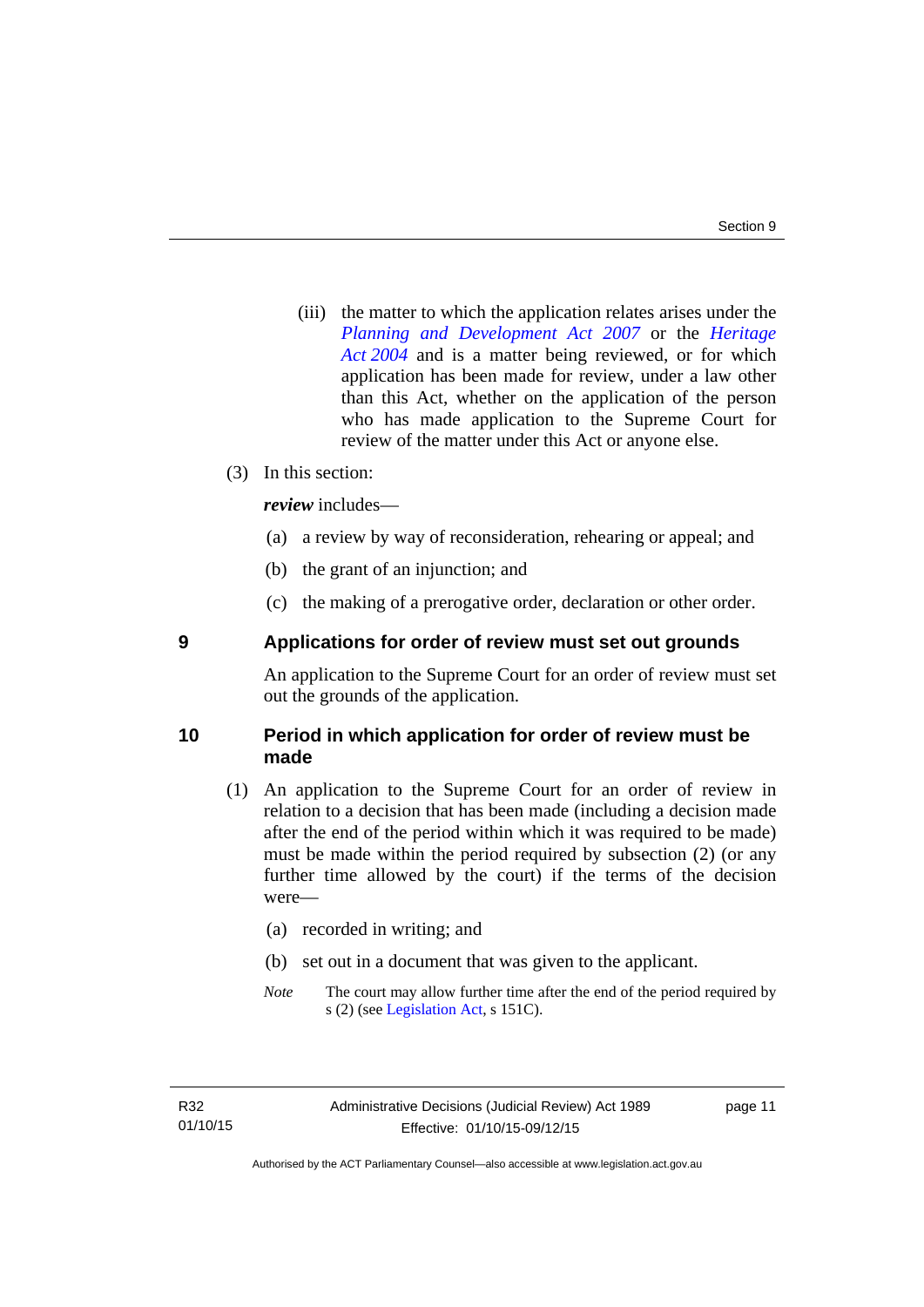- (2) For subsection (1), the period within which an application for an order of review is required to be made is the period beginning on the day the decision is made and ending 28 days after the relevant day.
- (3) If there is no period prescribed for making an application for an order for review in relation to a particular decision, the Supreme Court may refuse to consider an application for an order for review in relation to the decision if it is of the opinion that the application was not made within a reasonable time after the decision was made.
- (4) If there is no period prescribed for making an application by a particular person for an order for review in relation to a particular decision, the Supreme Court may refuse to consider an application by the person for an order for review in relation to the decision if it is of the opinion that the application was not made within a reasonable time after the decision was made.
- (5) In forming an opinion for subsection (3) or (4), the Supreme Court—
	- (a) must have regard to—
		- (i) the time when the applicant became aware of the decision; and
		- (ii) if subsection (4) applies—the period prescribed for the making of an application by anyone else for an order of review in relation to the decision; and
	- (b) may have regard to anything else it considers relevant.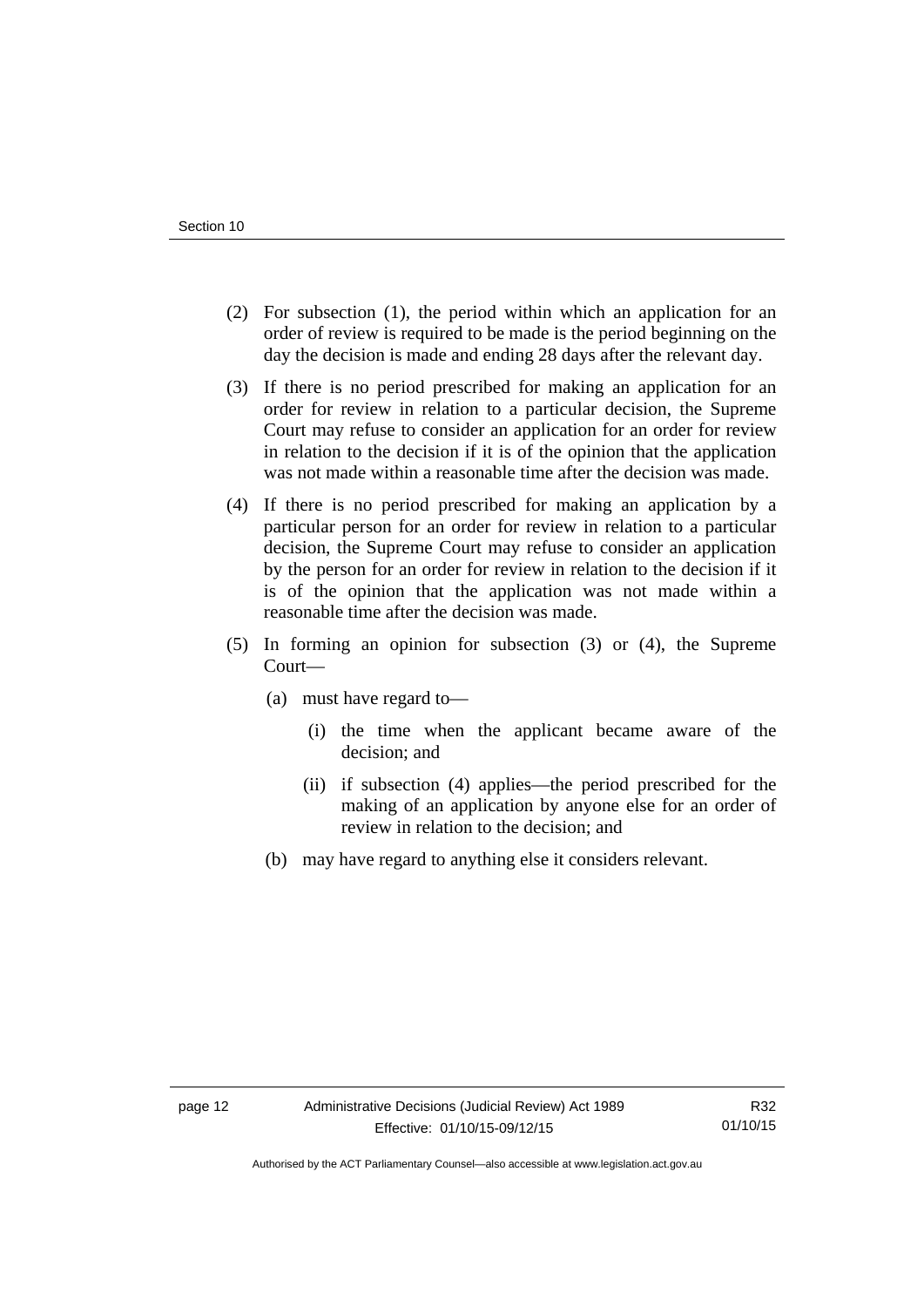(6) In subsection (2):

*relevant day* means—

 (a) if the decision includes, or is accompanied by, a written statement of reasons for the decision—the day a document setting out the terms of the decision is given to the applicant; or

*Note* For the meaning of *statement of reasons*, see the dict.

- (b) if paragraph (a) does not apply and a written statement of reasons for the decision is given to the applicant (otherwise than because of a request under section 13 (1)) not later than 28 days after the day a document setting out the terms of the decision is given to the applicant—the day the statement is given to the applicant; or
- (c) if paragraph (a) does not apply and the applicant requests the person who made the decision to give a statement under section 13 $(1)$ —
	- (i) the day the statement is given to the applicant; or
	- (ii) the day the applicant is told under section 13 (3) that the applicant was not entitled to make the request; or
	- (iii) the day the Supreme Court makes an order under section 13 (6) declaring that the applicant was not entitled to make the request; or
	- (iv) the day the applicant is told under section 14 (3) or section 15 (3) that the statement will not be given to the applicant.
- (d) in any other case—the day a document setting out the terms of the decision is given to the applicant.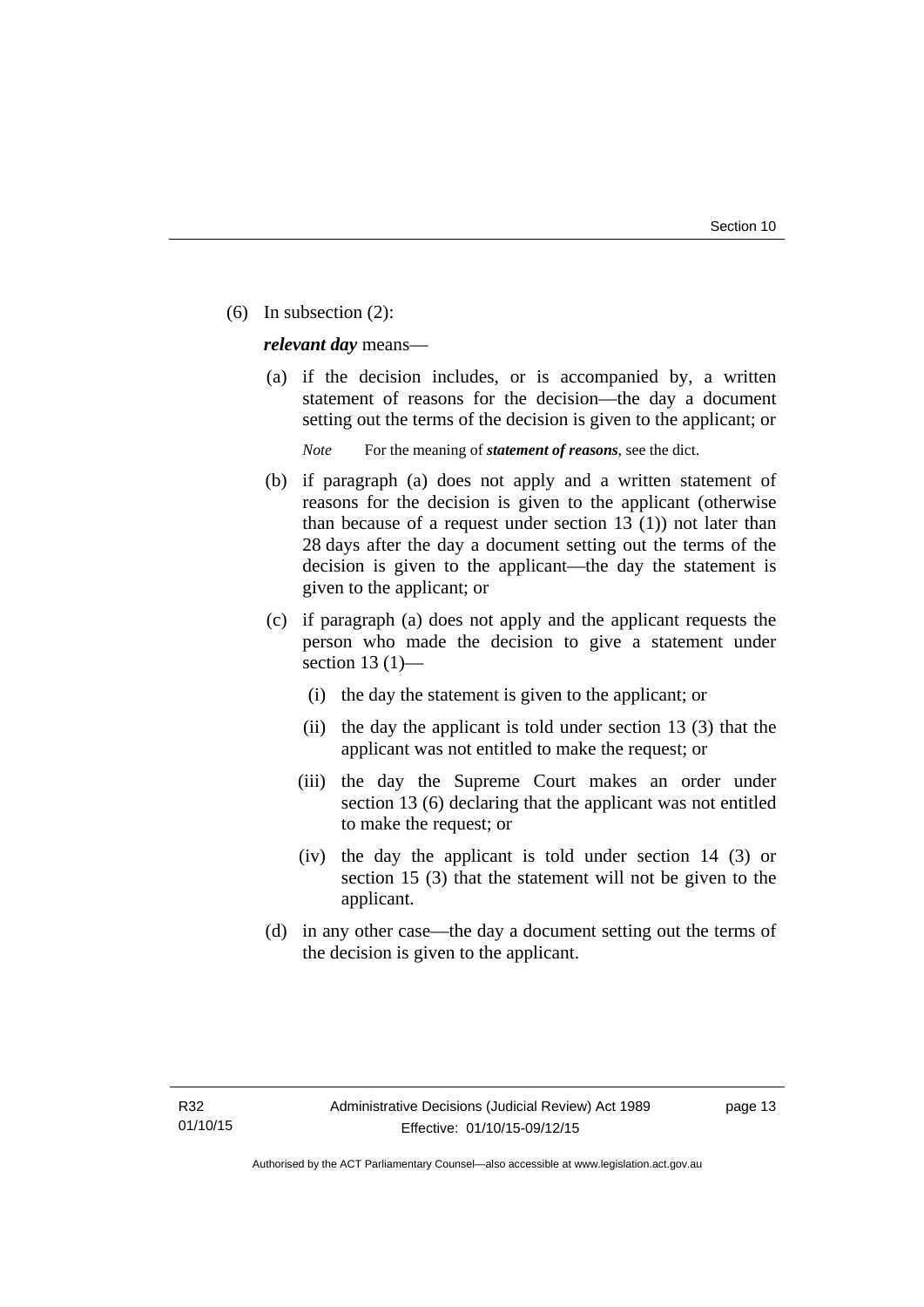### <span id="page-17-0"></span>**11 Application for order of review not limited to grounds in application**

The applicant for an order of review is not limited to the grounds set out in the application but, if the applicant wishes to rely on a ground not set out in the application, the Supreme Court may direct the application be amended to state the ground.

#### <span id="page-17-1"></span>**12 Application to be made a party to a proceeding**

- (1) An eligible person may apply to the Supreme Court to be made a party to an application made under this Act.
- (2) The Supreme Court may, in its discretion—
	- (a) grant the application either unconditionally or subject to the conditions that it considers appropriate; or
	- (b) refuse the application.

#### <span id="page-17-2"></span>**13 Reasons for decision may be obtained**

(1) If a person (the *decision-maker*) makes a decision to which this section applies, a person (the *requester*) who is entitled to make an application to the Supreme Court under section 5 in relation to the decision may, in writing, request the decision-maker to provide a written statement of reasons in relation to the decision.

*Note* For the meaning of *statement of reasons*, see the dict.

- (2) The decision-maker must, as soon as practicable and in any event not later than 28 days after the day the decision-maker receives the request (the *request day*), prepare the statement and give it to the requester.
- (3) If the decision-maker is of the opinion that the requester was not entitled to make the request, the decision-maker may, not later than 28 days after the request day—
	- (a) give to the requester written notice of the decision-maker's opinion; or

| page 14 | Administrative Decisions (Judicial Review) Act 1989 | R32      |
|---------|-----------------------------------------------------|----------|
|         | Effective: 01/10/15-09/12/15                        | 01/10/15 |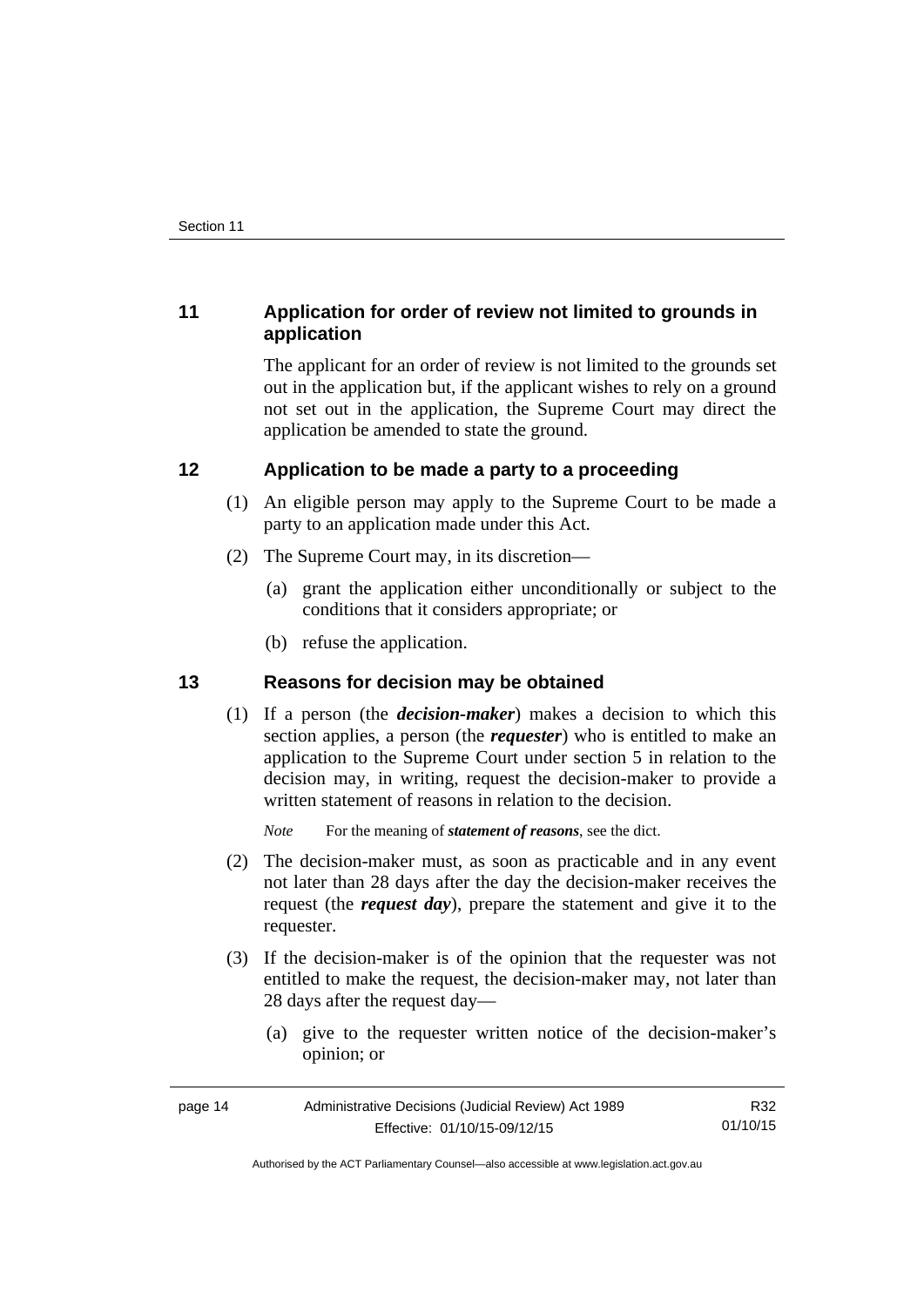- (b) apply to the Supreme Court under subsection (6) for an order declaring that the requester was not entitled to make the request.
- (4) Despite subsection (2), if the decision-maker gives notice under subsection (3) or applies to the Supreme Court under subsection (6), the decision-maker is not required to comply with the request unless—
	- (a) the court, on an application under subsection (6), orders the decision-maker to give the statement; or
	- (b) the decision-maker has applied to the court under subsection (6) for an order declaring that the requester was not entitled to make the request and the court refuses the application.
- (5) If subsection (4) (a) or (b) applies, the decision-maker must prepare the statement and give it to the requester not later than 28 days after the day of the Supreme Court's decision.
- (6) On the application of either the decision-maker or requester under this subsection, the Supreme Court may make an order declaring that the requester was, or was not, entitled to make the request.
- (7) Despite subsection (2), the decision-maker may refuse to prepare and give the statement to the requester if—
	- (a) for a decision the terms of which were recorded in writing and set out in a document that was given to the requester—the request was made later than 28 days after the day the document was given to the requester; or
	- (b) in any other case—the relevant request was not made within a reasonable time after the decision was made.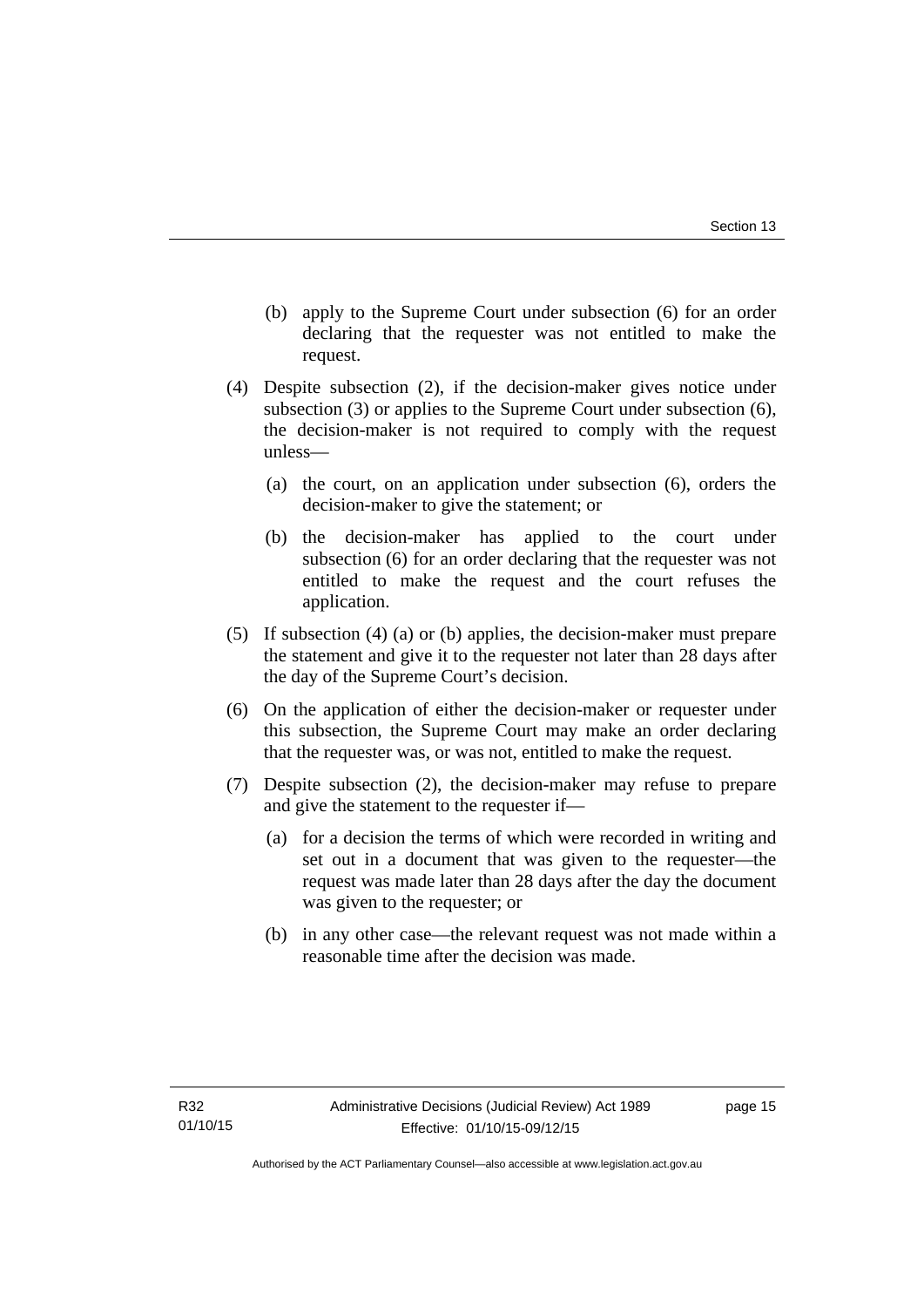- (8) If subsection (7) (a) or (b) applies, the decision maker must give to the requester, not later than 14 days after the request day, written notice stating—
	- (a) that the statement will not be given to the requestor; and
	- (b) the reasons why it will not be given.
- (9) For subsection (7) (b), a request for a statement in relation to a decision is taken to have been made within a reasonable time after the decision was made if the Supreme Court, on application by the requester, declares that the request was made within a reasonable time after the decision was made.
- (10) On application by the requester under this subsection, the Supreme Court may order the decision-maker to give the requester, within a stated period, an additional statement containing better particulars in relation to stated matters if the court considers that the statement given to the requester does not contain adequate particulars, in relation to the decision.
- (11) A regulation may declare decisions not to be decisions to which this section applies.
- (12) A regulation made under subsection (11) applies only in relation to decisions made after the regulation takes effect.
- (13) In this section:

*decision to which this section applies* means a decision to which this Act applies, other than—

- (a) a decision to which the *[ACT Civil and Administrative Tribunal](http://www.legislation.act.gov.au/a/2008-35)  [Act 2008](http://www.legislation.act.gov.au/a/2008-35)*, section 22B (Requirement to give reasons statement) applies; or
- (b) a decision that includes, or is accompanied by, a statement of reasons; or
- (c) a decision mentioned in schedule 2.

R32 01/10/15

Authorised by the ACT Parliamentary Counsel—also accessible at www.legislation.act.gov.au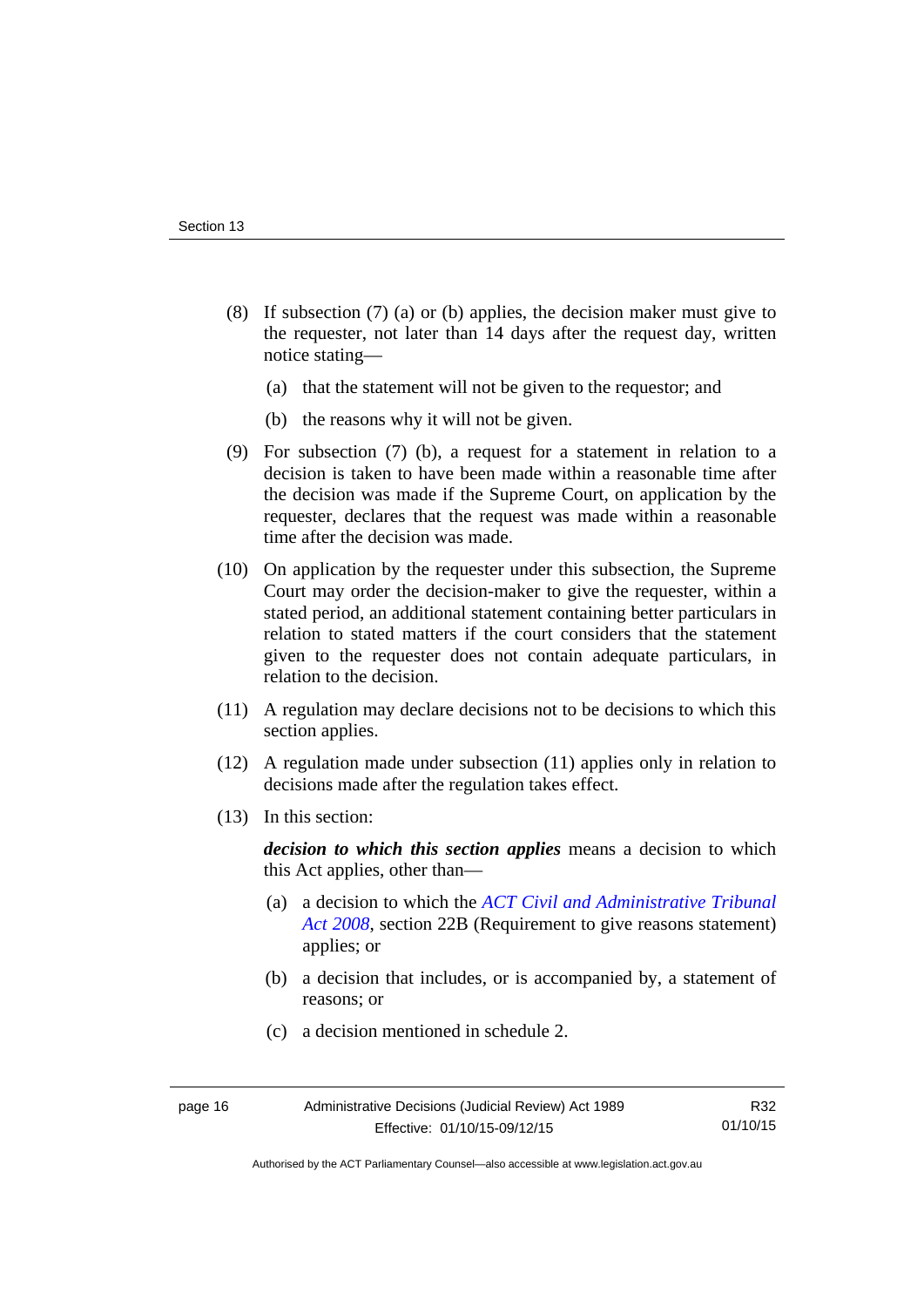#### <span id="page-20-0"></span>**14 Certain information not required to be disclosed**

- (1) This section applies in relation to any information to which a request made to a person under section 13 (1) relates if the information—
	- (a) relates to the personal affairs or business affairs of a person other than the person making the request; and
	- (b) is information—
		- (i) that was supplied in confidence; or
		- (ii) the publication of which would reveal a trade secret; or
		- (iii) that was provided in compliance with a duty imposed by an enactment; or
		- (iv) the giving of which in accordance with the request would be in contravention of an enactment that expressly imposes on the person to whom the request is made a duty not to divulge or communicate information of that kind—
			- (A) to anyone; or
			- (B) to anyone, other than a particular person; or
			- (C) except in particular circumstances.
- (2) If a person has been requested under section 13 (1) to give a statement to a person—
	- (a) the person to whom the request is made is not required to include in the statement any information in relation to which this section applies; and
	- (b) if the statement would be false or misleading if it did not include the information—the person is not required to give the statement.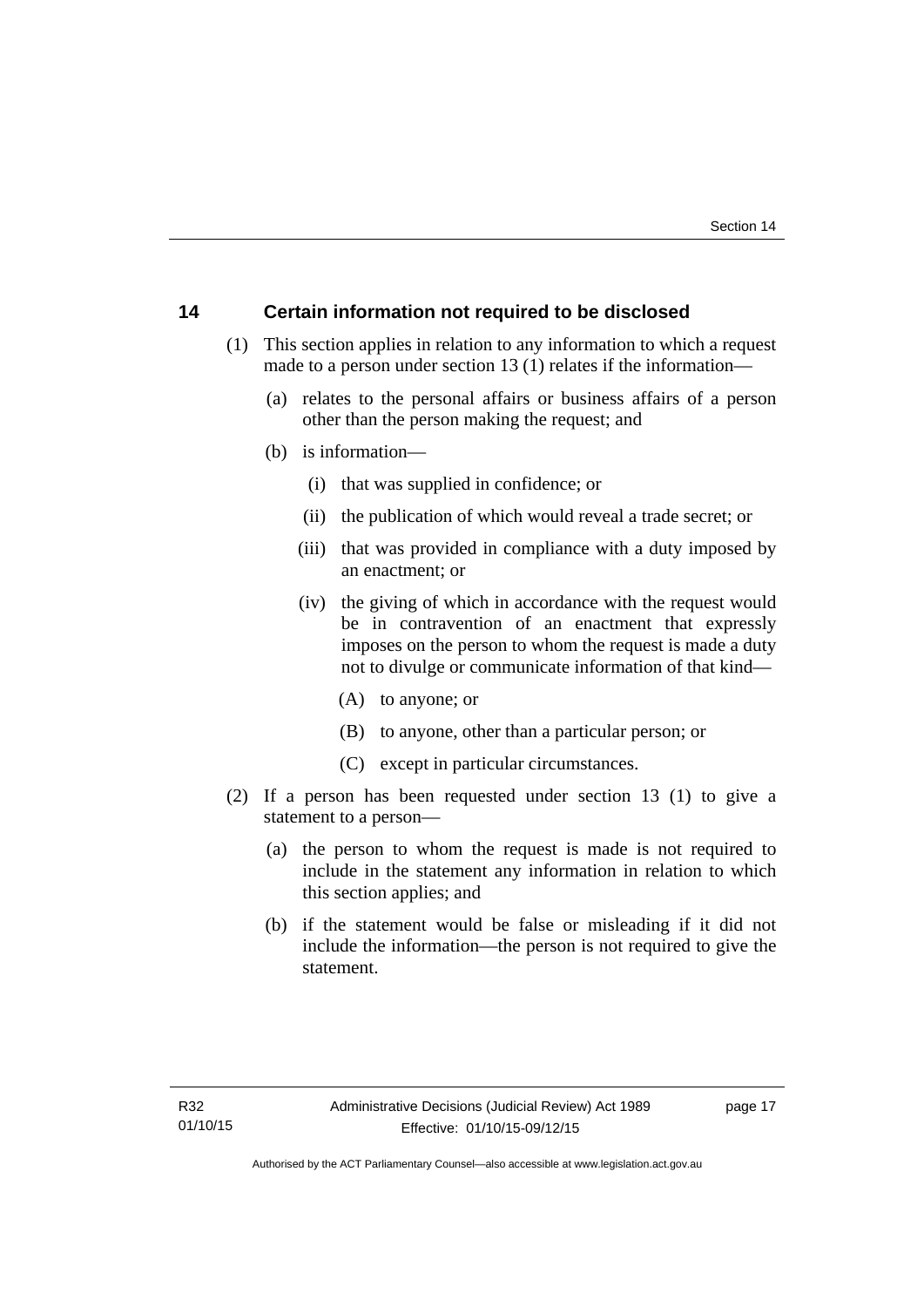- (3) If, under subsection (2), information is not included in a statement provided by a person or a statement is not provided by a person, the person must provide written notice to the person who requested the statement—
	- (a) if information is not included in a statement—stating that the information is not so included and giving the reason for not including the information; or
	- (b) if a statement is not provided—stating that the statement will not be provided and giving the reason for not providing the statement.
- (4) This section does not affect the power of the Supreme Court to make an order for the discovery of documents or to require the giving of evidence or the production of documents to the court.

#### <span id="page-21-0"></span>**15 Ministerial certificate about disclosure of information**

- (1) This section applies to information relating to a matter if the Minister certifies, in writing, that the disclosure of information relating to the matter would be contrary to the public interest—
	- (a) because it would involve the disclosure of deliberations or a decision of the Executive or of a committee of the Executive; or
	- (b) for any other stated reason that could form the basis for a claim in a judicial proceeding that the information should not be disclosed.
- (2) If a person has been requested under section 13 to give a statement to a person—
	- (a) the person to whom the request is made is not required to include in the statement any information in relation to which this section applies; and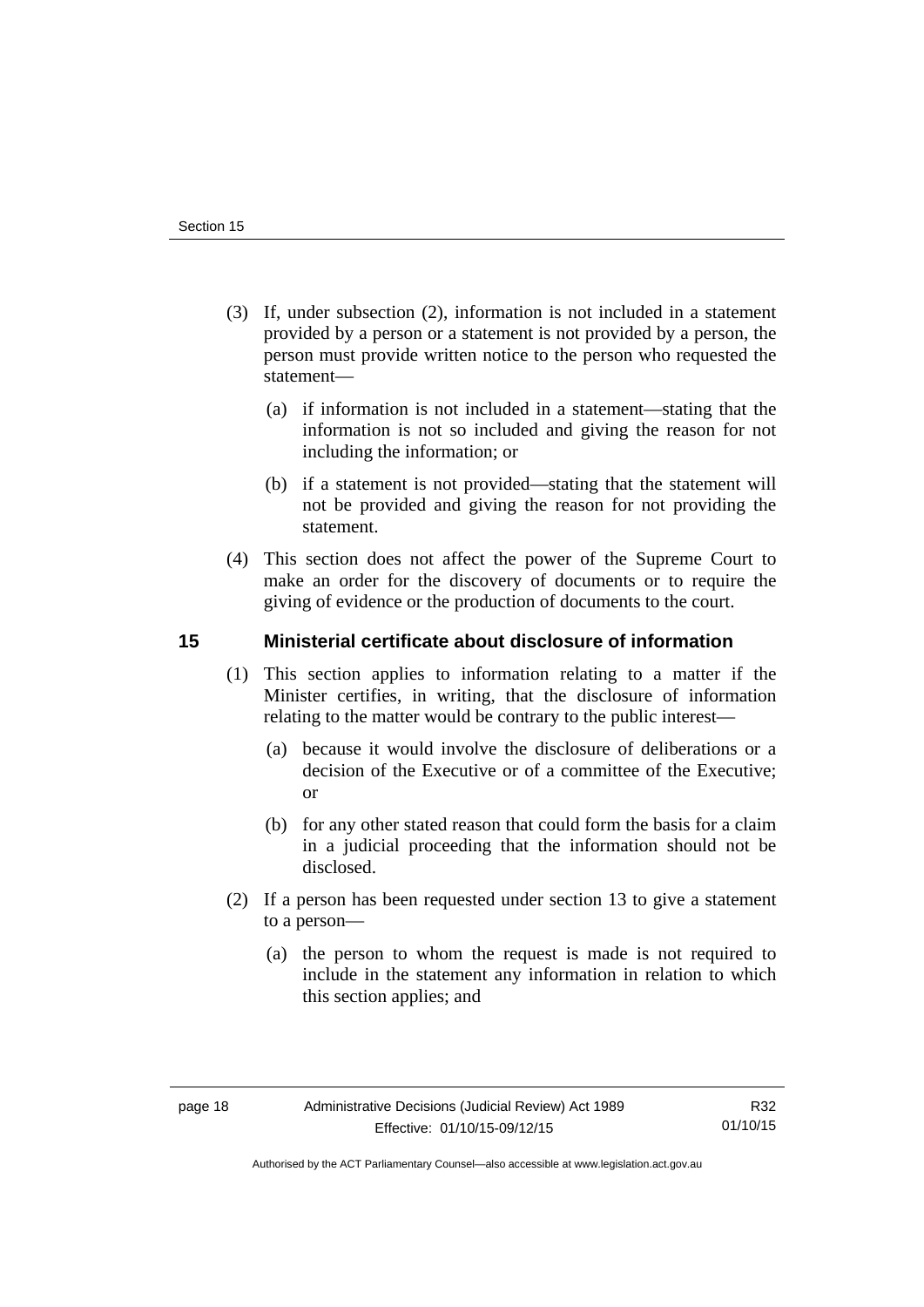- (b) if the statement would be false or misleading if it did not include the information—the person is not required to give the statement.
- (3) If, under subsection (2), information is not included in a statement provided by a person or a statement is not provided by a person, the person must give a written notice to the person who requested the statement—
	- (a) if information is not included in a statement—stating that the information is not so included and giving the reason for not including the information; or
	- (b) if a statement is not provided—stating that the statement will not be provided and giving the reason for not providing the statement.
- (4) This section does not affect the power of the Supreme Court to make an order for the discovery of documents or to require the giving of evidence or the production of documents to the court.

#### <span id="page-22-0"></span>**16 Stay of proceedings**

- (1) The making of an application to the Supreme Court under section 5 in relation to a decision does not affect the operation of the decision or prevent the implementation of the decision, but—
	- (a) the Supreme Court may, by order, on the conditions (if any) that the court decides, suspend the operation of the decision; and
	- (b) the Supreme Court may order, on the conditions (if any) that the court decides, a stay of all or any proceedings under the decision.
- (2) The Supreme Court may make an order under subsection (1) on its own initiative or on the application of the person who made the application under section 5.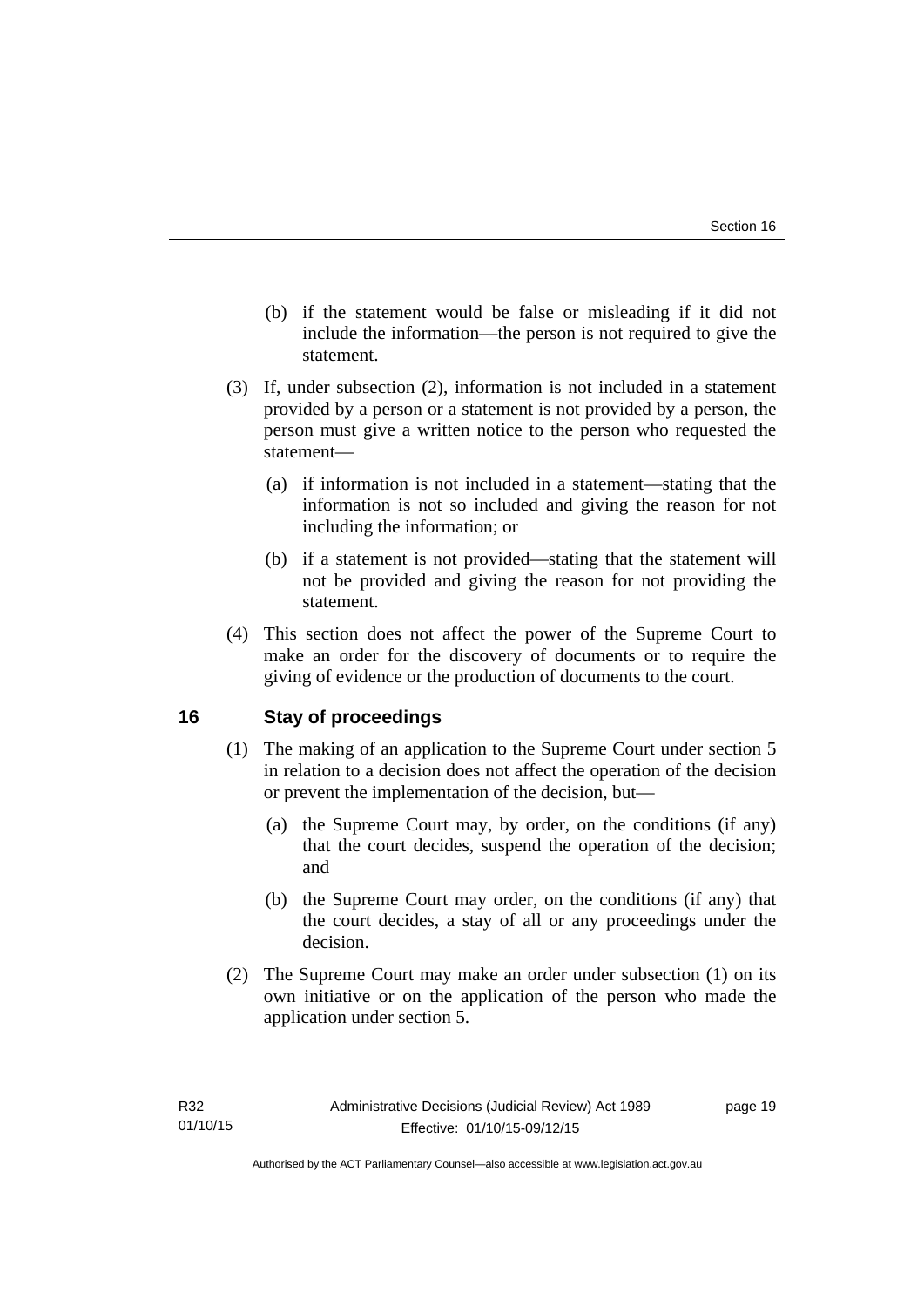#### <span id="page-23-0"></span>**17 Powers of Supreme Court in relation to applications for order of review**

- (1) On an application for an order of review in relation to a decision, the Supreme Court may, in its discretion, make all or any of the following orders:
	- (a) an order quashing or setting aside the decision, or a part of the decision, with effect from the date of the order or from the earlier or later date that the court specifies;
	- (b) an order referring the matter to which the decision relates to the person who made the decision for further consideration, subject to the directions that the court considers appropriate;
	- (c) an order declaring the rights of the parties in relation to any matter to which the decision relates;
	- (d) an order directing any of the parties to do, or to refrain from doing, anything to do justice between the parties.
- (2) On an application for an order of review in relation to conduct that has been, is being, or is proposed to be, engaged in for the purpose of the making of a decision, the Supreme Court may, in its discretion, make either or both of the following orders:
	- (a) an order declaring the rights of the parties in relation to any matter to which the conduct relates;
	- (b) an order directing any of the parties to do, or to refrain from doing, anything to do justice between the parties.
- (3) On an application for an order of review in relation to a failure to make a decision, or in relation to a failure to make a decision within the period within which the decision was required to be made, the Supreme Court may, in its discretion, make all or any of the following orders:
	- (a) an order directing the making of the decision;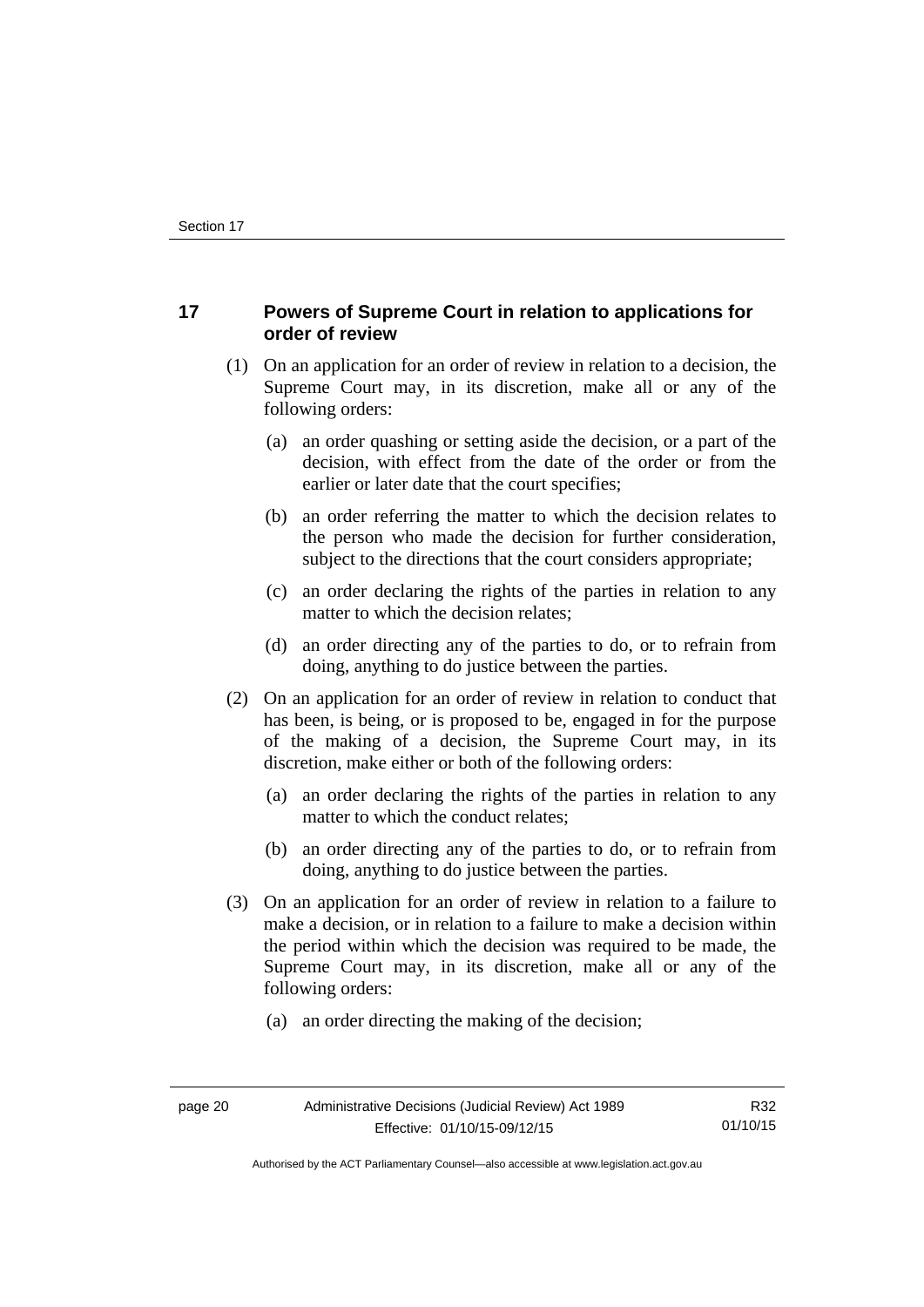- (b) an order declaring the rights of the parties in relation to the making of the decision;
- (c) an order directing any of the parties to do, or to refrain from doing, anything to do justice between the parties.
- (4) The Supreme Court may at any time, on its own initiative or on the application of any party, revoke, vary, or suspend the operation of any order made by it under this section.

#### <span id="page-24-0"></span>**18 Change in person holding, or performing the duties of, an office**

- (1) This section applies if—
	- (a) a person has, in the performance of the duties of an office, made a decision in relation to which an application may be made to the Supreme Court under this Act; and
	- (b) the person no longer holds, or, for whatever reason, is not performing the duties of, that office.
- (2) This Act has effect as if the decision had been made by—
	- (a) the person for the time being holding or performing the duties of that office; or
	- (b) if there is no person for the time being holding or performing the duties of that office or that office no longer exists—the person that the Minister administering the enactment under which the decision was made, or a person authorised by that Minister, specifies.

#### <span id="page-24-1"></span>**19 Intervention by Minister**

- (1) The Minister may, on behalf of the Territory, intervene in a proceeding before the Supreme Court under this Act.
- (2) If the Minister intervenes in a proceeding—
	- (a) the Minister is taken to be a party to the proceeding; and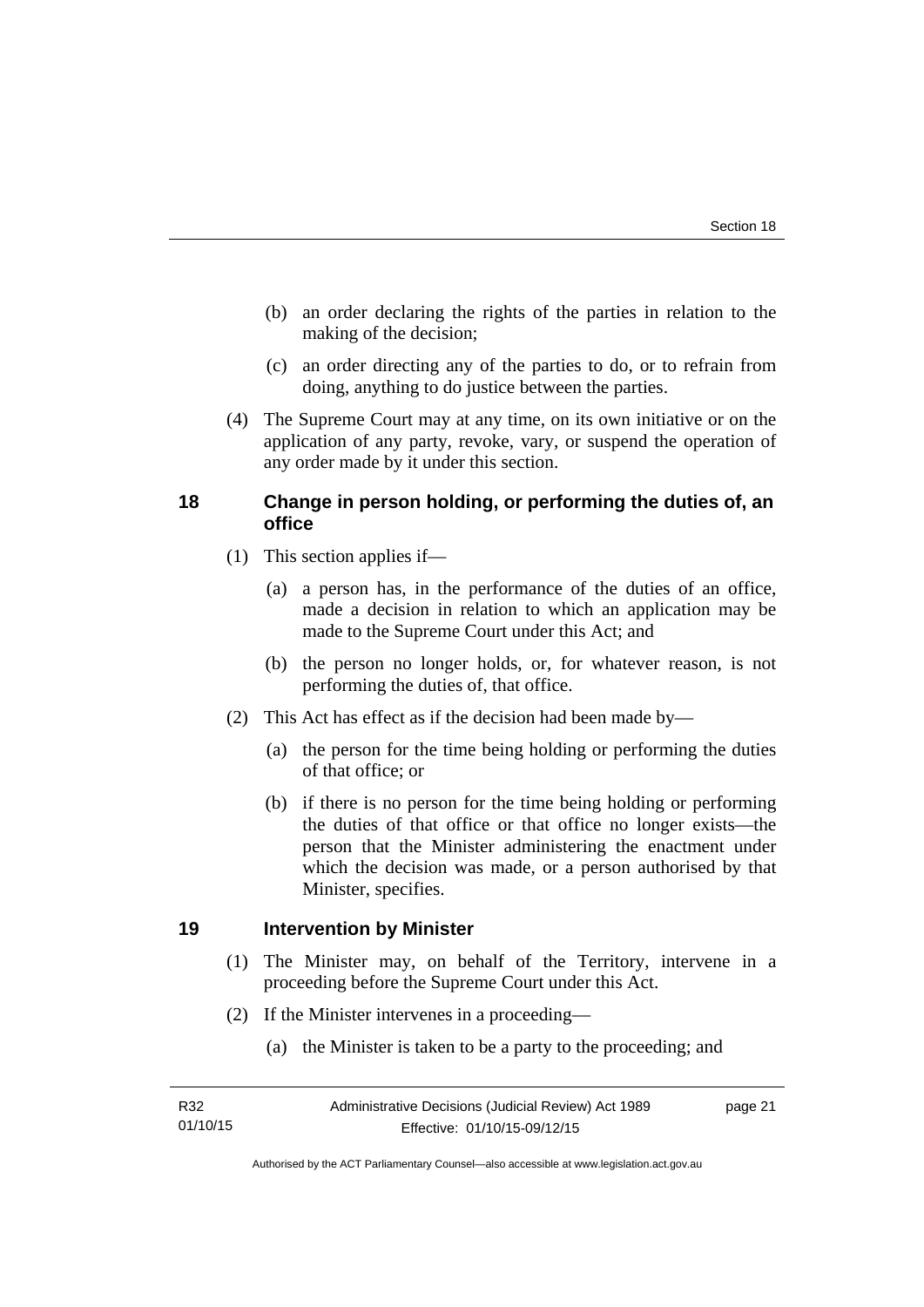(b) the Supreme Court may, in the proceeding, make orders about costs against the Territory that the court considers appropriate.

#### <span id="page-25-0"></span>**19A Intervention by other people**

- (1) The Supreme Court may, on application by a party or its own initiative, give leave to a person (an *intervener*) to intervene in a proceeding under this Act.
- (2) In considering whether to give leave, the Supreme Court—
	- (a) must have regard to the following:
		- (i) whether the intervener's contribution is different from the contribution of the parties to the proceeding;
		- (ii) whether the intervener's contribution is likely to be useful to the court;
		- (iii) whether the intervention will unreasonably interfere with the ability of someone who has a private interest in the subject matter of the application to deal with it differently or at all; and
	- (b) may have regard to any other matter the court considers relevant.
- (3) The Supreme Court may give leave subject to conditions.
- (4) There is no right of appeal in relation to a decision of the Supreme Court under this section.

### <span id="page-25-1"></span>**20 Act not to apply to certain decisions**

- (1) A regulation may declare decisions to be decisions that are not subject to judicial review by the Supreme Court under this Act.
- (2) If a regulation is so made in relation to a decision—
	- (a) section 5 does not apply in relation to that decision; and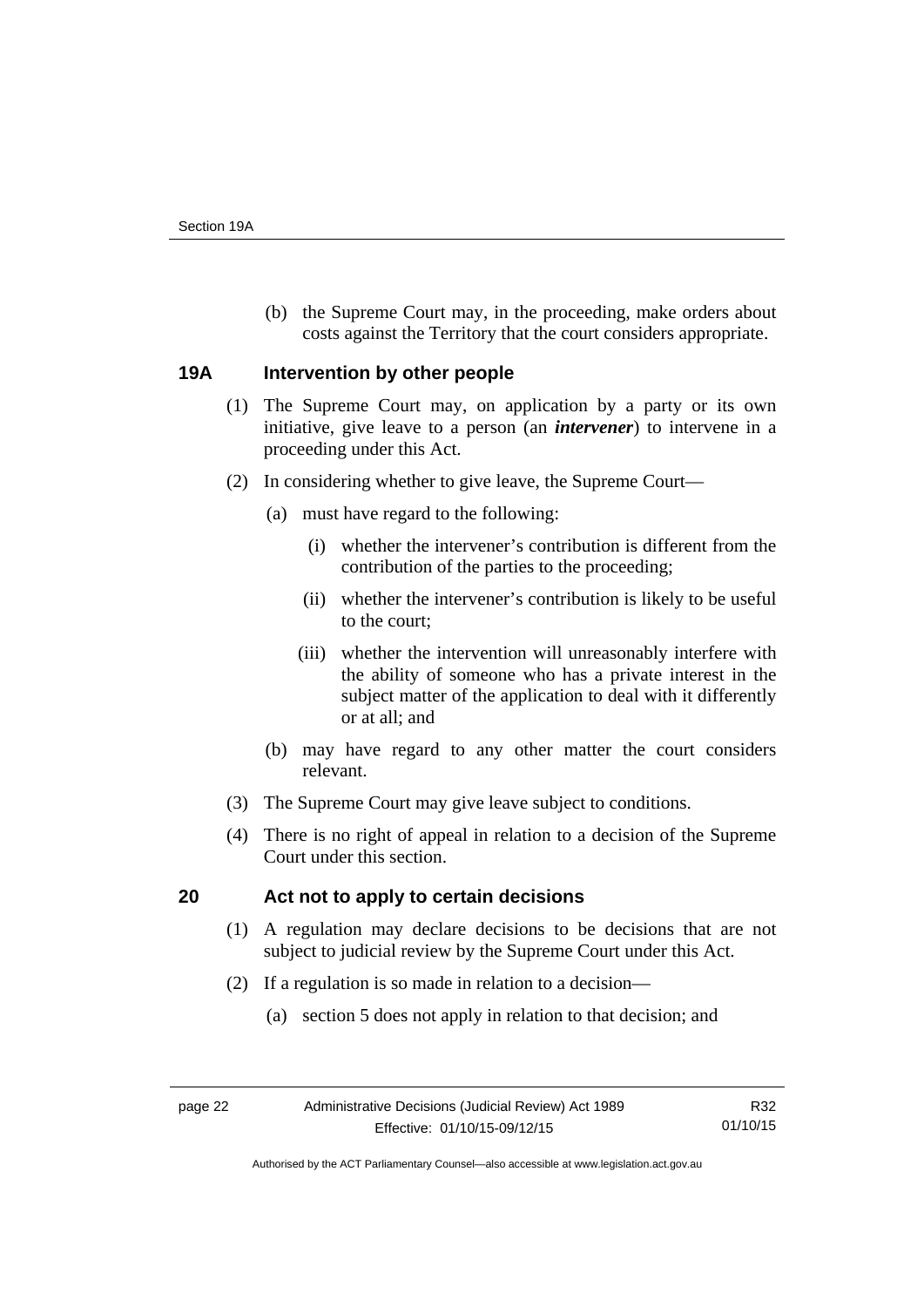- (b) section 6 does not apply in relation to conduct that has been, is being, or is proposed to be, engaged in for the purpose of making that decision; and
- (c) section 7 does not apply in relation to a failure to make that decision.
- (3) A regulation made for subsection (1) applies only in relation to decisions made after the regulation take effect.

#### <span id="page-26-0"></span>**21 Regulation-making power**

The Executive may make regulations for this Act.

*Note* A regulation must be notified, and presented to the Legislative Assembly, under the [Legislation Act](http://www.legislation.act.gov.au/a/2001-14).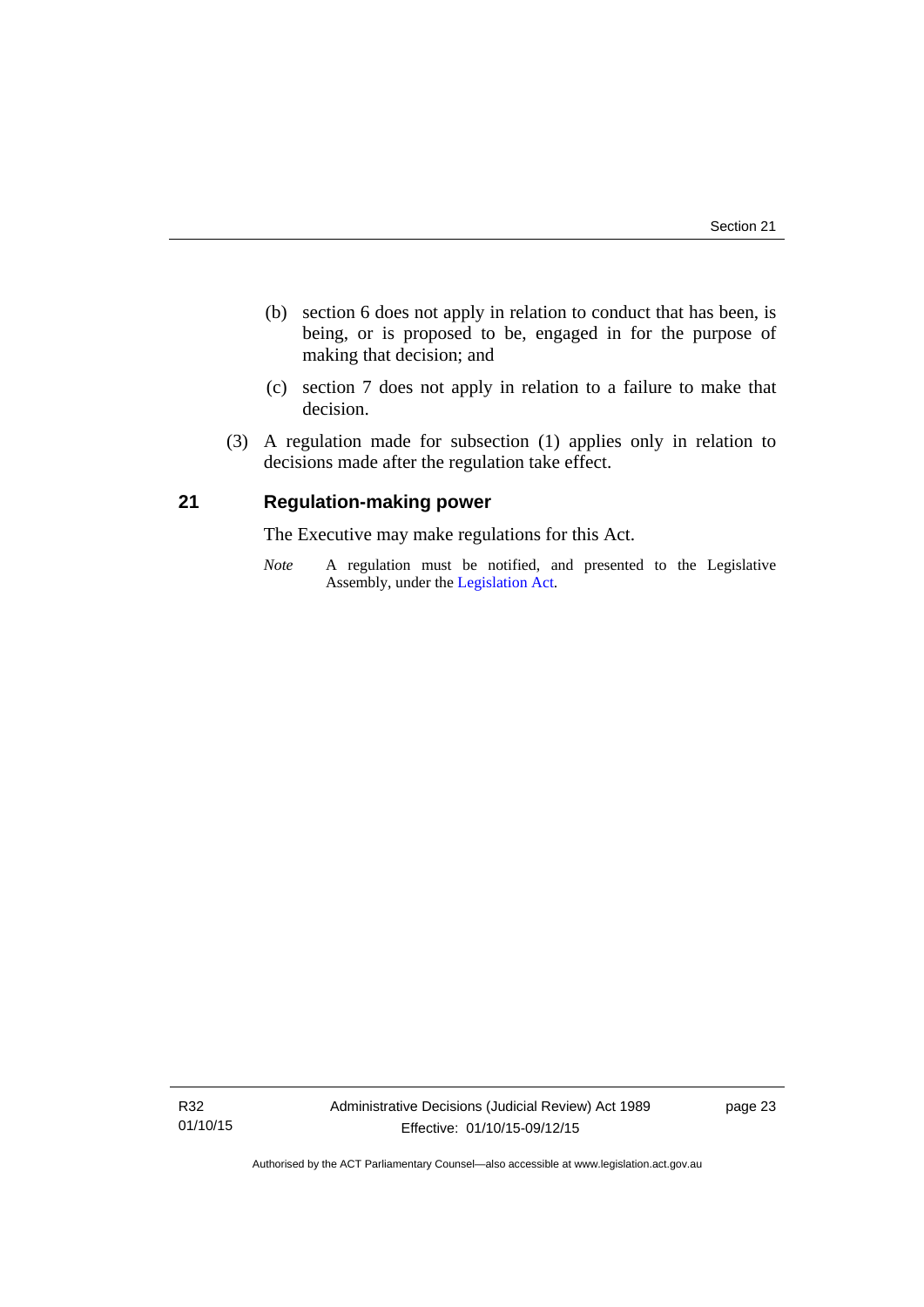# <span id="page-27-0"></span>**Schedule 1 Decisions to which this Act does not apply**

(see dict, def *decision to which this Act applies*)

| column 1       | column 2                                                       | column 3                                                                                                                                                                                                                                                                                                                                                                                                                                                          |
|----------------|----------------------------------------------------------------|-------------------------------------------------------------------------------------------------------------------------------------------------------------------------------------------------------------------------------------------------------------------------------------------------------------------------------------------------------------------------------------------------------------------------------------------------------------------|
| item           | enactment                                                      | decision under enactment                                                                                                                                                                                                                                                                                                                                                                                                                                          |
| 1              | <b>Building Act 2004</b>                                       | a decision under section 96 (Approval of fidelity<br>$\bullet$<br>fund schemes)<br>a decision under section 107 (Suspension or<br>cancellation of approval of approved scheme)                                                                                                                                                                                                                                                                                    |
| $\overline{2}$ | Confiscation of<br><b>Criminal Assets Act</b><br>2003          | any decision                                                                                                                                                                                                                                                                                                                                                                                                                                                      |
| 3              | Crimes (Restorative<br>Justice) Act 2004                       | any decision                                                                                                                                                                                                                                                                                                                                                                                                                                                      |
| $\overline{4}$ | <b>Crimes</b> (Sentence<br><b>Administration</b> ) Act<br>2005 | A decision of the director-general under any of the<br>following provisions:<br>section 20 (Directions to escort officers)<br>section 31 (Early release of offender)<br>section 37 (Full-time detention—return<br>from NSW)<br>section 45 (Periodic detention—alcohol<br>and drug tests)<br>section 46 (Periodic detention—searches)<br>section 95 (Community service work—<br>alcohol and drug tests)<br>section 96 (Community service work-<br>frisk searches). |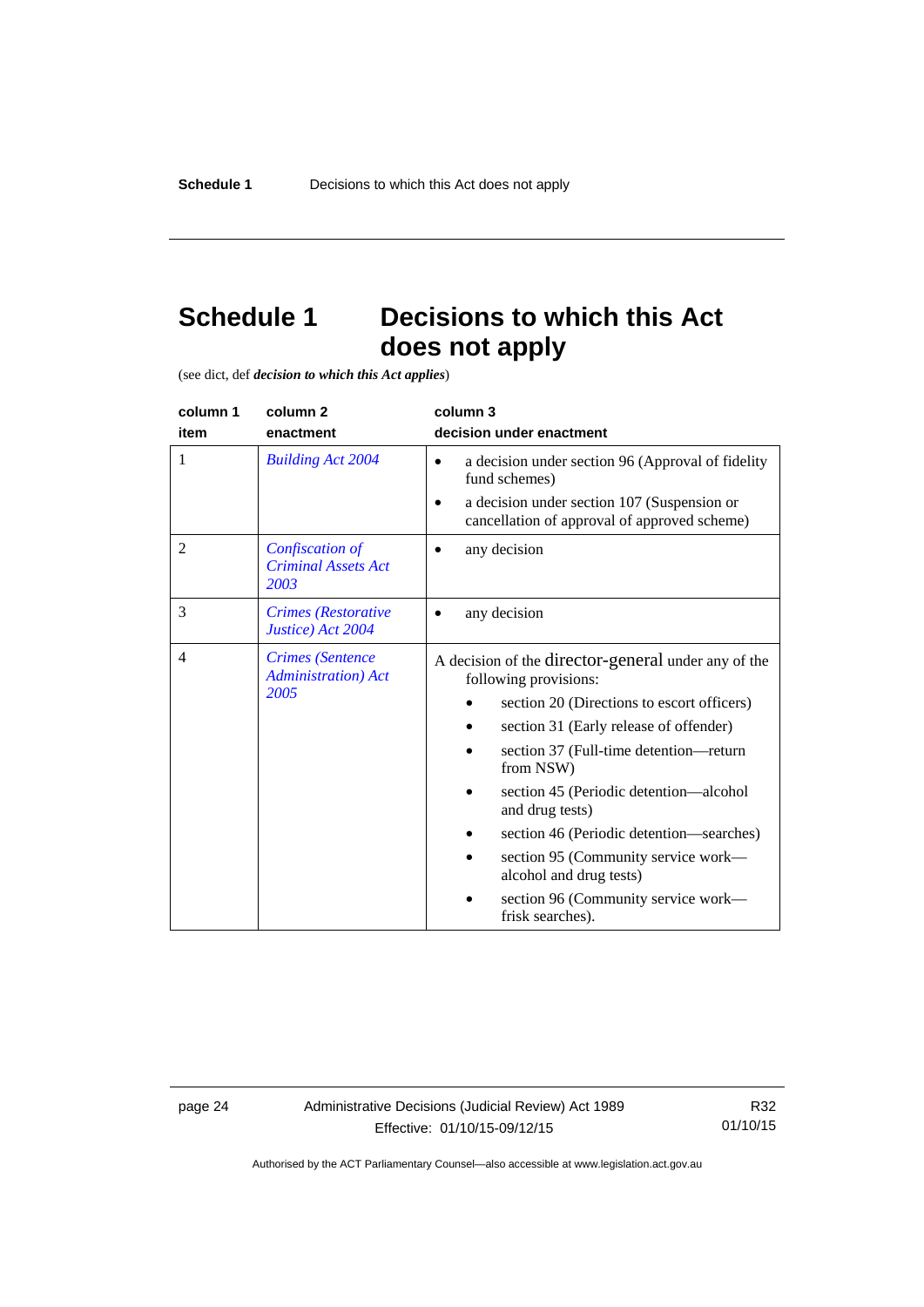| column 1<br>item | column <sub>2</sub><br>enactment                                                                  | column 3<br>decision under enactment                                                                                         |
|------------------|---------------------------------------------------------------------------------------------------|------------------------------------------------------------------------------------------------------------------------------|
| 5                | Duties Act 1999                                                                                   | a decision making or forming part of the process<br>$\bullet$<br>of making, or leading up to the making of, an<br>assessment |
|                  |                                                                                                   | a decision disallowing, completely or partly, an<br>objection to an assessment                                               |
|                  |                                                                                                   | a decision refusing to amend, completely or<br>partly, an assessment                                                         |
| 6                | Electoral Act 1992                                                                                | a decision under part 4 (Electorates)<br>$\bullet$                                                                           |
| 7                | <b>Financial Institutions</b><br>Duty Act 1987 (which<br>has been repealed)                       | a decision making or forming part of the process<br>$\bullet$<br>of making, or leading up to the making, of an<br>assessment |
|                  |                                                                                                   | a decision disallowing, completely or partly, an<br>٠<br>objection to an assessment                                          |
|                  |                                                                                                   | a decision refusing to amend, completely or<br>partly, an assessment                                                         |
| 8                | <b>Gene Technology (GM</b><br>Crop Moratorium)                                                    | a decision of the Minister under section 7<br>(Moratorium orders)                                                            |
|                  | <b>Act 2004</b>                                                                                   | a decision of the Minister under section 8<br>٠<br>(Exemptions)                                                              |
| 9                | <b>Gungahlin Drive</b><br><b>Extension Authorisation</b><br>Act 2004 (which has<br>been repealed) | any decision                                                                                                                 |
| 10               | <b>Health Practitioner</b><br><b>Regulation National</b><br>Law (ACT)                             | any decision                                                                                                                 |
| 11               | <b>Inquiries Act 1991</b>                                                                         | any decision                                                                                                                 |

R32 01/10/15 page 25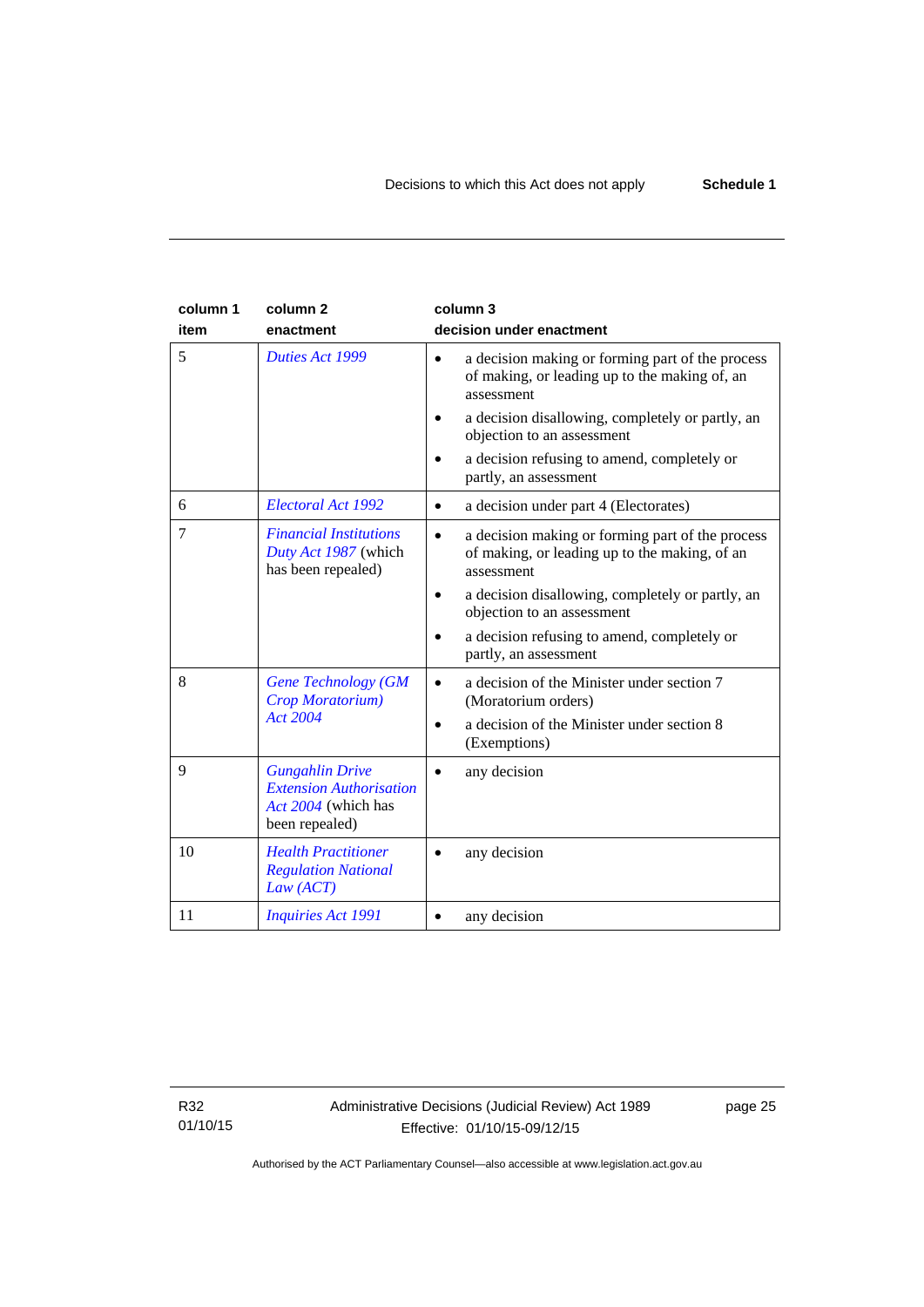| column 1 | column <sub>2</sub>                            | column 3                                                                                                                                                                                                               |
|----------|------------------------------------------------|------------------------------------------------------------------------------------------------------------------------------------------------------------------------------------------------------------------------|
| item     | enactment                                      | decision under enactment                                                                                                                                                                                               |
| 12       | <b>Judicial Commissions</b><br><b>Act 1994</b> | a decision of the Executive under<br>section $5(1)$ , section $16(3)$ or section 18                                                                                                                                    |
|          |                                                | a decision of a member of the Legislative<br>Assembly to propose a motion in accordance<br>with section $14(3)(a)$ or to give notice of the<br>motion to the Attorney-General in accordance<br>with section $14(3)(b)$ |
|          |                                                | a decision of the Attorney-General under<br>section 16 (1), section 17 (1) or section 23 (3)                                                                                                                           |
|          |                                                | a resolution passed by the Legislative Assembly<br>for the examination by a judicial commission of<br>a complaint in relation to a judicial officer                                                                    |
|          |                                                | a decision of a judicial commission                                                                                                                                                                                    |
| 13       | <b>Legislation Act 2001</b>                    | a decision under chapter 5 (Regulatory impact)<br>$\bullet$<br>statements for subordinate laws and disallowable<br>instruments)                                                                                        |
| 14       | Payroll Tax Act 2011                           | a decision making or forming part of the process<br>of making, or leading up to the making, of an<br>assessment                                                                                                        |
|          |                                                | a decision disallowing, completely or partly, an<br>objection to an assessment                                                                                                                                         |
|          |                                                | a decision refusing to amend, completely or<br>partly, an assessment                                                                                                                                                   |

page 26 Administrative Decisions (Judicial Review) Act 1989 Effective: 01/10/15-09/12/15

R32 01/10/15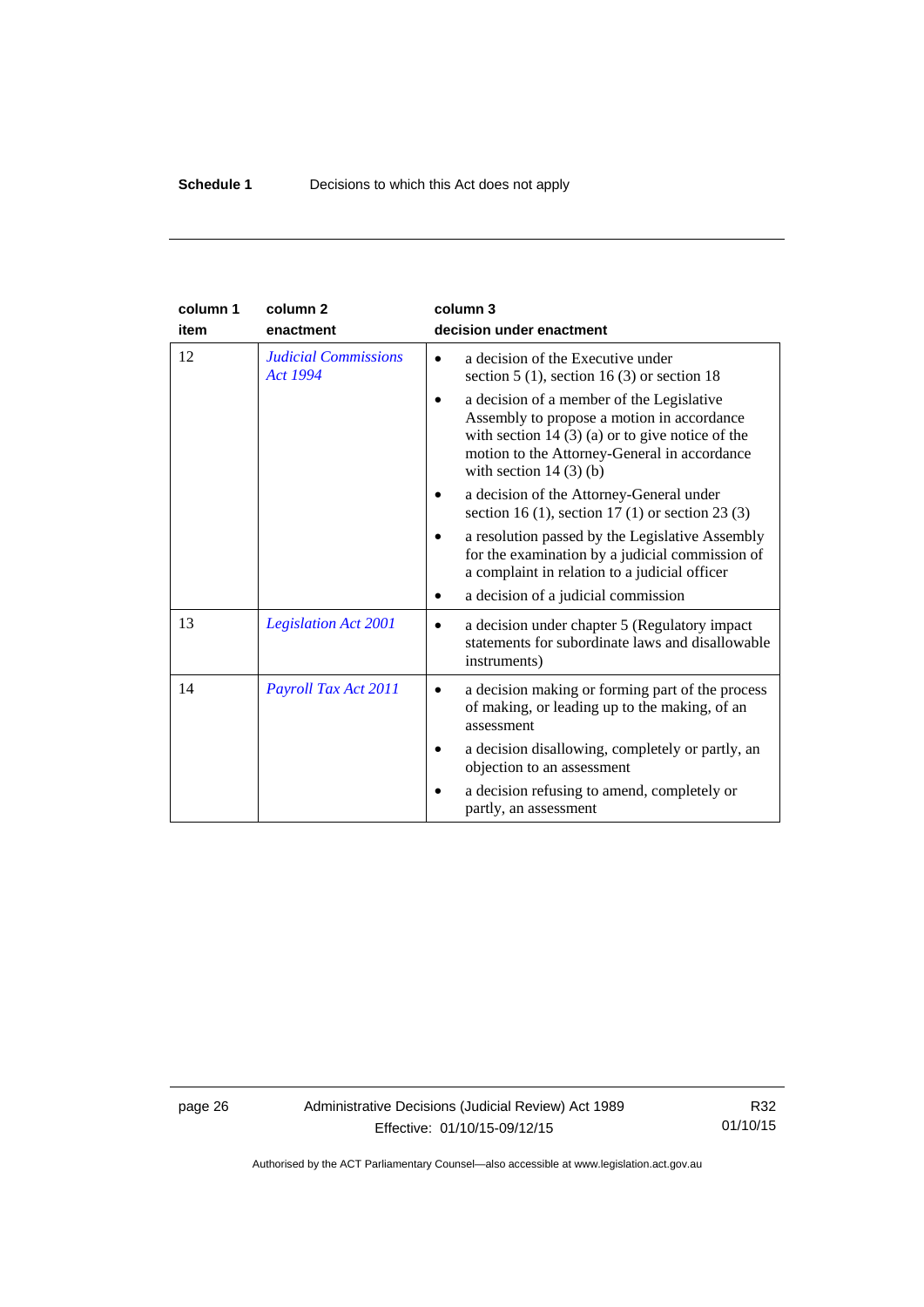| column 1<br>item | column <sub>2</sub><br>enactment                                       | column 3<br>decision under enactment                                                                                                                                                                               |
|------------------|------------------------------------------------------------------------|--------------------------------------------------------------------------------------------------------------------------------------------------------------------------------------------------------------------|
| 15               | <b>Planning and</b><br><b>Development Act 2007</b>                     | a decision in relation to a new development<br>$\bullet$<br>application within the meaning of the<br><b>Development Application (Block 20 Section 23</b><br>Hume) Assessment Facilitation Act 2008<br>(repealed)   |
|                  |                                                                        | a decision in relation to an approval of a new<br>development application within the meaning of<br>the Development Application (Block 20<br><b>Section 23 Hume) Assessment Facilitation</b><br>Act 2008 (repealed) |
|                  |                                                                        | a decision making, or forming part of the process<br>of making, or leading up to the making of, a<br>special variation                                                                                             |
|                  |                                                                        | a decision to make a light rail declaration                                                                                                                                                                        |
|                  |                                                                        | a decision under chapter 7, chapter 8 or chapter 9<br>in relation to a development proposal that is<br>related to light rail, other than a development<br>proposal involving a protected matter                    |
|                  |                                                                        | a decision under chapter 7, chapter 8 or chapter 9<br>in relation to a development proposal to which<br>section 85L applies                                                                                        |
| 16               | <b>Plant Diseases Act</b><br>2002                                      | a decision of the Minister under part 3 (Measures<br>$\bullet$<br>for the control of diseases and pests)                                                                                                           |
| 17               | <b>Royal Commissions Act</b><br>1991                                   | any decision<br>$\bullet$                                                                                                                                                                                          |
| 18               | <b>Stamp Duties and Taxes</b><br>Act 1987 (which has<br>been repealed) | a decision making or forming part of the process<br>$\bullet$<br>of making, or leading up to the making, of an<br>assessment                                                                                       |
|                  |                                                                        | a decision disallowing, completely or partly, an<br>$\bullet$<br>objection to an assessment                                                                                                                        |
|                  |                                                                        | a decision refusing to amend, completely or<br>partly, an assessment                                                                                                                                               |

R32 01/10/15 Administrative Decisions (Judicial Review) Act 1989 Effective: 01/10/15-09/12/15

page 27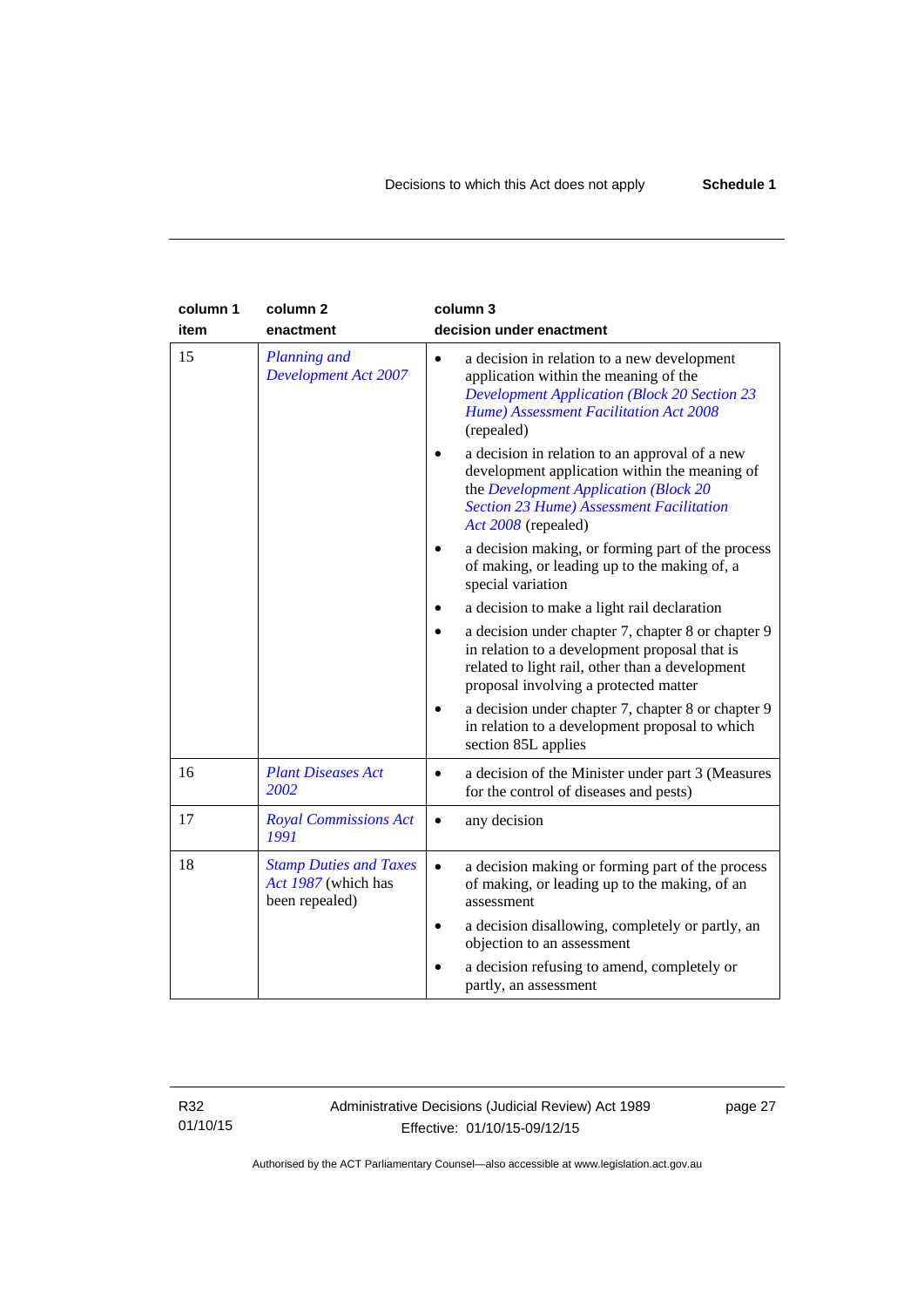#### **Schedule 1** Decisions to which this Act does not apply

| column 1<br>item | column 2<br>enactment                                | column 3<br>decision under enactment                                                                                         |
|------------------|------------------------------------------------------|------------------------------------------------------------------------------------------------------------------------------|
| 19               | <b>Taxation</b><br><b>Administration Act</b><br>1999 | a decision making or forming part of the process<br>$\bullet$<br>of making, or leading up to the making, of an<br>assessment |
|                  |                                                      | a decision disallowing, completely or partly, an<br>$\bullet$<br>objection to an assessment                                  |
|                  |                                                      | a decision refusing to amend, completely or<br>$\bullet$<br>partly, an assessment                                            |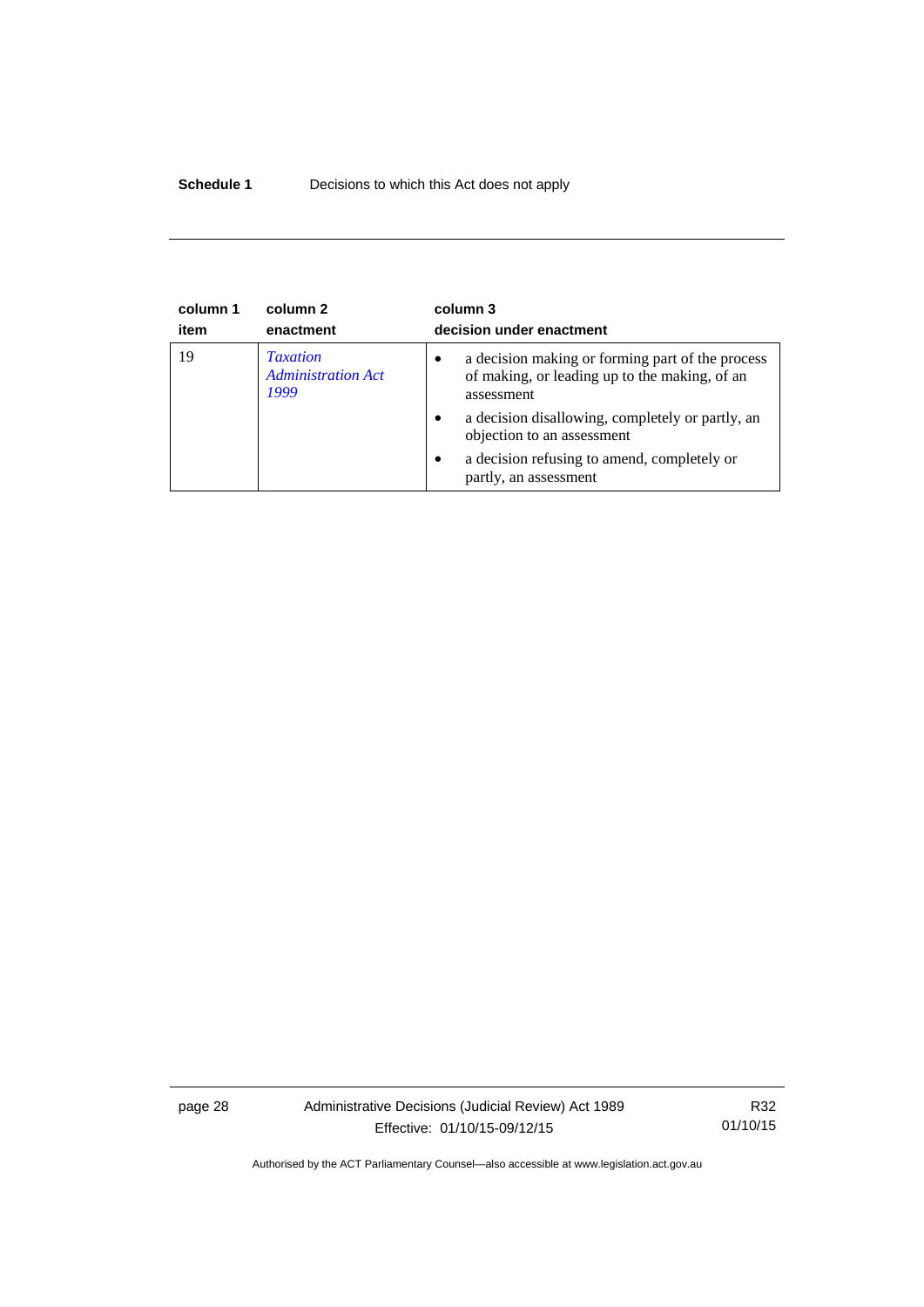## <span id="page-32-0"></span>**Schedule 2 Decisions to which s 13 does not apply**

(see s 13 (13))

#### <span id="page-32-1"></span>**2.1 Administration of criminal justice**

A decision relating to the administration of criminal justice and, in particular—

- (a) a decision in relation to the investigation or prosecution of a person for an offence against a law in force in the ACT; and
- (b) a decision in relation to the appointment of an investigator or inspector for the purposes of such an investigation; and
- (c) a decision in relation to the issue of a search warrant under a law in force in the ACT; and
- (d) a decision under a law in force in the ACT requiring the production of a document, the giving of information or the issue of a subpoena or summons to a person as a witness.

#### <span id="page-32-2"></span>**2.2 Civil proceedings**

A decision relating to the bringing or conduct of a civil proceeding, including a decision relating to, or that may result, in the bringing of a civil proceeding for the recovery of a financial penalty arising from a contravention of an enactment and, in particular—

- (a) a decision in relation to the investigation of a person for such a contravention; and
- (b) a decision in relation to the appointment of an investigator or inspector for the purposes of such an investigation; and
- (c) a decision in relation to the issue of a search warrant under an enactment; and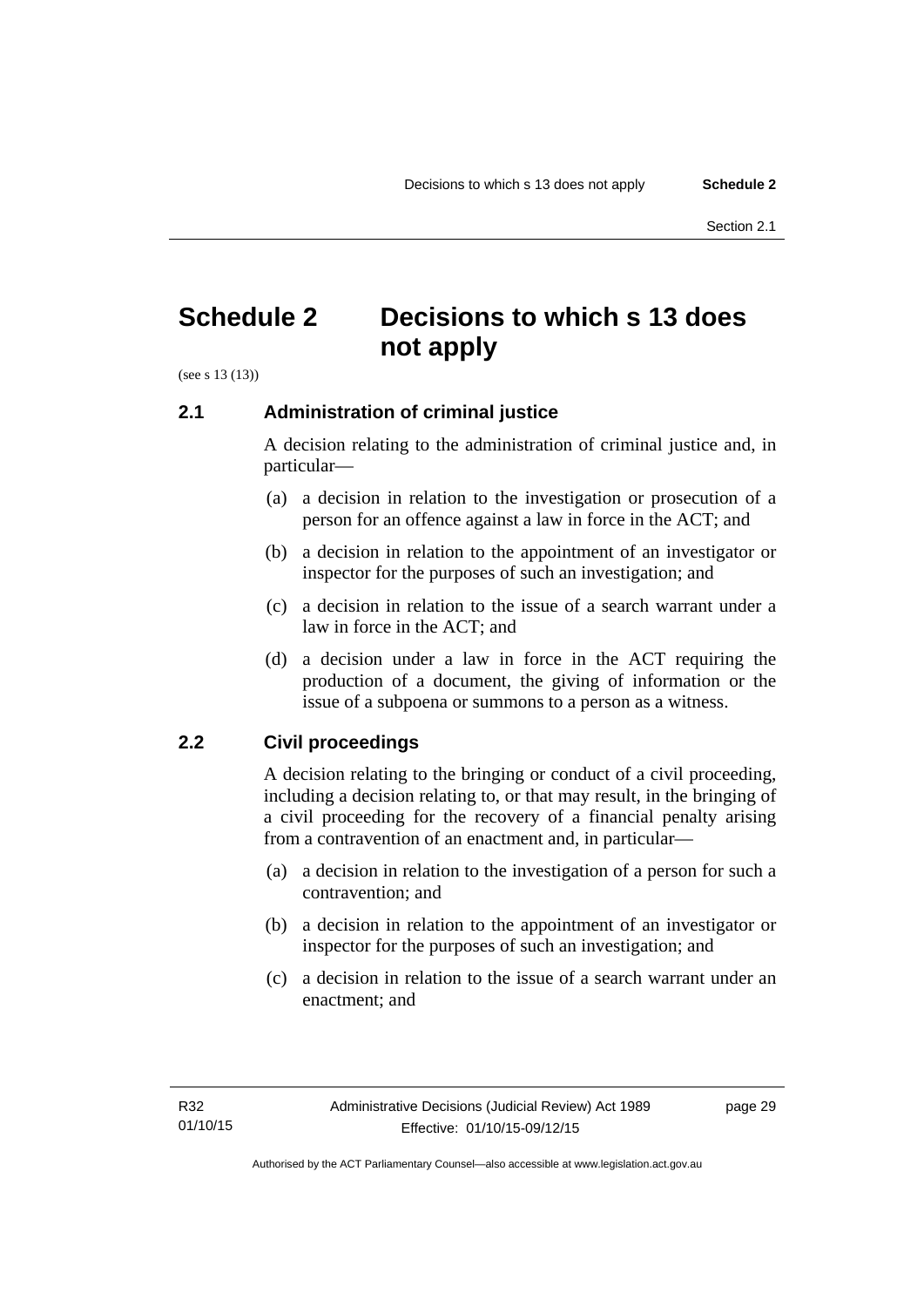#### **Schedule 2** Decisions to which s 13 does not apply

Section 2.3

 (d) a decision under an enactment requiring the production of a document, the giving of information or the issue of a subpoena or summons to a person as a witness.

#### <span id="page-33-0"></span>**2.3 Decisions relating to territory finance**

The following decisions:

- (a) a decision authorised by an Act to issue an amount out of the public money of the Territory;
- (b) a decision of the Treasurer under the *[Financial Management](http://www.legislation.act.gov.au/a/1996-22)  [Act 1996](http://www.legislation.act.gov.au/a/1996-22)*—
	- (i) section 18 (Treasurer's advance); or
	- (ii) section 18B (Treasurer's advance—reduction of amounts);
- (c) a decision in relation to the enforcement of a judgment or order for the recovery of an amount by—
	- (i) the Territory; or
	- (ii) a public servant in an official capacity;

#### <span id="page-33-1"></span>**2.4 Decisions relating to administration of the public service**

A decision relating to—

- (a) personnel management (including recruitment, training, promotion and organisation) in relation to the public service, other than a decision relating to, and having regard to the particular characteristics of, or other circumstances relating to, a particular person; or
- (b) the promotion, transfer, temporary performance of duties, of or by an individual officer of the public service; or
- (c) the making of an appointment to the public service; or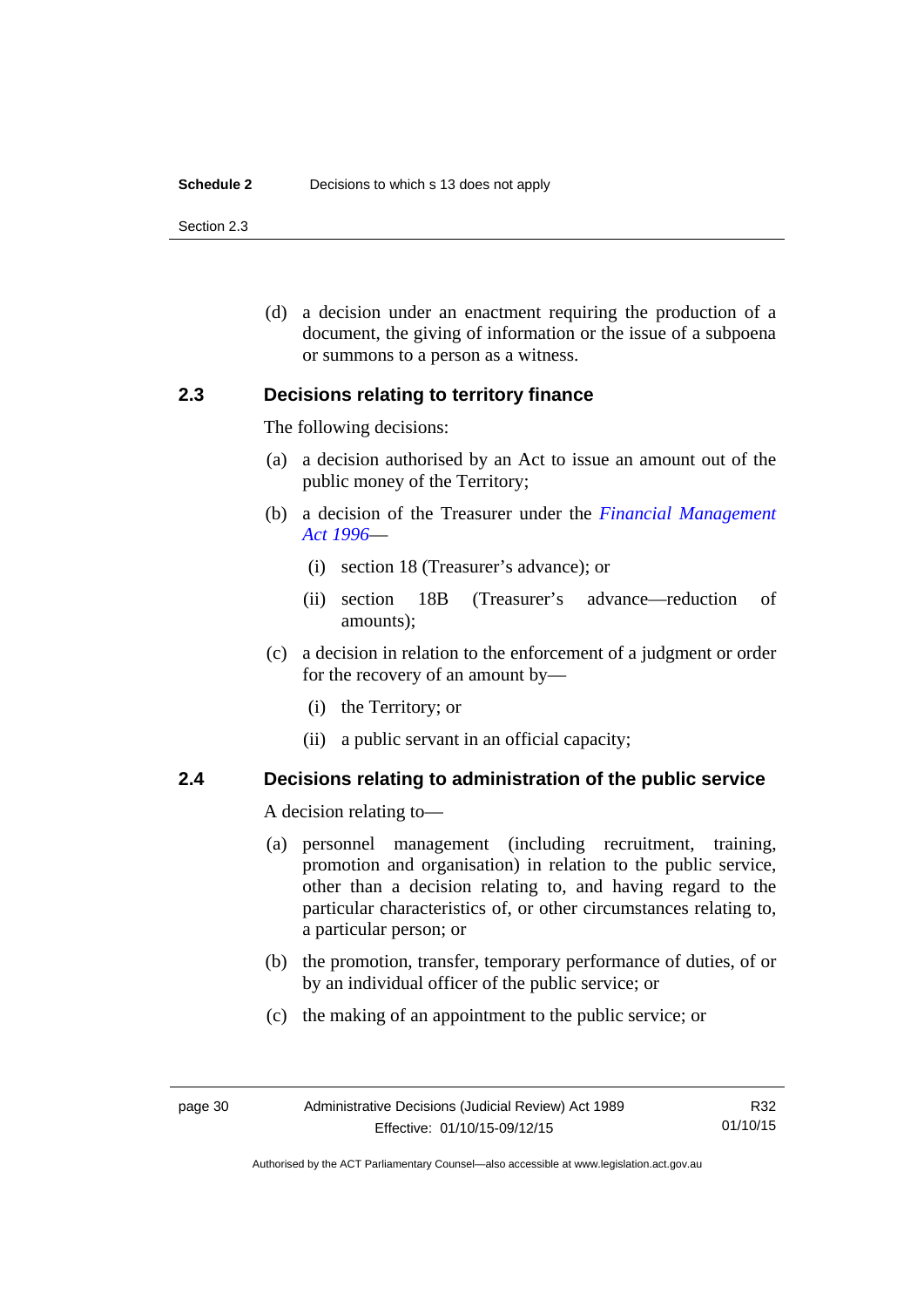- (d) the engagement of a person as an employee under the *[Public](http://www.legislation.act.gov.au/a/1994-37)  [Sector Management Act 1994](http://www.legislation.act.gov.au/a/1994-37)*; or
- (e) the prevention or settlement of an industrial dispute, or otherwise relating to industrial matters, in relation to the public service; or
- (f) the appointment, or ending of the appointment, of a director-general under the *[Public Sector Management](http://www.legislation.act.gov.au/a/1994-37)  [Act 1994](http://www.legislation.act.gov.au/a/1994-37)*.

#### <span id="page-34-0"></span>**2.5 Certain other appointment decisions**

A decision relating to—

- (a) the making of an appointment under an enactment or to an office established under an enactment; or
- (b) the appointment, or the ending of the appointment, of the commissioner for public administration; or
- (c) the employment, or the ending of employment, of staff under the *[Legislative Assembly \(Members' Staff\) Act 1989](http://www.legislation.act.gov.au/a/1989-19)*.

#### <span id="page-34-1"></span>**2.6 Certain decisions under the Crimes (Sentence Administration) Act**

- (1) A decision by the director-general under any of the following provisions of the *[Crimes \(Sentence Administration\) Act 2005](http://www.legislation.act.gov.au/a/2005-59)*:
	- section 25 (Full-time detention—director-general directions)
	- section 28 (Work and activities by full-time detainee)
	- section 44 (Periodic detention—director-general directions)
	- section 53 (Periodic detention—activities and work)
	- section 55 (Periodic detention—approval not to perform etc)
	- section 58 (Failing to perform periodic detention—extension of periodic detention period)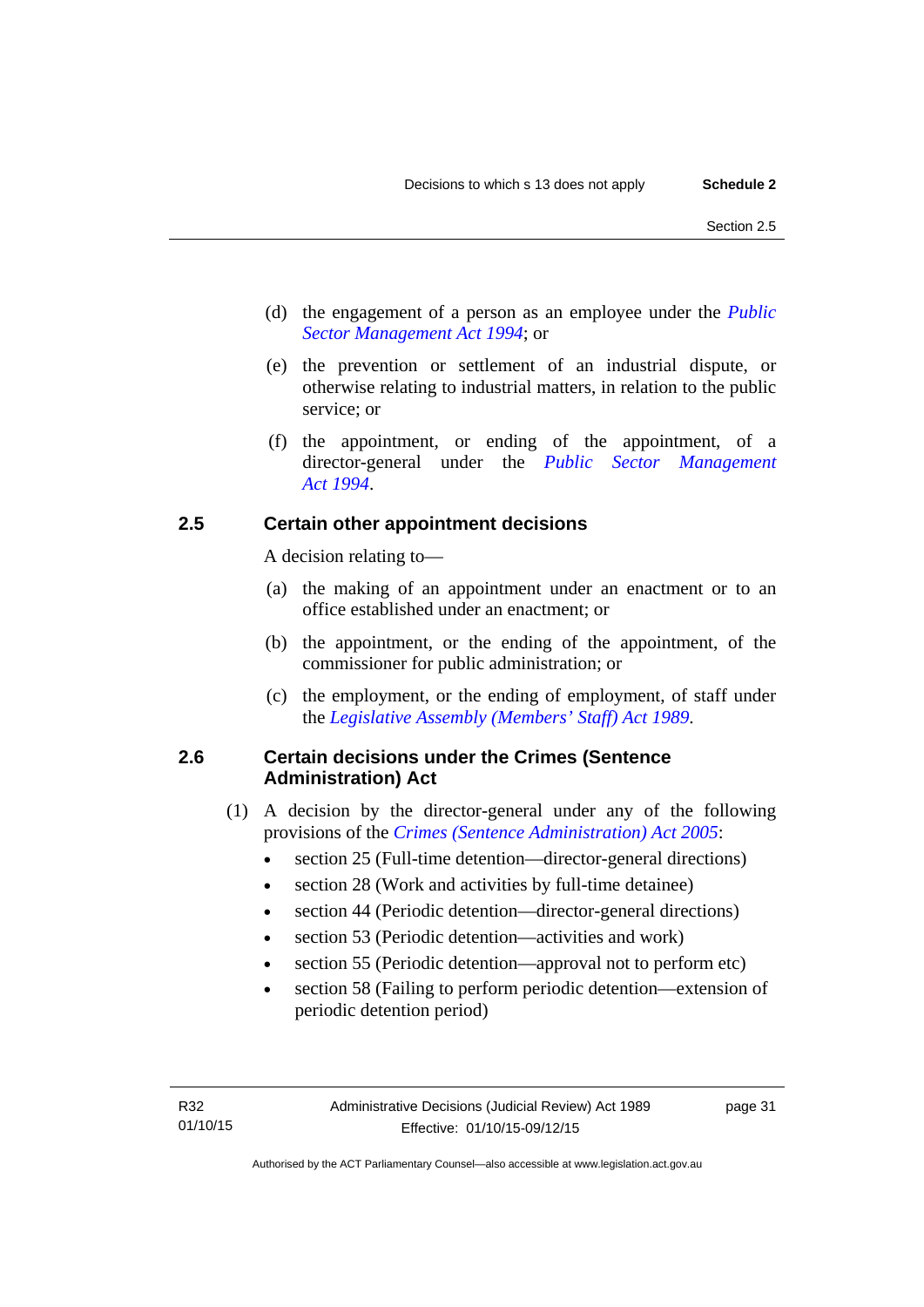#### **Schedule 2** Decisions to which s 13 does not apply

Section 2.7

- section 59 (Failing to perform periodic detention—referral to board)
- section 60 (Offender not fit for periodic detention—extension of periodic detention period)
- section 87 (Good behaviour—director-general directions)
- section 91 (Community service work—director-general directions)
- section 92 (Community service work—failure to report etc)
- section 100 (Rehabilitation programs—director-general directions)
- section 138 (Parole—director-general directions)
- section 302 (Release on licence—director-general directions)
- section 321 (Director-general directions—general).
- (2) A decision by a work supervisor under the *[Crimes \(Sentence](http://www.legislation.act.gov.au/a/2005-59)  [Administration\) Act 2005](http://www.legislation.act.gov.au/a/2005-59)*, section 54 (3) or (4) (Periodic detention—activities or work outside correctional centres).

#### <span id="page-35-0"></span>**2.7 Decisions of the ACAT**

A decision of the ACAT.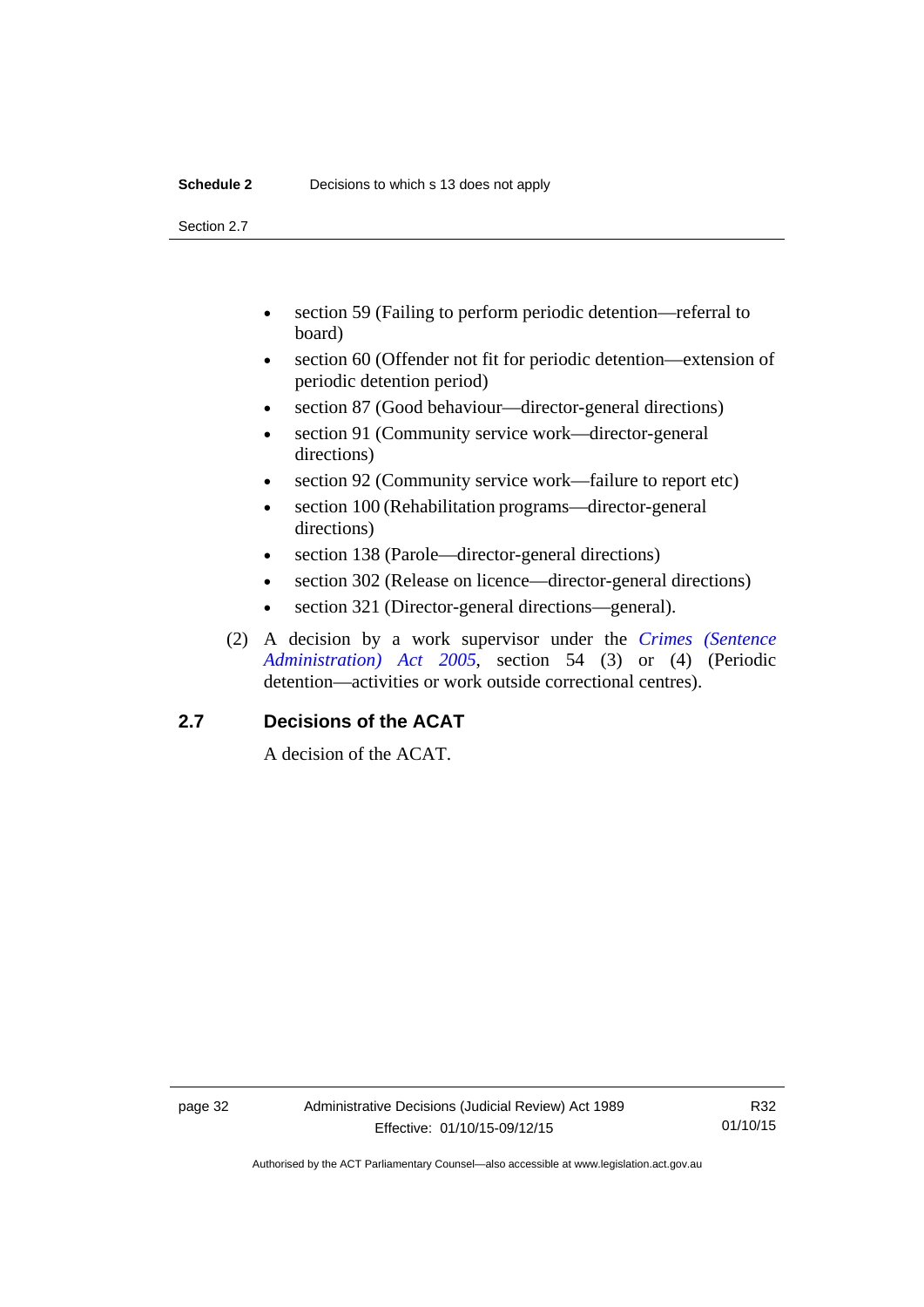## <span id="page-36-0"></span>**Dictionary**

(see s 2)

*Note 1* The [Legislation Act](http://www.legislation.act.gov.au/a/2001-14) contains definitions and other provisions relevant to this Act.

*Note 2* For example, the [Legislation Act,](http://www.legislation.act.gov.au/a/2001-14) dict, pt 1 defines the following terms:

- ACAT
- corporation
- fail
- *individual*
- judge
- Minister (see s 162)
- regulation
- Supreme Court
- the Territory.

*conduct engaged in* for the purpose of making a decision—see section 3C.

*decision*, of the ACAT—see the *[ACT Civil and Administrative](http://www.legislation.act.gov.au/a/2008-35)  [Tribunal Act 2008](http://www.legislation.act.gov.au/a/2008-35)*, dictionary.

*decision to which this Act applies* means a decision of an administrative character made, proposed to be made or required to be made (whether in the exercise of a discretion or not) under an enactment, other than a decision mentioned in schedule 1.

*duty* includes a duty imposed on a person in his or her capacity as a public employee.

*eligible person*, for an application under this Act, means—

- (a) an individual; or
- (b) a corporation, if the subject matter of the application relates to a matter that happens after the corporation was incorporated or came into existence; or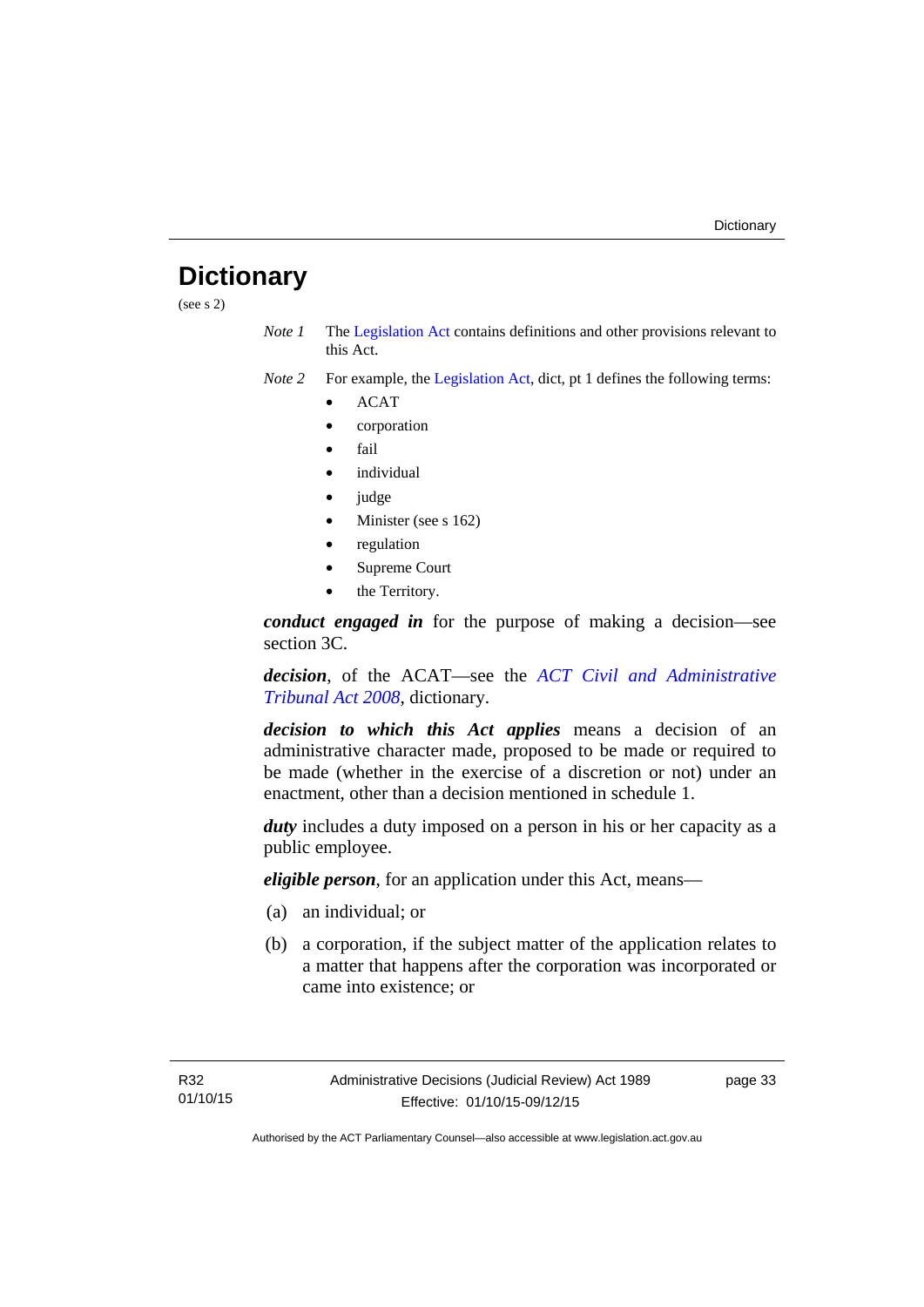- (c) an unincorporated organisation or association if the subject matter of the application relates to a matter that—
	- (i) forms part of the objects or purposes of the organisation or association; and
	- (ii) happens after the organisation or association came into existence.

#### *enactment* means—

- (a) an Act or subordinate law; or
- (b) the *[Canberra Water Supply \(Googong Dam\) Act 1974](http://www.comlaw.gov.au/Details/C2008C00317)* (Cwlth).
- *Note* A reference to an Act or subordinate law includes a reference to a provision of an Act or subordinate law (see [Legislation Act](http://www.legislation.act.gov.au/a/2001-14), s 7 and s 8).

*failure to make* a decision—see section 3A.

*making* a decision—see section 3A.

*order of review*, in relation to a decision, in relation to conduct engaged in for the purpose of making a decision or in relation to a failure to make a decision, means an order on an application made under section 5, section 6 or section 7 in relation to the decision, conduct or failure.

*statement of reasons*, for a decision, means a statement—

- (a) of the findings on material questions of fact; and
- (b) referring to the evidence or other material on which the findings were based; and
- (c) giving the reasons for the decision.

R32 01/10/15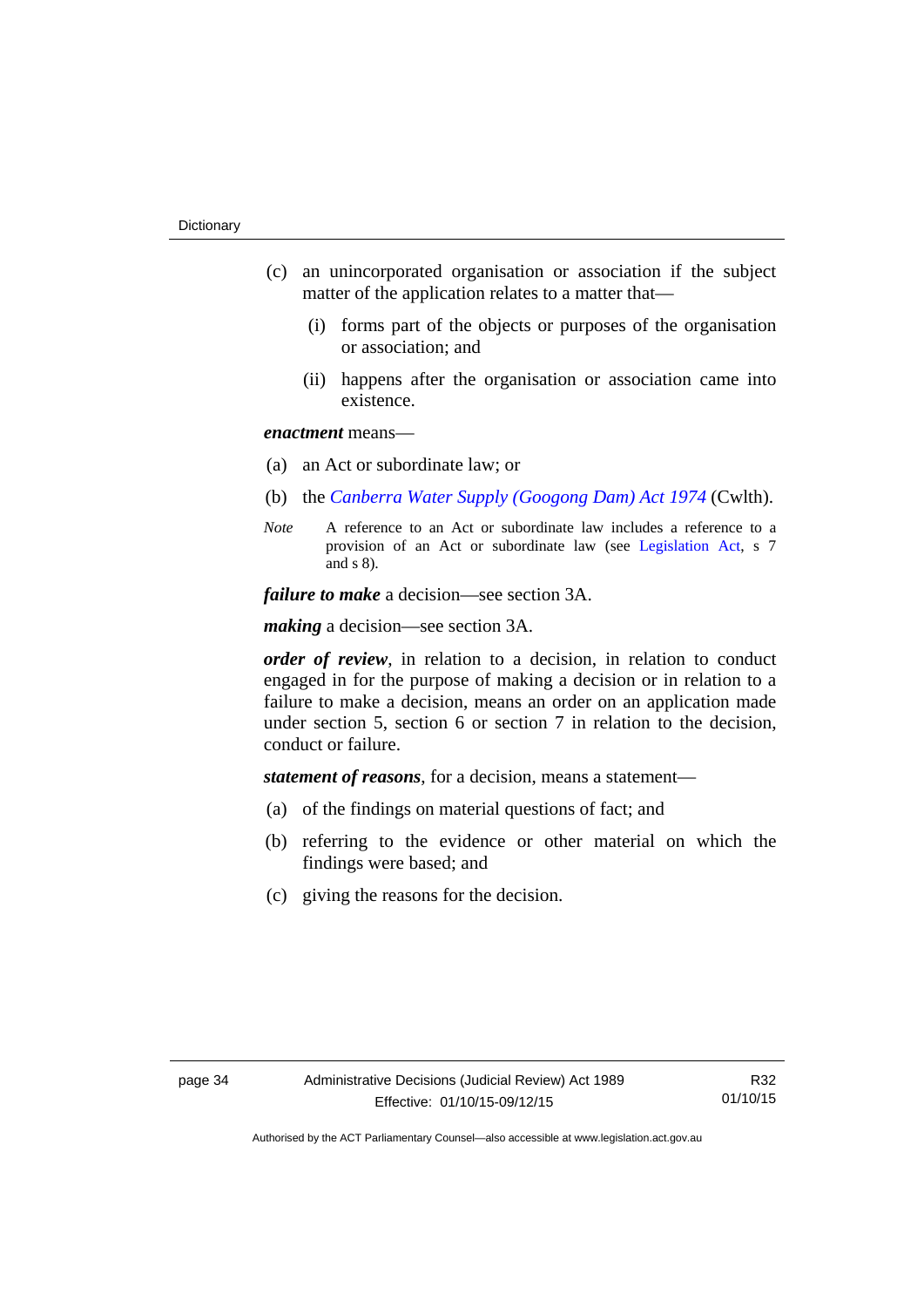### <span id="page-38-0"></span>**Endnotes**

#### **1 About the endnotes**

Amending and modifying laws are annotated in the legislation history and the amendment history. Current modifications are not included in the republished law but are set out in the endnotes.

Not all editorial amendments made under the *[Legislation Act 2001](http://www.legislation.act.gov.au/a/2001-14)*, part 11.3 are annotated in the amendment history. Full details of any amendments can be obtained from the Parliamentary Counsel's Office.

Uncommenced amending laws are not included in the republished law. The details of these laws are underlined in the legislation history. Uncommenced expiries are underlined in the legislation history and amendment history.

If all the provisions of the law have been renumbered, a table of renumbered provisions gives details of previous and current numbering.

The endnotes also include a table of earlier republications.

| $A = Act$                                    | NI = Notifiable instrument                  |
|----------------------------------------------|---------------------------------------------|
| $AF =$ Approved form                         | $o = order$                                 |
| $am = amended$                               | om = omitted/repealed                       |
| $amdt = amendment$                           | $ord = ordinance$                           |
| $AR = Assembly resolution$                   | orig = original                             |
| $ch = chapter$                               | par = paragraph/subparagraph                |
| $CN =$ Commencement notice                   | $pres = present$                            |
| $def = definition$                           | $prev = previous$                           |
| $DI = Disallowable instrument$               | $(\text{prev}) = \text{previously}$         |
| $dict = dictionary$                          | $pt = part$                                 |
| $disallowed = disallowed by the Legislative$ | $r = rule/subrule$                          |
| Assembly                                     | $reloc = relocated$                         |
| $div = division$                             | $renum = renumbered$                        |
| $exp = expires/expired$                      | $R[X]$ = Republication No                   |
| $Gaz = gazette$                              | $RI =$ reissue                              |
| $hdg =$ heading                              | s = section/subsection                      |
| $IA = Interpretation Act 1967$               | $sch = schedule$                            |
| $ins = inserted/added$                       | $sdiv = subdivision$                        |
| $LA =$ Legislation Act 2001                  | $SL = Subordinate$ law                      |
| $LR =$ legislation register                  | $sub =$ substituted                         |
| $LRA =$ Legislation (Republication) Act 1996 | $underlining = whole or part not commenced$ |
| $mod = modified/modification$                | or to be expired                            |
|                                              |                                             |

#### <span id="page-38-2"></span>**2 Abbreviation key**

R32 01/10/15 Administrative Decisions (Judicial Review) Act 1989 Effective: 01/10/15-09/12/15

<span id="page-38-1"></span>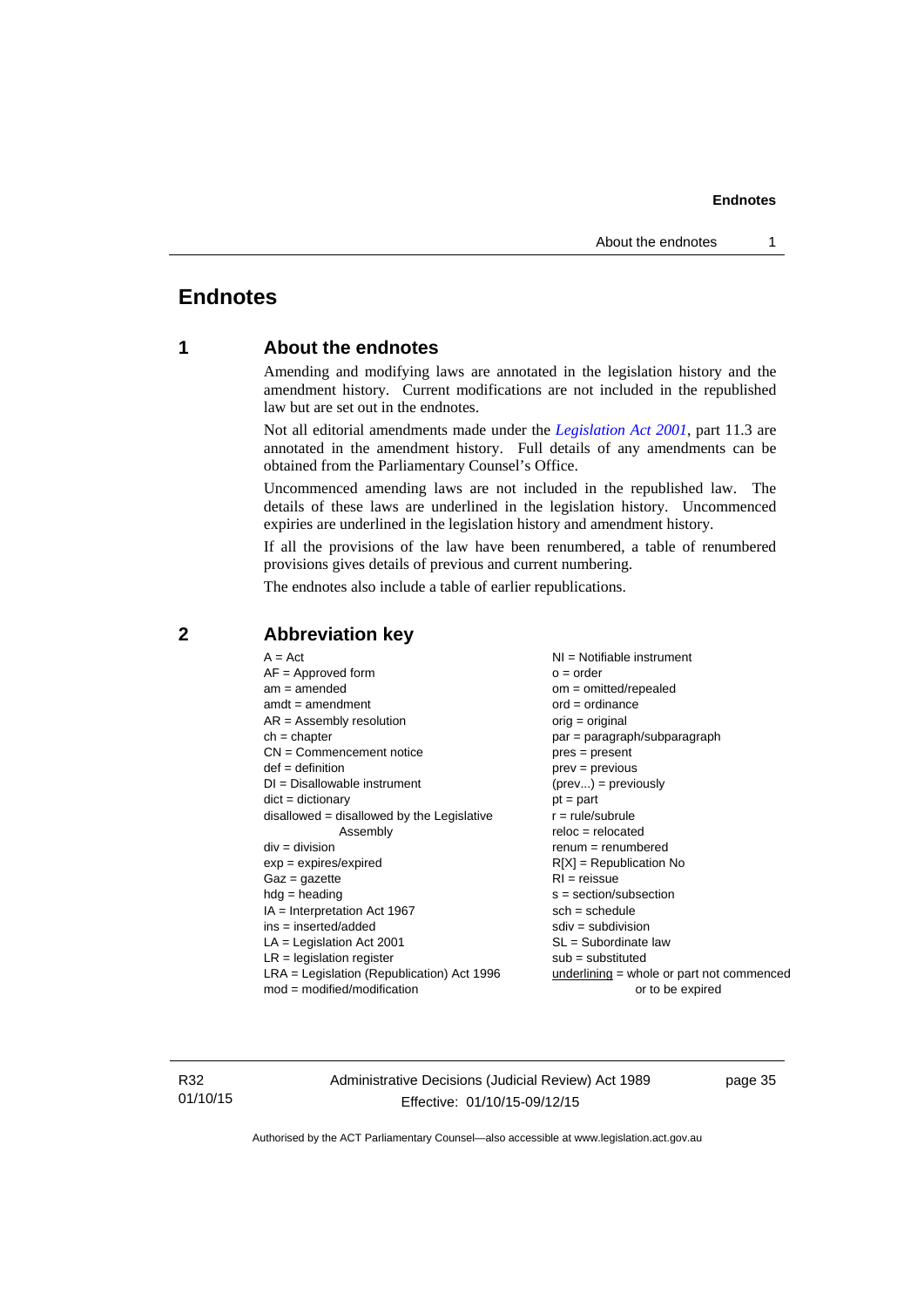3 Legislation history

#### <span id="page-39-0"></span>**3 Legislation history**

This Act was originally a Commonwealth ordinance—the *[Administrative](http://www.legislation.act.gov.au/a/alt_a1989-33co)  [Decisions \(Judicial Review\) Ordinance 1989](http://www.legislation.act.gov.au/a/alt_a1989-33co)* No 33 (Cwlth).

The *[Australian Capital Territory \(Self-Government\) Act 1988](http://www.comlaw.gov.au/Current/C2004A03699)* (Cwlth), s 34 (4) converted most former Commonwealth ordinances in force in the ACT into ACT enactments. This allowed the ACT Legislative Assembly to amend and repeal the laws. This Act was converted into an ACT enactment on 11 May 1989 (selfgovernment day).

As with most ordinances in force in the ACT, the name was changed from *Ordinance* to *Act* by the *[Self-Government \(Citation of Laws\) Act 1989](http://www.legislation.act.gov.au/a/alt_ord1989-21/default.asp)* A1989-21, s 5 on 11 May 1989 (self-government day).

#### **Legislation before becoming Territory enactment**

#### **Administrative Decisions (Judicial Review) Act 1989 A1989-33**

notified 10 May 1989 commenced 11 May 1989 (s 2)

as amended by

#### **Legislation after becoming Territory enactment**

**[Royal Commissions and Inquiries \(Consequential Provisions\) Act](http://www.legislation.act.gov.au/a/1991-3)  [1991](http://www.legislation.act.gov.au/a/1991-3) A1991-3 sch**  notified 1 March 1991 [\(Gaz 1991 No S7](http://www.legislation.act.gov.au/gaz/1991-S7/default.asp)) s 1, s 2 commenced 1 March 1991 (s 2 (1))

sch commenced 1 May 1991 (s 2 (2) and [Gaz 1991 No 16](http://www.legislation.act.gov.au/gaz/1991-16/default.asp))

#### **[Administrative Decisions \(Judicial Review\) \(Amendment\) Act 1991](http://www.legislation.act.gov.au/a/1991-102) A1991-102**

notified 15 January 1992 ([Gaz 1991 No S3\)](http://www.legislation.act.gov.au/gaz/1991-S3/default.asp) s 1, s 2 commenced 15 January 1992 (s 2 (1)) remainder (ss 3-5) commenced 15 July 1992 (s 2 (3))

#### **[Electoral Act 1992](http://www.legislation.act.gov.au/a/1992-71) A1992-71 s 53**

notified 8 December 1992 ([Gaz 1992 No S218\)](http://www.legislation.act.gov.au/gaz/1992-S218/default.asp) s 1, s 2 commenced 8 December 1992 (s 2 (1)) s 53 commenced 21 December 1992 (s 2 (2) and [Gaz 1992 No S243\)](http://www.legislation.act.gov.au/gaz/1992-S243/default.asp)

page 36 Administrative Decisions (Judicial Review) Act 1989 Effective: 01/10/15-09/12/15

R32 01/10/15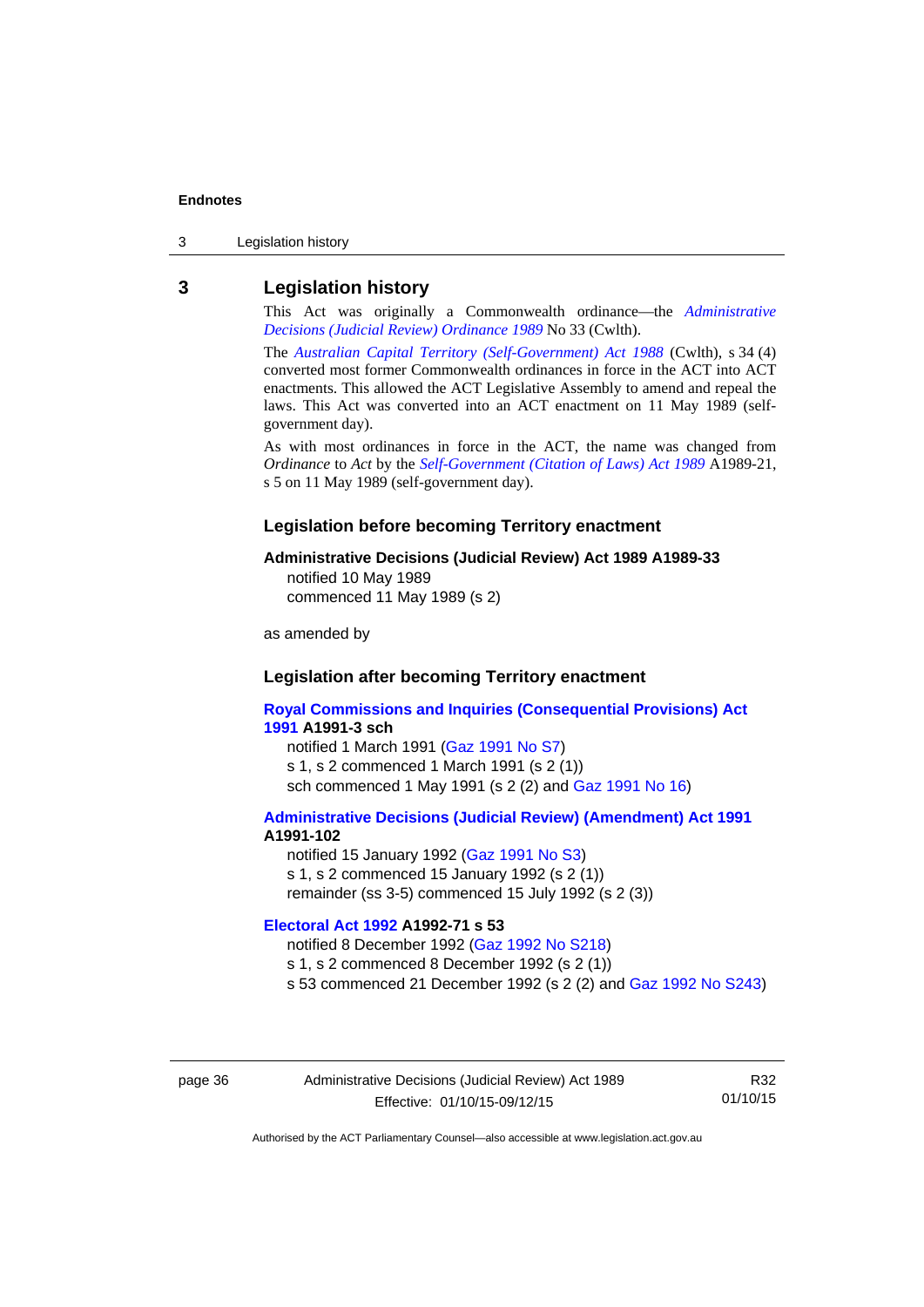#### **[Administrative Decisions \(Judicial Review\) \(Amendment\) Act 1993](http://www.legislation.act.gov.au/a/1993-65) A1993-65**

notified 6 September 1993 [\(Gaz 1993 No S172\)](http://www.legislation.act.gov.au/gaz/1993-S172/default.asp) commenced 6 September 1993 (s 2)

#### **[Supreme Court \(Amendment\) Act \(No 2\) 1993](http://www.legislation.act.gov.au/a/1993-91) A1993-91 sch 3**

notified 17 December 1993 [\(Gaz 1993 No S258](http://www.legislation.act.gov.au/gaz/1993-S258/default.asp)) sch 3 commenced 17 December 1993 (s 2)

#### **[Judicial Commissions \(Consequential Amendments\) Act 1994](http://www.legislation.act.gov.au/a/1994-10) A1994-10 s 4**

notified 14 March 1994 ([Gaz 1994 No S44](http://www.legislation.act.gov.au/gaz/1994-S44/default.asp)) s 4 commenced 14 March 1994 (s 2)

#### **[Public Sector Management \(Consequential and Transitional](http://www.legislation.act.gov.au/a/1994-38)  [Provisions\) Act 1994](http://www.legislation.act.gov.au/a/1994-38) A1994-38 sch 1 pt 3**

notified 30 June 1994 ([Gaz 1994 No S121\)](http://www.legislation.act.gov.au/gaz/1994-S121/default.asp)

s 1, s 2 commenced 30 June 1994 (s 2 (1))

sch 1 pt 3 commenced 1 July 1994 (s 2 (2) and [Gaz 1994 No S142](http://www.legislation.act.gov.au/gaz/1994-S142/default.asp))

#### **[Financial Management and Audit \(Consequential and Transitional](http://www.legislation.act.gov.au/a/1996-26)  [Provisions\) Act 1996](http://www.legislation.act.gov.au/a/1996-26) A1996-26 sch pt 1**

notified 1 July 1996 [\(Gaz 1996 No S130](http://www.legislation.act.gov.au/gaz/1996-S130/default.asp)) sch pt 1 commenced 1 July 1996 (s 2)

#### **[Land \(Planning and Environment\) \(Amendment\) Act \(No 3\) 1996](http://www.legislation.act.gov.au/a/1996-85) A1996-85 s 88**

notified 24 December 1996 [\(Gaz 1996 No S345](http://www.legislation.act.gov.au/gaz/1996-S345/default.asp)) s 1, s 2 commenced 24 December 1996 (s 2 (1)) s 88 commenced 24 June 1997 (s 2 (3))

#### **[Tobacco Licensing \(Amendment\) Act 1998](http://www.legislation.act.gov.au/a/1998-18) A1998-18 sch 1**

notified 10 July 1998 ([Gaz 1998 No S190\)](http://www.legislation.act.gov.au/gaz/1998-S190/default.asp) commenced 10 July 1998 (s 2)

#### **[Taxation Administration \(Consequential and Transitional Provisions\)](http://www.legislation.act.gov.au/a/1999-5)  [Act 1999](http://www.legislation.act.gov.au/a/1999-5) A1999-5 sch 2**

notified 1 March 1999 [\(Gaz 1999 No S8](http://www.legislation.act.gov.au/gaz/1999-S8/default.asp)) s 1, s 2 commenced 1 March 1999 (s 2 (1)) sch 2 commenced 1 March 1999 (s 2 (2))

R32 01/10/15 Administrative Decisions (Judicial Review) Act 1989 Effective: 01/10/15-09/12/15

page 37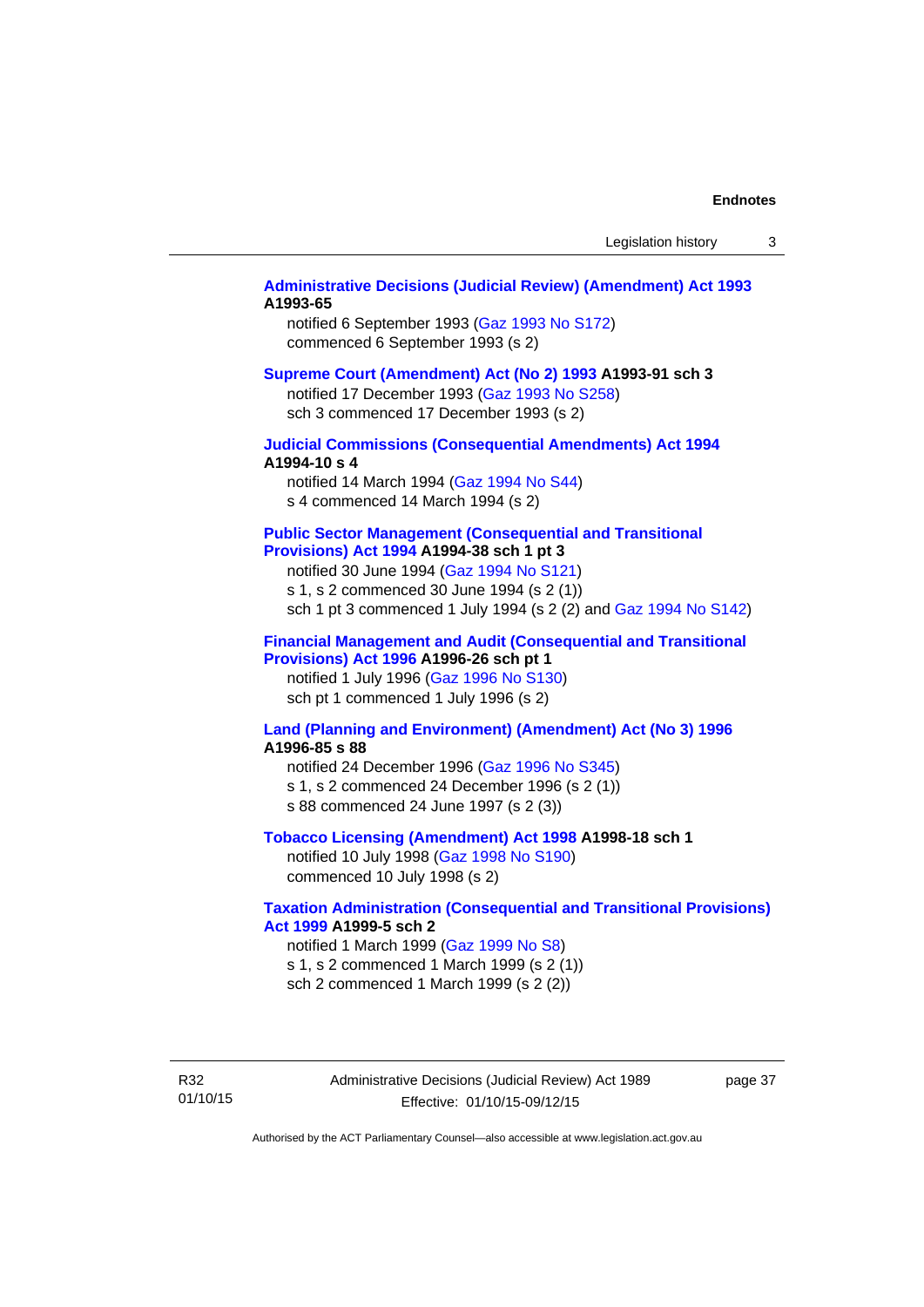| -3 | Legislation history |  |
|----|---------------------|--|
|----|---------------------|--|

**[Duties \(Consequential and Transitional Provisions\) Act 1999](http://www.legislation.act.gov.au/a/1999-8) A1999-8 s 33** 

notified 1 March 1999 [\(Gaz 1999 No S8](http://www.legislation.act.gov.au/gaz/1999-S8/default.asp)) ss 1-3 commenced 1 March 1999 (s 2 (1)) s 33 commenced 1 March 1999 (s 2 (2) and see [Duties Act 1999](http://www.legislation.act.gov.au/a/1999-7) A1999-7, s 2 (2) and [Gaz 1999 No S8\)](http://www.legislation.act.gov.au/gaz/1999-S8/default.asp)

#### **[Law Reform \(Miscellaneous Provisions\) Act 1999](http://www.legislation.act.gov.au/a/1999-66) A1999-66 sch 3**  notified 10 November 1999 [\(Gaz 1999 No 45](http://www.legislation.act.gov.au/gaz/1999-45/default.asp))

commenced 10 November 1999 (s 2)

#### **[Tobacco Amendment Act 2000](http://www.legislation.act.gov.au/a/2000-16) A2000-16 sch 3 pt 1**

notified 20 April 2000 [\(Gaz 2000 No 16\)](http://www.legislation.act.gov.au/gaz/2000-16/default.asp) s 1, s 2 commenced 20 April 2000 (s 2 (1)) sch 3 pt 1 commenced 1 July 2000 (s 2 (3))

#### **[Subordinate Laws Amendment Act 2000](http://www.legislation.act.gov.au/a/2000-71) A2000-71 sch 2**

notified 21 December 2000 [\(Gaz 2000 No S69\)](http://www.legislation.act.gov.au/gaz/2000-S69/default.asp) s 1, s 2 commenced 21 December 2000 (IA s 10B) sch 2 commenced 21 June 2001 (IA s 10E)

#### **[Legislation \(Consequential Amendments\) Act 2001](http://www.legislation.act.gov.au/a/2001-44) A2001-44 pt 6**

notified 26 July 2001 ([Gaz 2001 No 30\)](http://www.legislation.act.gov.au/gaz/2001-30/default.asp)

s 1, s 2 commenced 26 July 2001 (IA s 10B)

pt 6 commenced 12 September 2001 (s 2 and see [Gaz 2001 No S65\)](http://www.legislation.act.gov.au/gaz/2001-S65/default.asp)

#### **[Building Amendment Act 2002](http://www.legislation.act.gov.au/a/2002-15) A2002-15 s 14**

notified LR 17 May 2002

- s 1, s 2 commenced 17 May 2002 (LA s 75)
- s 14 commenced 18 May 2002 (s 2)

#### **[Plant Diseases Act 2002](http://www.legislation.act.gov.au/a/2002-42) A2002-42 s 44**

notified LR 2 December 2002 s 1, s 2 commenced 2 December 2002 (LA s 75 (1)) s 44 commenced 2 June 2003 (s 2 and LA s 79)

#### **[Confiscation of Criminal Assets Act 2003](http://www.legislation.act.gov.au/a/2003-8) A2003-8 sch 1 pt 1.1**

notified LR 27 March 2003 s 1, s 2 commenced 27 March 2003 (LA s 75 (1)) sch 1 pt 1.1 commenced 15 August 2003 (s 2 and [CN2003-7](http://www.legislation.act.gov.au/cn/2003-7/default.asp))

page 38 Administrative Decisions (Judicial Review) Act 1989 Effective: 01/10/15-09/12/15

R32 01/10/15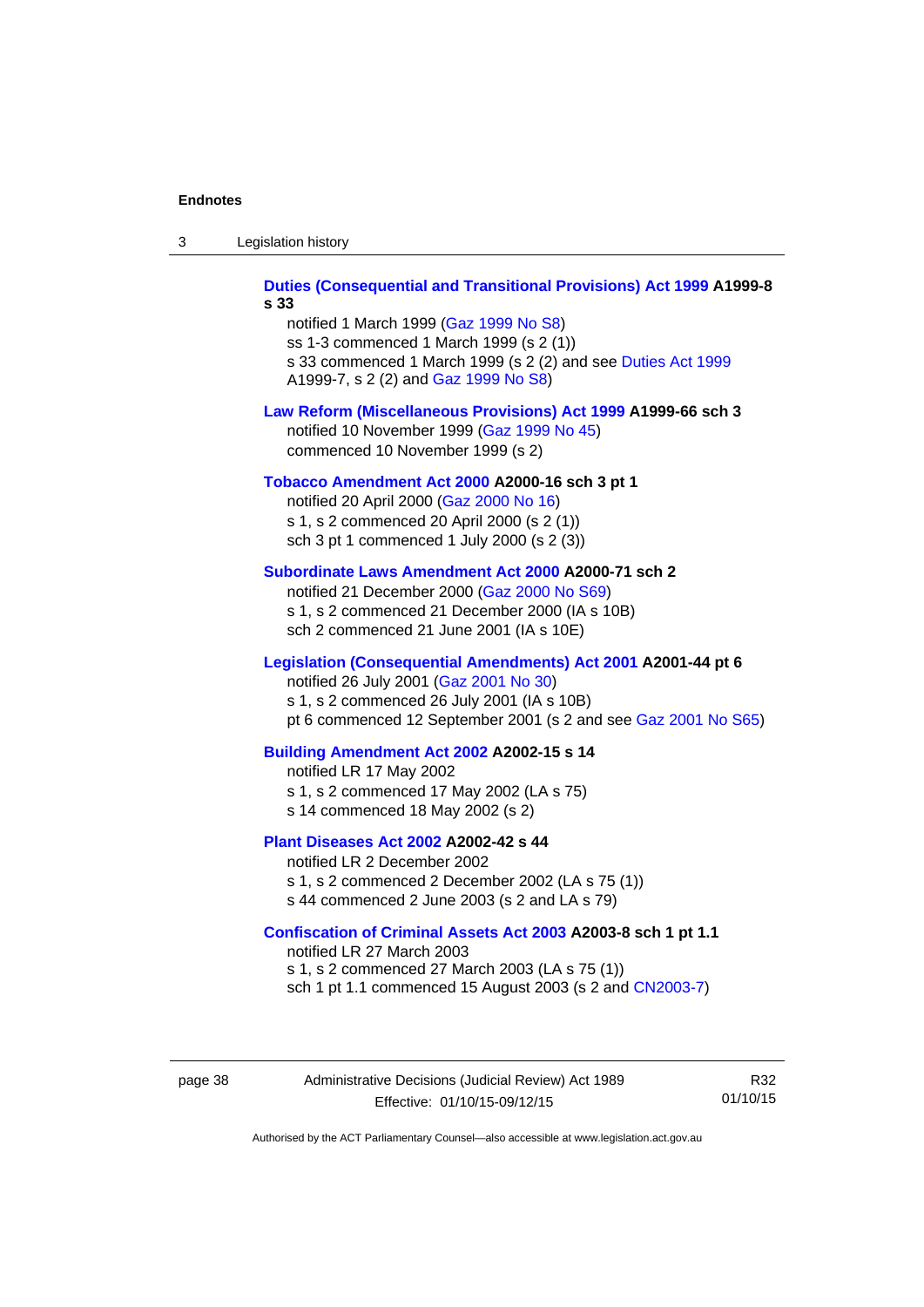#### **[Construction Occupations Legislation Amendment Act 2004](http://www.legislation.act.gov.au/a/2004-13)  [A2004-13](http://www.legislation.act.gov.au/a/2004-13) sch 2 pt 2.1**

notified LR 26 March 2004

s 1, s 2 commenced 26 March 2004 (LA s 75 (1)) sch 2 pt 2.1 commenced 1 September 2004 (s 2 and see [Construction](http://www.legislation.act.gov.au/a/2004-12)  [Occupations \(Licensing\) Act 2004](http://www.legislation.act.gov.au/a/2004-12) A2004-12, s 2 and [CN2004-8\)](http://www.legislation.act.gov.au/cn/2004-8/default.asp)

#### **[Gungahlin Drive Extension Authorisation Act 2004](http://www.legislation.act.gov.au/a/2004-27) A2004-27 s 15**

notified LR 26 May 2004

- s 1, s 2 commenced 26 May 2004 (LA s 75 (1))
- s 15 commenced 27 May 2004 (s 2)

#### **[Gene Technology \(GM Crop Moratorium\) Act 2004](http://www.legislation.act.gov.au/a/2004-40) A2004-40 s 40**

notified LR 9 July 2004

- s 1, s 2 commenced 9 July 2004 (LA s 75 (1)) s 40 commenced 10 July 2004 (s 2)
- 

#### **[Heritage Act 2004](http://www.legislation.act.gov.au/a/2004-57) A2004-57 sch 1 pt 1.2**

notified LR 9 September 2004 s 1, s 2 commenced 9 September 2004 (LA s 75 (1)) sch 1 pt 1.2 commenced 9 March 2005 (s 2 and LA s 79)

#### **[Court Procedures \(Consequential Amendments\) Act 2004](http://www.legislation.act.gov.au/a/2004-60) A2004-60 sch 1 pt 1.3**

notified LR 2 September 2004 s 1, s 2 commenced 2 September 2004 (LA s 75 (1)) sch 1 pt 1.3 commenced 10 January 2005 (s 2 and see [Court](http://www.legislation.act.gov.au/a/2004-59)  [Procedures Act 2004](http://www.legislation.act.gov.au/a/2004-59) A2004-59, s 2 and [CN2004-29\)](http://www.legislation.act.gov.au/cn/2004-29/default.asp)

#### **[Crimes \(Restorative Justice\) Act 2004](http://www.legislation.act.gov.au/a/2004-65) A2004-65 s 76**

notified LR 6 September 2004 s 1, s 2 commenced 6 September 2004 (LA s 75 (1)) s 76 commenced 31 January 2005 (s 2 and [CN2004-28](http://www.legislation.act.gov.au/cn/2004-28/default.asp))

#### **[Statute Law Amendment Act 2005 \(No 2\)](http://www.legislation.act.gov.au/a/2005-62) A2005-62 sch 3 pt 3.1**

notified LR 21 December 2005 s 1, s 2 commenced 21 December 2005 (LA s 75 (1)) sch 3 pt 3.1 commenced 11 January 2006 (s 2 (1))

R32 01/10/15 Administrative Decisions (Judicial Review) Act 1989 Effective: 01/10/15-09/12/15

page 39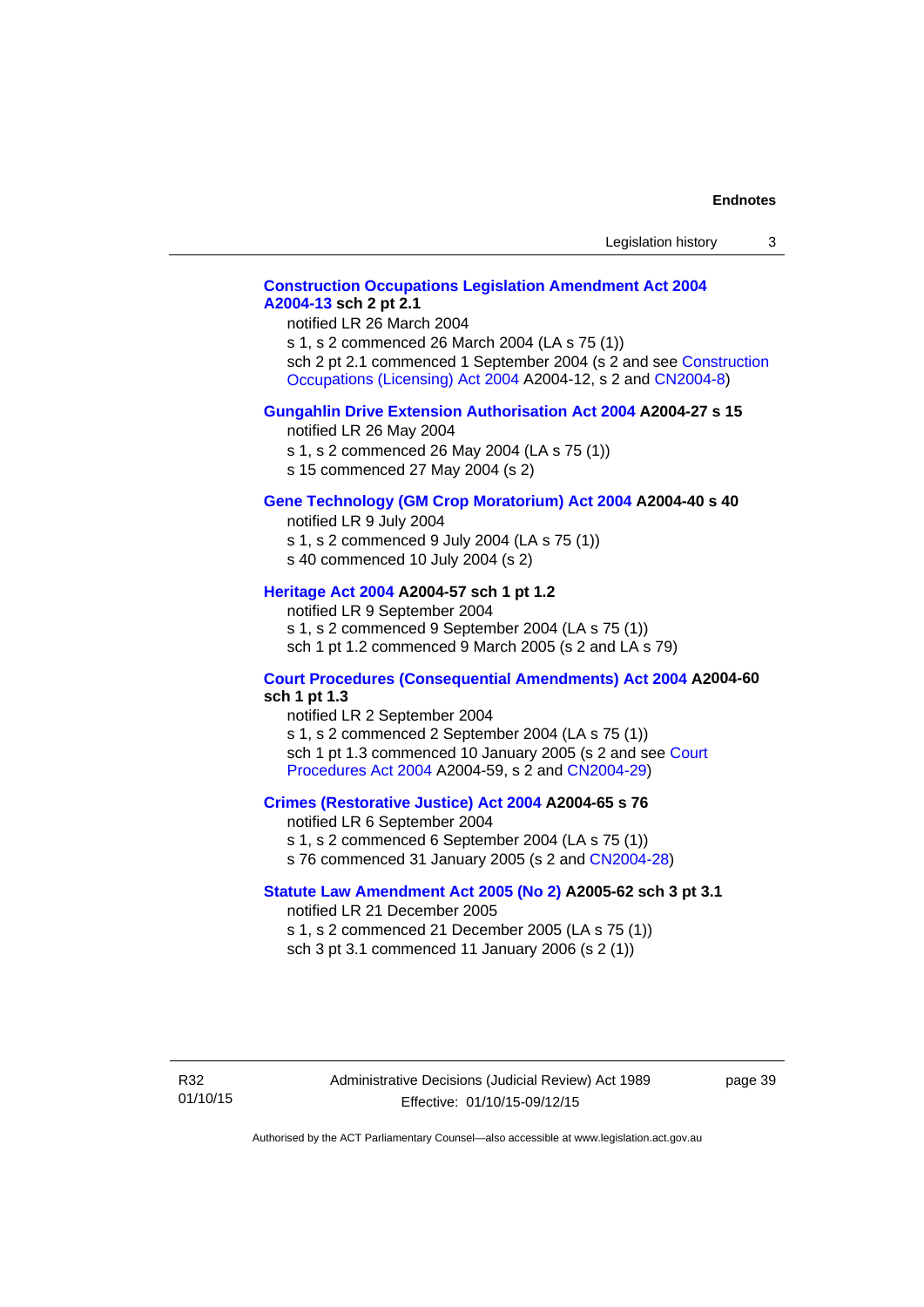| $\sqrt{2}$<br>- 3 | Legislation history |  |
|-------------------|---------------------|--|
|-------------------|---------------------|--|

## **[Sentencing Legislation Amendment Act 2006](http://www.legislation.act.gov.au/a/2006-23) A2006-23 sch 1 pt 1.1**

notified LR 18 May 2006

s 1, s 2 commenced 18 May 2006 (LA s 75 (1)) sch 1 pt 1.1 commenced 2 June 2006 (s 2 (1) and see [Crimes](http://www.legislation.act.gov.au/a/2005-59)  [\(Sentence Administration\) Act 2005](http://www.legislation.act.gov.au/a/2005-59) A2005-59 s 2, [Crimes](http://www.legislation.act.gov.au/a/2005-58)  [\(Sentencing\) Act 2005](http://www.legislation.act.gov.au/a/2005-58) A2005-58, s 2 and LA s 79)

#### **[Justice and Community Safety Legislation Amendment Act 2006](http://www.legislation.act.gov.au/a/2006-40) A2006-40 sch 2 pt 2.3**

notified LR 28 September 2006 s 1, s 2 commenced 28 September 2006 (LA s 75 (1)) sch 2 pt 2.3 commenced 29 September 2006 (s 2 (1))

#### **[Water Resources Act 2007](http://www.legislation.act.gov.au/a/2007-19) A2007-19 s 208**

notified LR 20 June 2007 s 1, s 2 commenced 20 June 2007 (LA s 75 (1)) s 208 commenced 1 August 2007 (s 2 and [CN2007-8](http://www.legislation.act.gov.au/cn/2007-8/default.asp))

#### **[Planning and Development \(Consequential Amendments\) Act 2007](http://www.legislation.act.gov.au/a/2007-25) A2007-25 sch 1 pt 1.2**

notified LR 13 September 2007

s 1, s 2 commenced 13 September 2007 (LA s 75 (1)) sch 1 pt 1.2 commenced 31 March 2008 (s 2 and see Planning and [Development Act 2007](http://www.legislation.act.gov.au/a/2007-24) A2007-24, s 2 and [CN2008-1](http://www.legislation.act.gov.au/cn/2008-1/default.asp))

#### **[ACT Civil and Administrative Tribunal Legislation Amendment](http://www.legislation.act.gov.au/a/2008-36)  [Act 2008](http://www.legislation.act.gov.au/a/2008-36) A2008-36 sch 1 pt 1.2**

notified LR 4 September 2008

s 1, s 2 commenced 4 September 2008 (LA s 75 (1))

sch 1 pt 1.2 commenced 2 February 2009 (s 2 and see [ACT Civil and](http://www.legislation.act.gov.au/a/2008-35)  [Administrative Tribunal Act 2008](http://www.legislation.act.gov.au/a/2008-35) A2008-35, s 2 and [CN2009-2\)](http://www.legislation.act.gov.au/cn/2009-2/default.asp)

#### **[Development Application \(Block 20 Section 23 Hume\) Assessment](http://www.legislation.act.gov.au/a/2008-52)  [Facilitation Act 2008](http://www.legislation.act.gov.au/a/2008-52) A2008-52 s 12**

notified LR 16 December 2008

- s 1, s 2 commenced 16 December 2008 (LA s 75 (1))
- s 12 commenced 17 December 2008 (s 2)

R32 01/10/15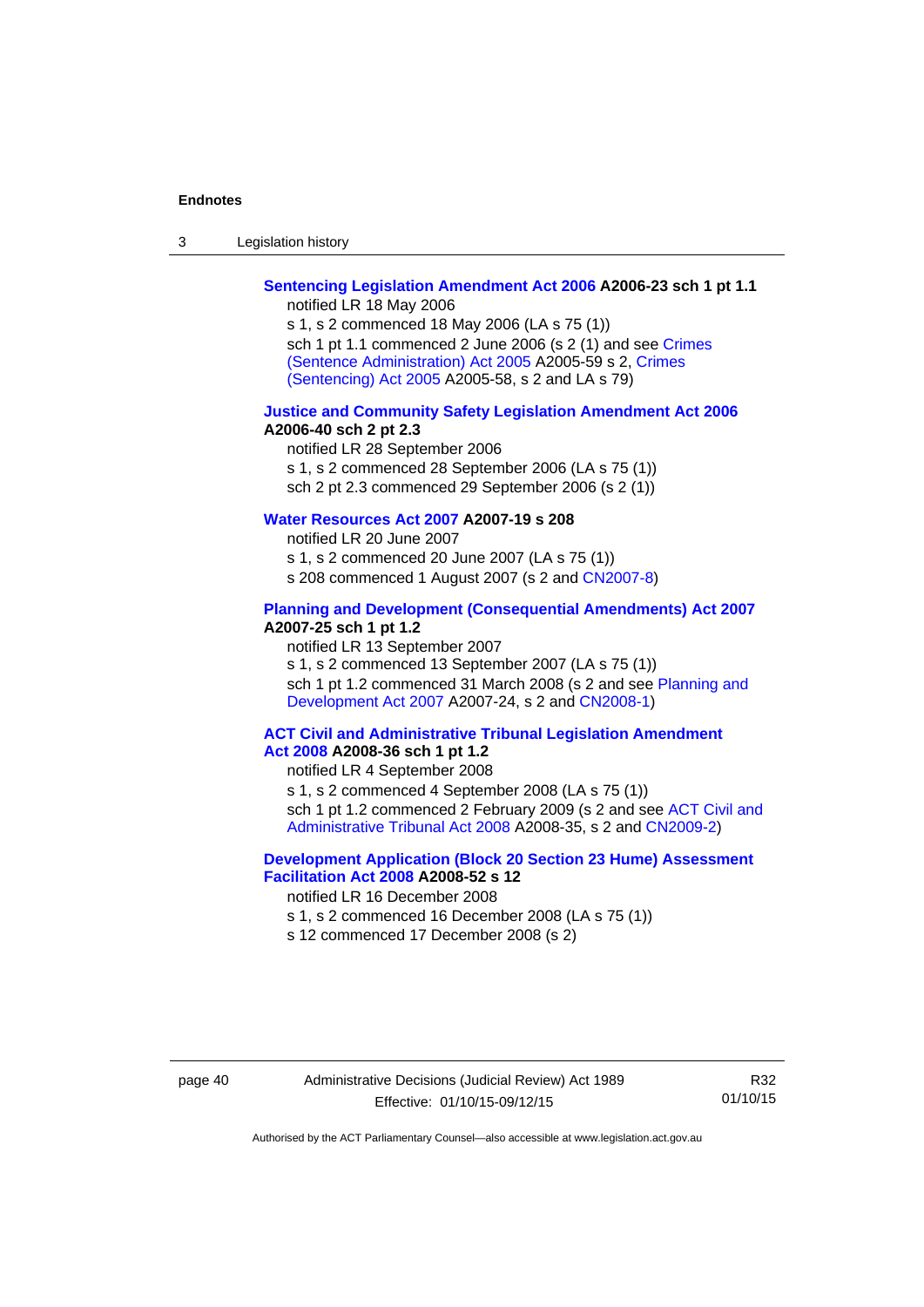Legislation history 3

#### **[Health Practitioner Regulation National Law \(ACT\) Act 2010](http://www.legislation.act.gov.au/a/2010-10) A2010-10 sch 2 pt 2.1**

notified LR 31 March 2010 s 1, s 2 commenced 31 March 2010 (LA s 75 (1)) sch 2 pt 2.1 commenced 1 July 2010 (s 2 (1) (a))

#### **[Payroll Tax Act 2011](http://www.legislation.act.gov.au/a/2011-18) A2011-18 sch 4 pt 4.1**

notified LR 30 June 2011 s 1, s 2 commenced 30 June 2011 (LA s 75 (1)) sch 4 pt 4.1 commenced 1 July 2011 (s 2)

#### **[Administrative \(One ACT Public Service Miscellaneous Amendments\)](http://www.legislation.act.gov.au/a/2011-22)**

#### **[Act 2011](http://www.legislation.act.gov.au/a/2011-22) A2011-22 sch 1 pt 1.4**

notified LR 30 June 2011 s 1, s 2 commenced 30 June 2011 (LA s 75 (1)) sch 1 pt 1.4 commenced 1 July 2011 (s 2 (1))

#### **[Justice and Community Safety Legislation Amendment Act 2012](http://www.legislation.act.gov.au/a/2012-13)**

#### **A2012-13 sch 1 pt 1.2**

notified LR 11 April 2012 s 1, s 2 commenced 11 April 2012 (LA s 75 (1)) sch 1 pt 1.2 commenced 12 April 2012 (s 2 (1))

#### **[Statute Law Amendment Act 2013](http://www.legislation.act.gov.au/a/2013-19) A2013-19 sch 3 pt 3.1**

notified LR 24 May 2013 s 1, s 2 commenced 24 May 2013 (LA s 75 (1)) sch 3 pt 3.1 commenced 14 June 2013 (s 2)

#### **[Administrative Decisions \(Judicial Review\) Amendment Act 2013](http://www.legislation.act.gov.au/a/2013-37) A2013-37**

notified LR 25 September 2013 s 1, s 2 commenced 25 September 2013 (LA s 75 (1)) remainder commenced 26 September 2013 (s 2)

#### **[Planning and Development \(Symonston Mental Health Facility\)](http://www.legislation.act.gov.au/a/2014-26)  [Amendment Act 2014](http://www.legislation.act.gov.au/a/2014-26) A2014-26 sch 1 pt 1.1**

notified LR 12 June 2014 s 1, s 2 commenced 12 June 2014 (LA s 75 (1)) sch 1 pt 1.1 commenced 13 June 2014 (s 2)

R32 01/10/15 Administrative Decisions (Judicial Review) Act 1989 Effective: 01/10/15-09/12/15

page 41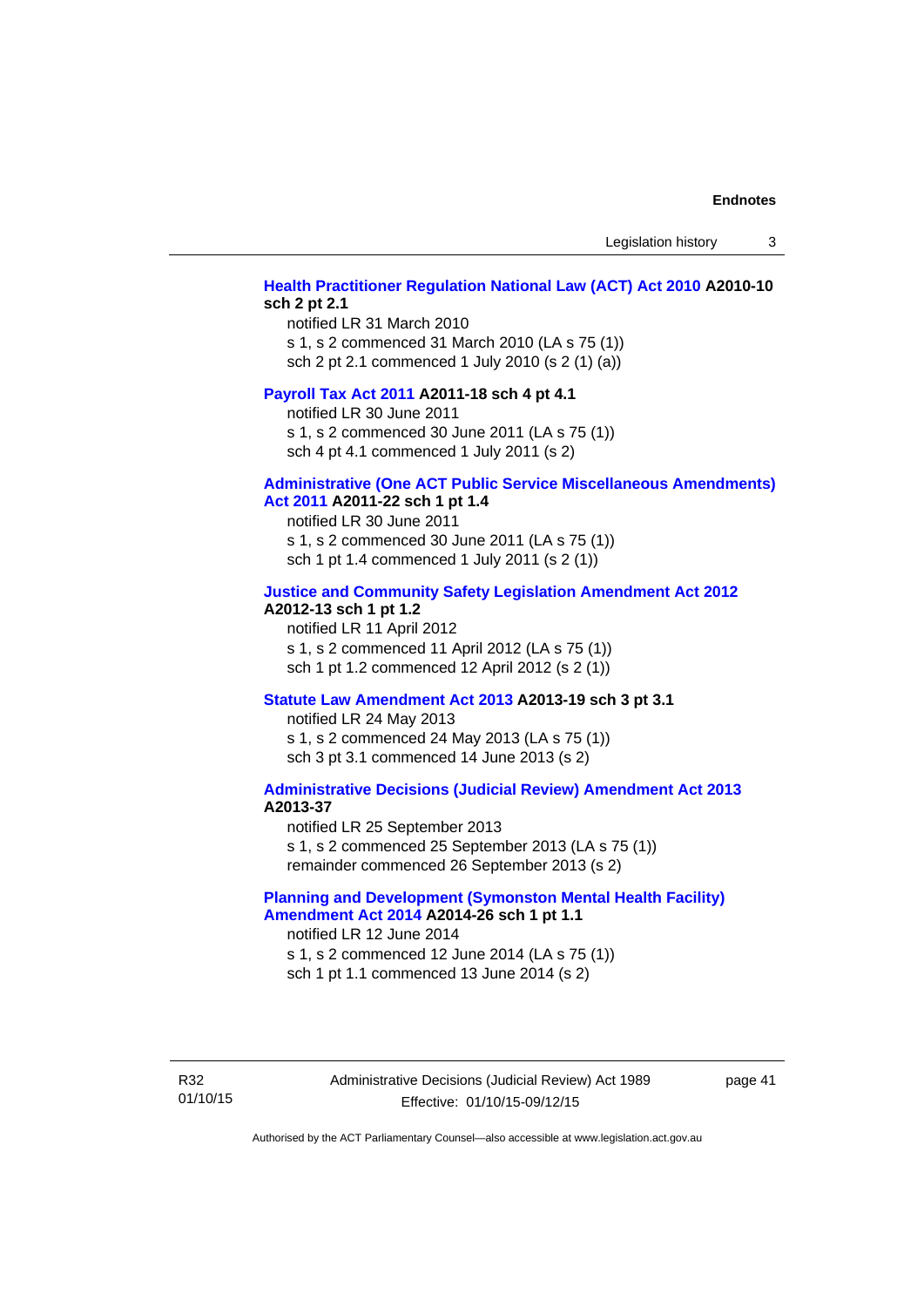3 Legislation history

#### **[Judicial Commissions Amendment Act 2015](http://www.legislation.act.gov.au/a/2015-1) A2015-1 sch 1 pt 1.1**  notified LR 25 February 2015 s 1, s 2 commenced 25 February 2015 (LA s 75 (1)) sch 1 pt 1.1 awaiting commencement (s 2) *Note* default commencement under s 2 (2): 25 February 2016 (LA s 79 does not apply to this Act) **[Planning and Development \(Capital Metro\) Legislation Amendment](http://www.legislation.act.gov.au/a/2015-2)  [Act 2015](http://www.legislation.act.gov.au/a/2015-2) A2015-2 pt 2**  notified LR 25 February 2015 s 1, s 2 commenced 25 February 2015 (LA s 75 (1))

s 5 commenced 2 April 2015 (s 2 (1) and see [Planning and](http://www.legislation.act.gov.au/a/2014-41/default.asp)  [Development \(Bilateral Agreement\) Amendment Act 2014](http://www.legislation.act.gov.au/a/2014-41/default.asp) A2014-41, s 2 and LA s 79) pt 2 remainder commenced 2 April 2015 (s 2 (2) and [CN2015-2](http://www.legislation.act.gov.au/cn/2015-2/default.asp))

#### **[Financial Management Amendment Act 2015](http://www.legislation.act.gov.au/a/2015-34/default.asp) A2015-34 sch 1 pt 1.1**

notified LR 30 September 2015

s 1, s 2 commenced 30 September 2015 (LA s 75 (1)) sch 1 pt 1.1 amdt 1.2 commences 1 July 2016 (s 2 (1)) sch 1 pt 1.1 remainder commenced 1 October 2015 (s 2 (2))

page 42 Administrative Decisions (Judicial Review) Act 1989 Effective: 01/10/15-09/12/15

R32 01/10/15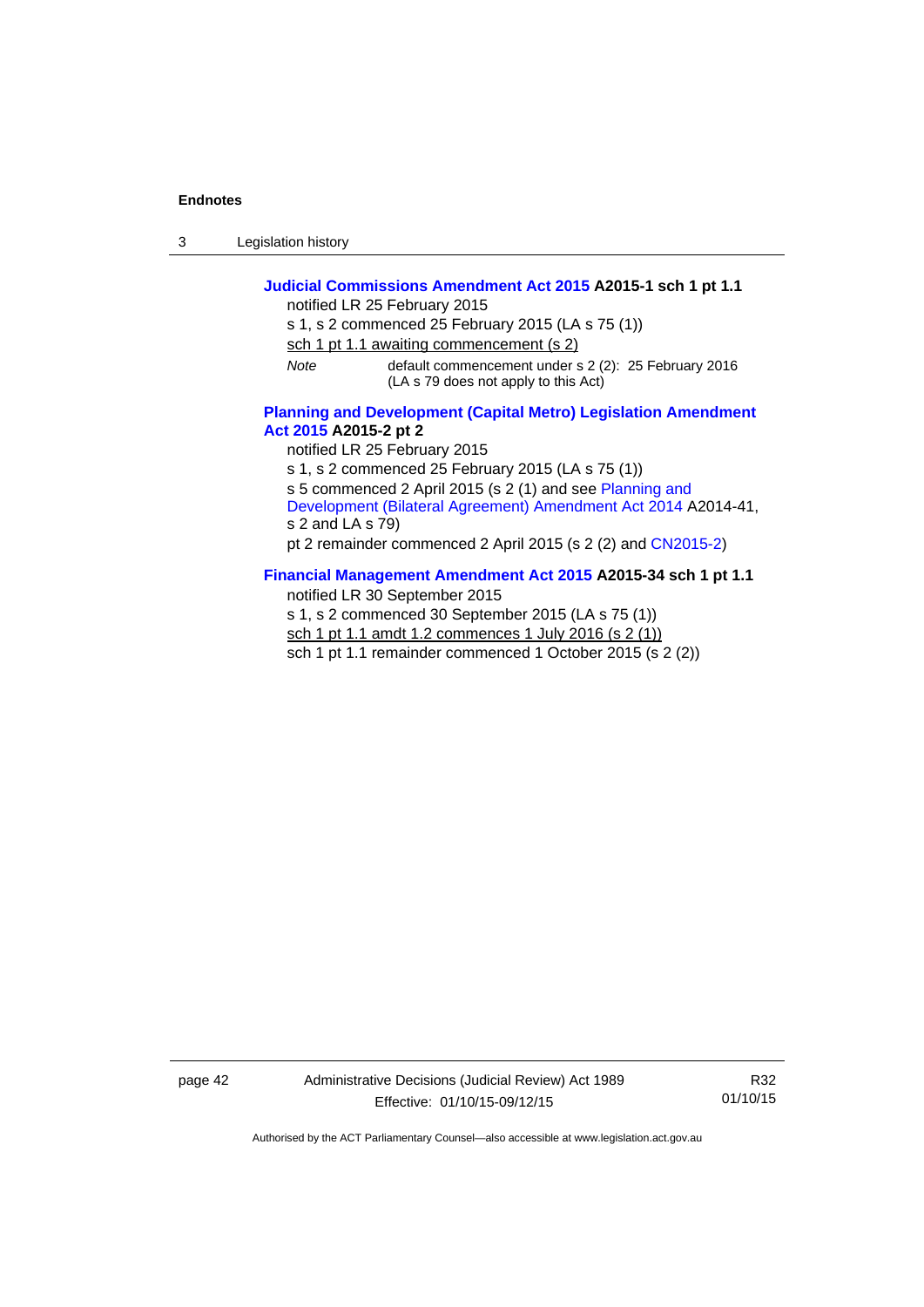<span id="page-46-0"></span>

| 4               | <b>Amendment history</b>                                                                                                                                                                                                                                                                                                                                   |  |  |
|-----------------|------------------------------------------------------------------------------------------------------------------------------------------------------------------------------------------------------------------------------------------------------------------------------------------------------------------------------------------------------------|--|--|
|                 | <b>Dictionary</b><br>s 2<br>om A2001-44 amdt 1.42<br>ins A2005-62 amdt 3.5<br>am A2013-37 s 4                                                                                                                                                                                                                                                              |  |  |
|                 | <b>Notes</b><br>s 3<br>am A1991-102 s 4; A1993-65 s 4; A1996-85 s 88; A2001-44<br>amdts 1.43-1.45<br>defs reloc to dict A2005-62 amdt 3.4<br>sub A2005-62 amdt 3.5<br>def <i>failure</i> om A2005-62 amdt 3.2<br>def judge om A2005-62 amdt 3.2<br>def <i>rules of court</i> am A1993-91 sch 3<br>om A2004-60 amdt 1.7                                     |  |  |
|                 | Meaning of <i>making</i> and <i>failure to make</i> a decision<br>s 3A<br>ins A2005-62 amdt 3.6                                                                                                                                                                                                                                                            |  |  |
|                 | Meaning of person aggrieved<br>s 3B<br>ins A2005-62 amdt 3.6<br>om A2013-37 s 5                                                                                                                                                                                                                                                                            |  |  |
|                 | Meaning of conduct engaged in for purpose of making decision<br>s 3C<br>ins A2005-62 amdt 3.6                                                                                                                                                                                                                                                              |  |  |
|                 | Act to operate despite anything in existing laws<br>s 4<br>am A2005-62 amdt 3.7                                                                                                                                                                                                                                                                            |  |  |
|                 | Who may make an application under this Act<br>s 4A<br>ins A2013-37 s 6                                                                                                                                                                                                                                                                                     |  |  |
|                 | Applications for review of decisions<br>am A2005-62 amdts 3.8-3.15; A2012-13 amdt 1.12; A2013-37<br>s 5<br>s 7                                                                                                                                                                                                                                             |  |  |
|                 | Applications for review of conduct related to making of decisions<br>s 6<br>am A2005-62 amdts 3.16-3.23; A2013-37 s 8                                                                                                                                                                                                                                      |  |  |
|                 | Applications for failures to make decisions<br>s 7 hdg<br>sub A2005-62 amdt 3.24<br>s 7<br>am A2005-62 amdts 3.25-3.30; A2013-37 s 9, s 10                                                                                                                                                                                                                 |  |  |
|                 | <b>Effect of Act on other rights</b><br>s 8<br>orig s 8 om A2005-62 amdt 3.31<br>(prev s 9) am A1991-102 s 5; A1993-65 s 5; A1999-66 sch 3;<br>A2004-57 amdt 1.3; A2005-62 amdts 3.32-3.34<br>renum A2005-62 amdt 3.35<br>am A2006-40 amdt 2.47; A2007-25 amdt 1.11, amdt 1.12<br>(4)-(6) exp 30 September 2008 (s 8 (6) (LA s 88 declaration<br>applies)) |  |  |
| R32<br>01/10/15 | Administrative Decisions (Judicial Review) Act 1989<br>page 43<br>Effective: 01/10/15-09/12/15                                                                                                                                                                                                                                                             |  |  |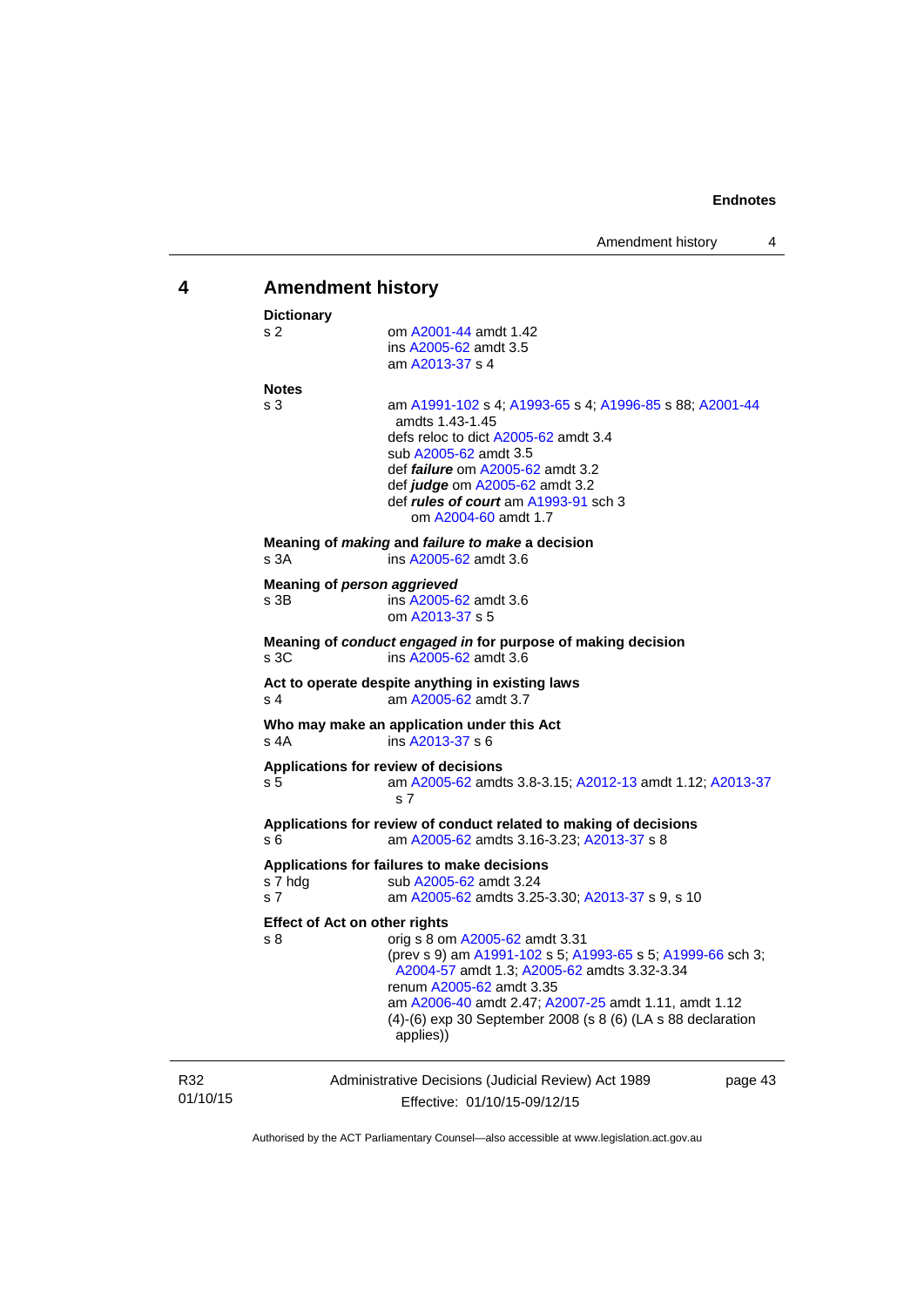4 Amendment history

**Applications for order of review must set out grounds**  s 9 hdg (prev s 10 hdg) sub [A2005-62](http://www.legislation.act.gov.au/a/2005-62) amdt 3.36 s 9 orig s 9 renum as s 8 (prev s 10 hdg) am [A2004-60](http://www.legislation.act.gov.au/a/2004-60) amdt 1.8; ss and pars renum R13 LA (see [A2004-60](http://www.legislation.act.gov.au/a/2004-60) amdt 1.9); [A2005-62](http://www.legislation.act.gov.au/a/2005-62) amdt 3.37, amdt 3.38 renum [A2005-62](http://www.legislation.act.gov.au/a/2005-62) amdt 3.39 **Period in which application for order of review must be made**  s 10 orig s 10 renum as s 9 ins [A2005-62](http://www.legislation.act.gov.au/a/2005-62) amdt 3.40; [A2013-19](http://www.legislation.act.gov.au/a/2013-19) amdt 3.1 **Application for order of review not limited to grounds in application**  s 11 sub [A2005-62](http://www.legislation.act.gov.au/a/2005-62) amdt 3.40 **Application to be made a party to a proceeding**  s 12 am [A2013-37](http://www.legislation.act.gov.au/a/2013-37) s 11 **Reasons for decision may be obtained**  s 13 am [A2005-62](http://www.legislation.act.gov.au/a/2005-62) amdt 3.41, amdt 3.42, amdt 3.44, amdt 3.45, amdt 3.47; ss renum [A2005-62](http://www.legislation.act.gov.au/a/2005-62) amdt 3.43, amdt 3.46; [A2008-36](http://www.legislation.act.gov.au/a/2008-36) amdt 1.13 **Certain information not required to be disclosed**<br>s 14 am A2005-62 amdts 3.48-3.51 am [A2005-62](http://www.legislation.act.gov.au/a/2005-62) amdts 3.48-3.51 **Ministerial certificate about disclosure of information**  s 15 hdg sub [A2005-62](http://www.legislation.act.gov.au/a/2005-62) amdt 3.52 s 15 am [A2005-62](http://www.legislation.act.gov.au/a/2005-62) amdts 3.53-3.55; ss renum [A2005-62](http://www.legislation.act.gov.au/a/2005-62) amdt 3.56 **Stay of proceedings**  s 16 am [A1999-66](http://www.legislation.act.gov.au/a/1999-66) sch 3; [A2005-62](http://www.legislation.act.gov.au/a/2005-62) amdt 3.57, amdt 3.58

**Powers of Supreme Court in relation to applications for order of review**  s 17 hdg sub [A2005-62](http://www.legislation.act.gov.au/a/2005-62) amdt 3.59

s 17 am [A2005-62](http://www.legislation.act.gov.au/a/2005-62) amdt 3.60-3.62

**Change in person holding, or performing the duties of, an office**  s 18 **am [A2005-62](http://www.legislation.act.gov.au/a/2005-62)** amdt 3.63; ss renum R17 LA

**Intervention by Minister** 

s 19 sub [A2005-62](http://www.legislation.act.gov.au/a/2005-62) amdt 3.64

**Intervention by other people**  s 19A ins [A2013-37](http://www.legislation.act.gov.au/a/2013-37) s 12

**Act not to apply to certain decisions**  s 20 am [A2005-62](http://www.legislation.act.gov.au/a/2005-62) amdt 3.65; ss renum [A2005-62](http://www.legislation.act.gov.au/a/2005-62) amdt 3.66

**Regulation-making power** 

s 21 sub [A2001-44](http://www.legislation.act.gov.au/a/2001-44) amdt 1.46

page 44 Administrative Decisions (Judicial Review) Act 1989 Effective: 01/10/15-09/12/15

R32 01/10/15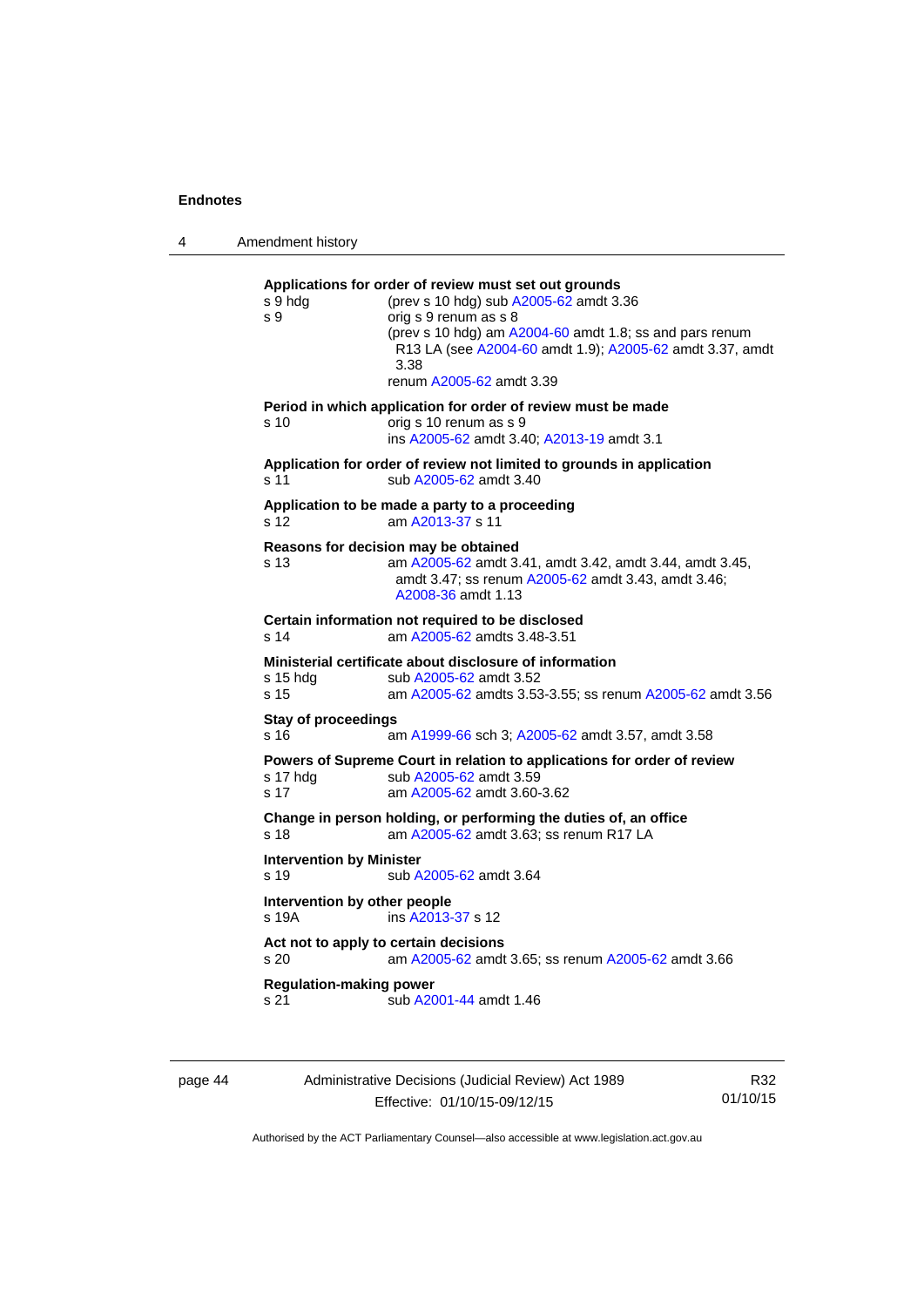| s 22              | ins A2004-13 amdt 2.1                                                                                                                                                                                                                                                                                                                                                                                                                                                                                                             |
|-------------------|-----------------------------------------------------------------------------------------------------------------------------------------------------------------------------------------------------------------------------------------------------------------------------------------------------------------------------------------------------------------------------------------------------------------------------------------------------------------------------------------------------------------------------------|
|                   | exp 1 July 2005 (s 22 (2))                                                                                                                                                                                                                                                                                                                                                                                                                                                                                                        |
|                   | Decisions to which this Act does not apply                                                                                                                                                                                                                                                                                                                                                                                                                                                                                        |
| sch 1             | am A1991-3 sch; A1992-71 s 53; A1994-10 s 4; A1998-18<br>sch 1; A1999-5 sch 2; A1999-8 s 33; A2000-16 sch 3 pt 1;<br>A2001-44 amdt 1.47; A2002-15 s 14; A2002-42, s 44;<br>A2003-8 amdt 1.1; A2004-13 amdt 2.2; A2004-27 s 15;<br>A2004-40 s 40; A2004-65 s 76<br>sub A2005-62 amdt 3.67<br>am A2006-23 amdt 1.1; items renum A2006-23 amdt 1.2;<br>A2007-19 s 208; A2008-52 s 12; items renum R23 LA;<br>A2010-10 amdt 2.1; items renum R25 LA; A2011-18<br>amdt 4.1; A2011-22 amdt 1.18; A2014-26 amdt 1.1; A2015-2<br>s 4, s 5 |
|                   | Decisions to which s 13 does not apply                                                                                                                                                                                                                                                                                                                                                                                                                                                                                            |
| sch 2             | am A1994-38 sch 1 pt 3; A1996-26 sch                                                                                                                                                                                                                                                                                                                                                                                                                                                                                              |
|                   | sub A2005-62 amdt 3.68                                                                                                                                                                                                                                                                                                                                                                                                                                                                                                            |
|                   | am A2006-23 amdt 1.3; A2008-36 amdt 1.14; A2011-22<br>amdt 1.19, amdt 1.20; A2015-34 amdt 1.1                                                                                                                                                                                                                                                                                                                                                                                                                                     |
| <b>Dictionary</b> |                                                                                                                                                                                                                                                                                                                                                                                                                                                                                                                                   |
| dict              | ins A2005-62 amdt 3.69                                                                                                                                                                                                                                                                                                                                                                                                                                                                                                            |
|                   | am A2008-36 amdt 1.15; A2013-37 s 13                                                                                                                                                                                                                                                                                                                                                                                                                                                                                              |
|                   | def conduct engaged in ins A2005-62 amdt 3.69                                                                                                                                                                                                                                                                                                                                                                                                                                                                                     |
|                   | def <i>decision</i> ins A2008-36 amdt 1.16<br>def decision to which this Act applies reloc from s 3                                                                                                                                                                                                                                                                                                                                                                                                                               |
|                   | A2005-62 amdt 3.4                                                                                                                                                                                                                                                                                                                                                                                                                                                                                                                 |
|                   | def <i>duty</i> am A1994-38 sch 1 pt 3                                                                                                                                                                                                                                                                                                                                                                                                                                                                                            |
|                   | reloc from s 3 A2005-62 amdt 3.4                                                                                                                                                                                                                                                                                                                                                                                                                                                                                                  |
|                   | def eligible person ins A2013-37 s 14                                                                                                                                                                                                                                                                                                                                                                                                                                                                                             |
|                   | def enactment am A1999-66 sch 3                                                                                                                                                                                                                                                                                                                                                                                                                                                                                                   |
|                   | sub A2005-62 amdt 3.1                                                                                                                                                                                                                                                                                                                                                                                                                                                                                                             |
|                   | reloc from s 3 A2005-62 amdt 3.4                                                                                                                                                                                                                                                                                                                                                                                                                                                                                                  |
|                   | def <i>failure to make</i> ins A2005-62 amdt 3.69                                                                                                                                                                                                                                                                                                                                                                                                                                                                                 |
|                   | def making ins A2005-62 amdt 3.69                                                                                                                                                                                                                                                                                                                                                                                                                                                                                                 |
|                   | def order of review am A2005-62 amdt 3.3                                                                                                                                                                                                                                                                                                                                                                                                                                                                                          |
|                   | reloc from s 3 A2005-62 amdt 3.4<br>def person aggrieved ins A2005-62 amdt 3.69                                                                                                                                                                                                                                                                                                                                                                                                                                                   |
|                   | om A2013-37 s 15                                                                                                                                                                                                                                                                                                                                                                                                                                                                                                                  |
|                   | def statement of reasons ins A2005-62 amdt 3.69                                                                                                                                                                                                                                                                                                                                                                                                                                                                                   |

R32 01/10/15 Administrative Decisions (Judicial Review) Act 1989 Effective: 01/10/15-09/12/15

page 45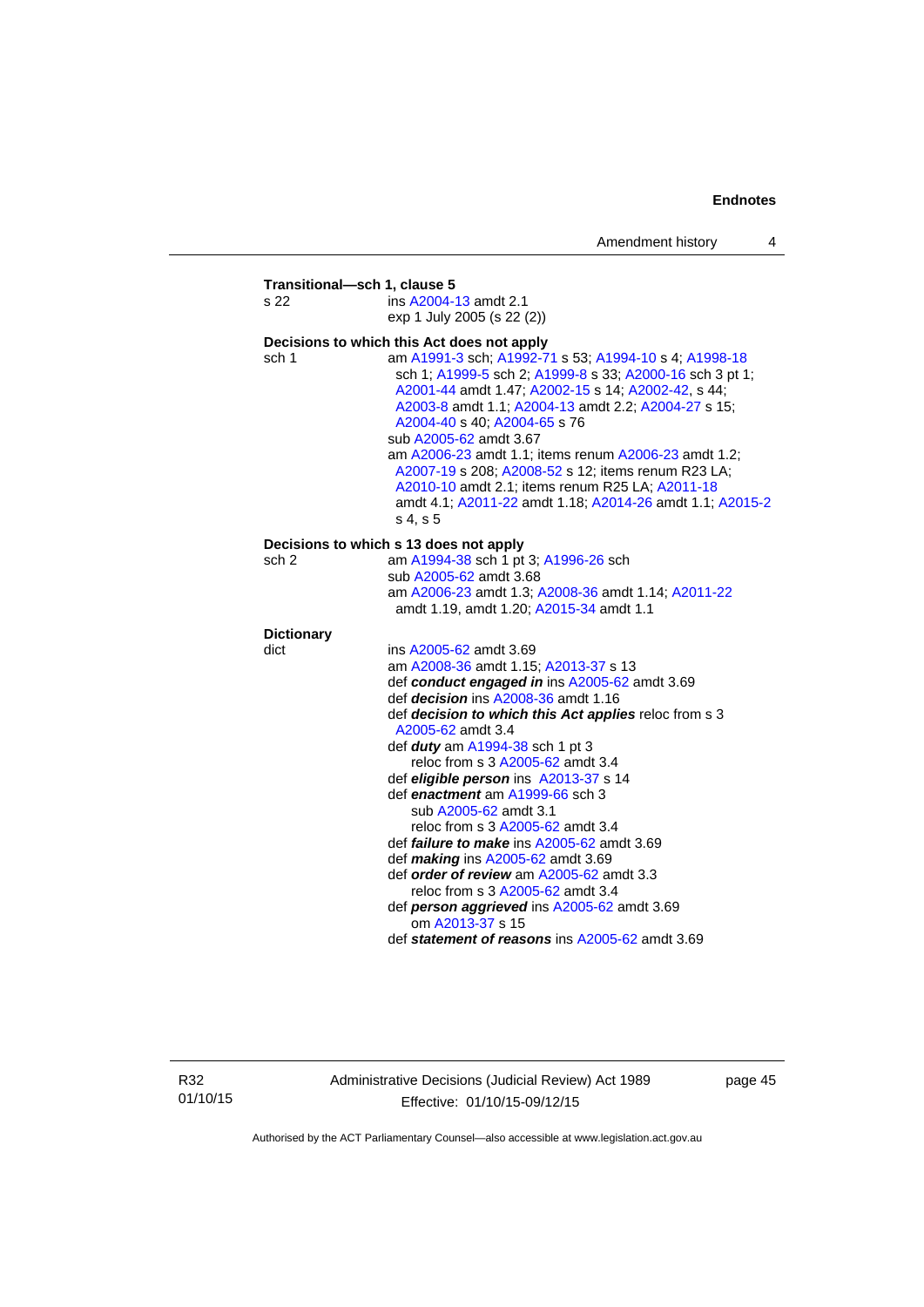5 Earlier republications

#### <span id="page-49-0"></span>**5 Earlier republications**

Some earlier republications were not numbered. The number in column 1 refers to the publication order.

Since 12 September 2001 every authorised republication has been published in electronic pdf format on the ACT legislation register. A selection of authorised republications have also been published in printed format. These republications are marked with an asterisk (\*) in column 1. Electronic and printed versions of an authorised republication are identical.

| <b>Republication No</b> | <b>Amendments to</b> | <b>Republication date</b> |
|-------------------------|----------------------|---------------------------|
| 1                       | A1991-102            | 15 July 1992              |
| $\overline{2}$          | A1993-91             | 31 January 1994           |
| 3                       | A1994-38             | 31 January 1995           |
| 4                       | A1996-26             | 30 November 1996          |
| 5                       | A1999-8              | 1 March 1999              |
| 6                       | A2001-44             | 18 October 2001           |
| 7                       | A2002-15             | 20 May 2002               |
| 8                       | A2003-8              | 2 June 2003               |
| 9                       | A2003-8              | 15 August 2003            |
| 10                      | A2004-27             | 27 May 2004               |
| 11                      | A2004-40             | 10 July 2004              |
| 12                      | A2004-40             | 1 September 2004          |
| 13                      | A2004-65             | 10 January 2005           |
| 14                      | A2004-65             | 31 January 2005           |
| 15                      | A2004-65             | 9 March 2005              |
| 16                      | A2004-65             | 2 July 2005               |
| $17*$                   | A2005-62             | 11 January 2006           |
| 18                      | A2006-23             | 2 June 2006               |
| 19                      | A2006-40             | 29 September 2006         |
| 20                      | A2007-19             | 1 August 2007             |
| 21                      | A2007-25             | 31 March 2008             |
| 22                      | A2008-36             | 1 October 2008            |
|                         |                      |                           |

page 46 Administrative Decisions (Judicial Review) Act 1989 Effective: 01/10/15-09/12/15

R32 01/10/15